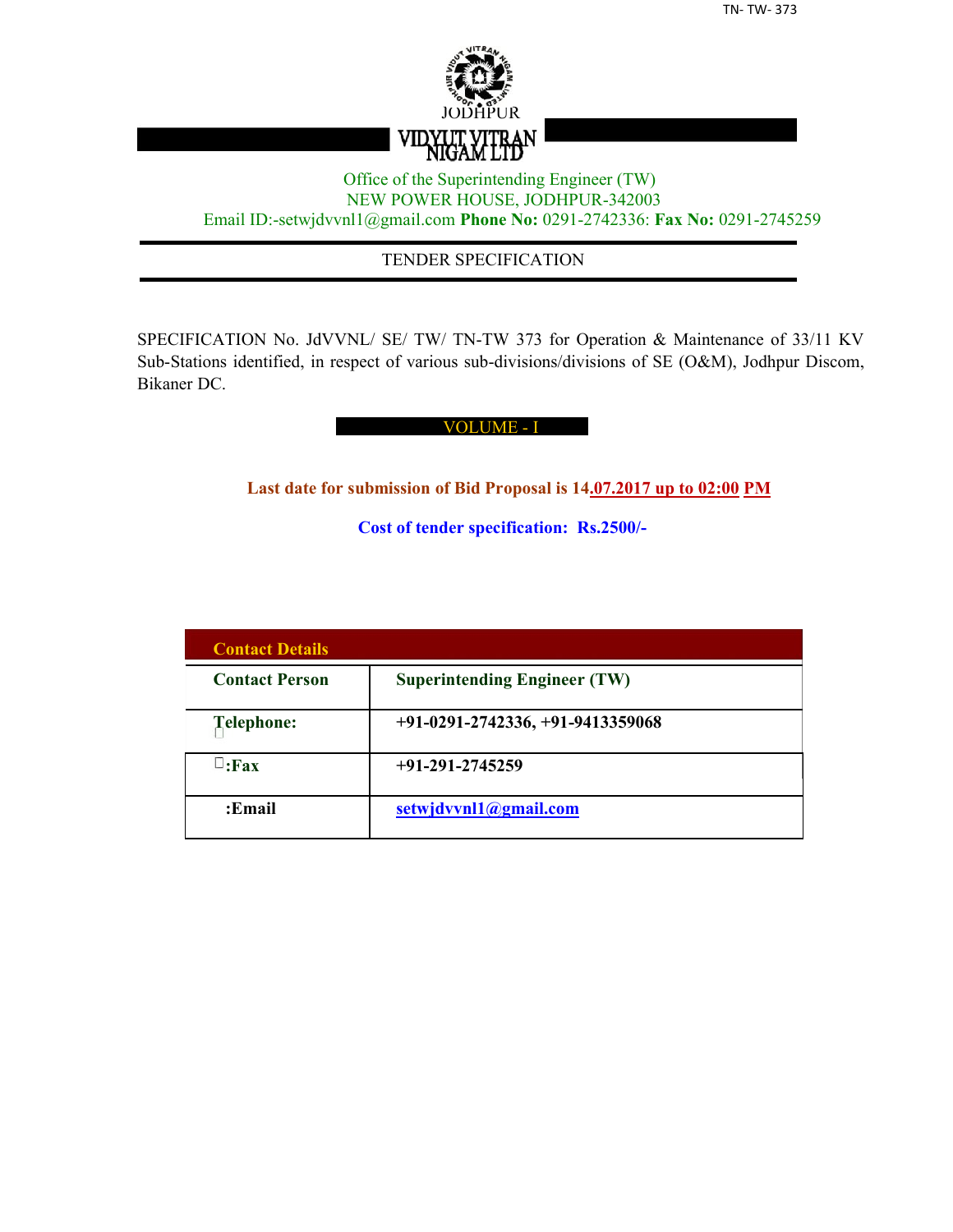#### GENERAL PARTICULARS ABOUT THE TENDER IN BRIEF JODHPUR VIDYUT VITARAN NIGAM LIMITED Office of the Superintending Engineer (TW) New Power House, Industrial Estate, Jodhpur Email ID:-setwjdvvnl1@gmail.com Ph. No.0291-2742336 / Fax No.- 0291-2745259

#### *SPECIFICATION No. JdVVNL/ SE/ TW/ TN-***373** *for Operation & Maintenance of 33/11 KV Sub-Stations identified, in respect of various sub-divisions/divisions of respective circles under the domain of Jodhpur discom i.e. SE(O&M) JdVVNL, Bikaner DC*

| Availability of tender documents<br>on<br>website                            | 09.06.2017                                                                                                                                                  |
|------------------------------------------------------------------------------|-------------------------------------------------------------------------------------------------------------------------------------------------------------|
| & Time<br>online<br><b>Start</b><br>Date<br>for<br>submission of Tender bids | 09.06.2017                                                                                                                                                  |
| & Time for down loading of<br>Last Date<br>Tender documents                  | Up to 14.07.2017; 12:00 PM                                                                                                                                  |
| $&$ Time<br>online<br>for<br>Last<br>Date<br>submission of Tender bids       | 14.07.2017; 02.00 PM                                                                                                                                        |
| Date & Time for online opening<br>of<br>Tender bids                          | 14.07.2017; 03.00 PM                                                                                                                                        |
| RISL Processing fee (non refundable)                                         | Re.1, 000/- (Rs. One Thousand only) for each circle<br>wise tender                                                                                          |
| Cost of Specification(non refundable)                                        | Re. 2,500/- (Re. Two Thousand Five Hundred only)                                                                                                            |
| Validity                                                                     | 180 DAYS FROM DATE OF OPENING OF<br>TECHNICAL BID OR 120 DAYS FROM THE<br>DATE OF OPENING OF FINANCIAL BID<br><b>WHICHEVER IS LATER</b>                     |
|                                                                              | Rs. 112560000 approx. of Bikaner DC Circle                                                                                                                  |
|                                                                              | Discom, details of estimated cost for Bikaner DC Circle<br>has been mentioned in Annexture-E at page No 24.                                                 |
| <b>Estimated Cost of works(Approx.)</b><br>Earnest Money deposit             | 2% of the estimated cost of each lot of a<br>particular circle, mentioned in (Annexture-E) i.e the<br>EMD is to be furnished as per quoted quantity of GSS. |
| Tendered Quantity of specified scope in<br>Nos.                              | Total no.of 33/11KV substations in domain of SE (<br>O&M), Jodhpur Discom, Bikaner DC are approx.<br>268 Nos.                                               |
| Contact<br>Person<br>(Authorized<br><b>Bid</b><br>signatory)                 | Superintending Engineer (TW), JDVVNL Jodhpur                                                                                                                |
| Correspondence Address                                                       | <b>New Power House,</b><br><b>Industrial Estate, Jodhpur-342 003</b>                                                                                        |

Address of RISL:- RajCOMP info Service Limited (RISL) 1 st Floor, Yojana Bhawan, Tilak Marg, C-Scheme, Jaipur (Rajasthan) Phone: 0141-5103902, 4031900 Fax: 0141-2228701 Web: http://risl.rajasthan.gov.in, Email: info.risl@rajasthan.gov.in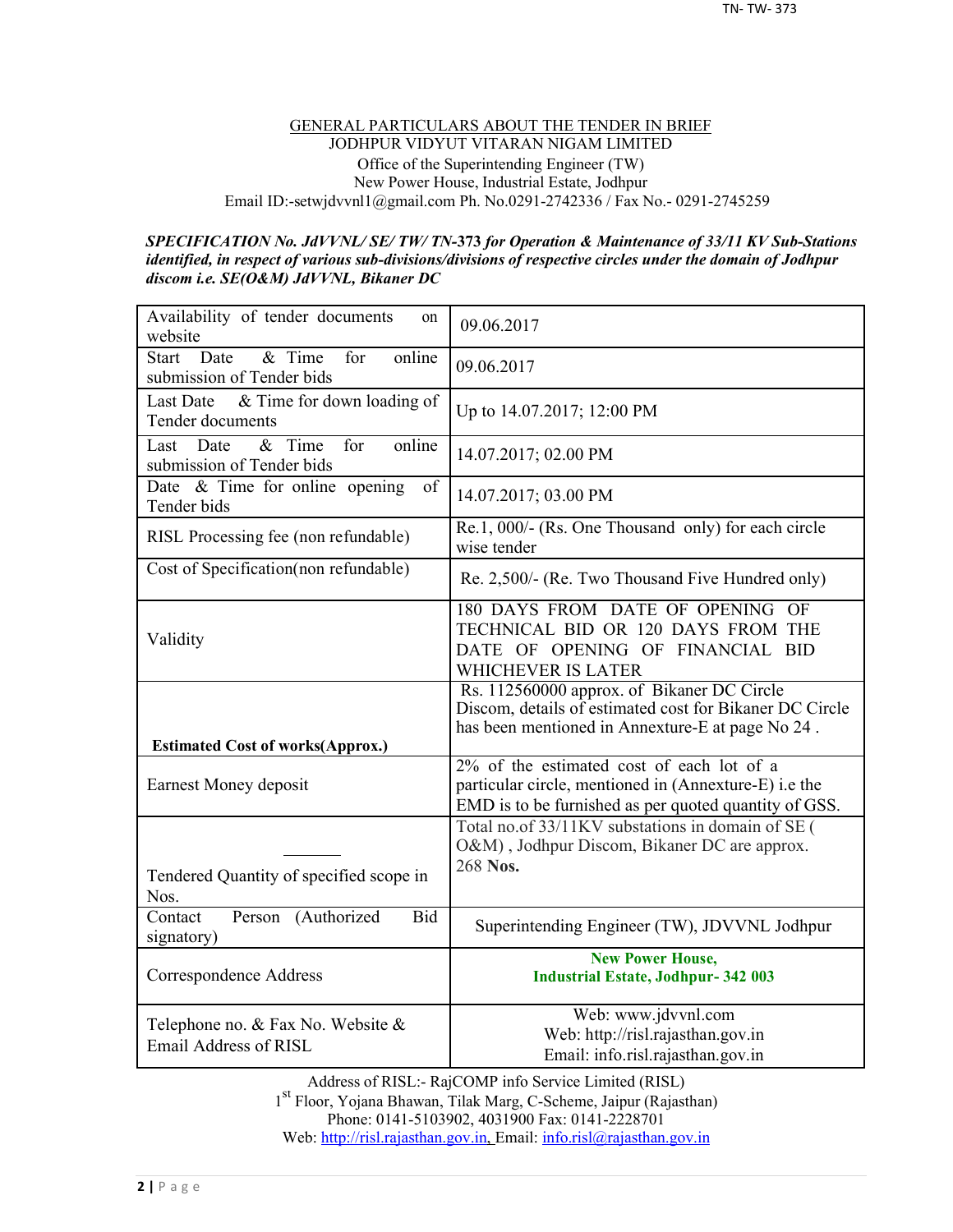|                |                                                                                                                                       | Pages     |
|----------------|---------------------------------------------------------------------------------------------------------------------------------------|-----------|
| S.No.          | Description                                                                                                                           | (1 to 88) |
|                | <b>SECTION-I</b>                                                                                                                      |           |
| $\mathbf{1}$   | QUALIFICATION REQUIREMENT                                                                                                             | 5         |
|                | <b>SECTION-II</b>                                                                                                                     |           |
| $\overline{2}$ | <b>INSTRUCTIONS TO BIDDERS and</b><br><b>COMMERCIAL TERMS &amp; CONDITIONS FOR</b><br>THE WORK OF OPERATION AND                       | $6 - 19$  |
|                | MAINTENANCE OF 33/11 KV SUB-STATION                                                                                                   |           |
| 3              | Documents to be uploaded on E-Proc.                                                                                                   | 11        |
|                | <b>SECTION-III</b>                                                                                                                    |           |
| 4              | TECHNICAL TERMS & CONDITION FOR THE<br>WORK OF OPERATION AND MAINTENANCE<br>OF 33/11 KV SUB-STATION                                   | 21-23     |
| 5              | Annexture-E (Estimated cost of Bikaner DC Circle)<br>indicating approx. no. of GSS                                                    | 24        |
|                |                                                                                                                                       |           |
| 6              | Bid Bank guarantee Performa for<br>EMD.(Schedule -1)                                                                                  | $25 - 26$ |
| 7              | Performa for Contract Agreement (Schedual-2)                                                                                          | 27-28     |
| 8              | No Deviation in Commercial Terms &<br>Conditions (Schedule-3)                                                                         | 29        |
| 9              | No Deviation in Technical Terms & Conditions<br>(Schedule-4)                                                                          | 30        |
| 10             | List of past Experience.(Schedule-5)                                                                                                  | 31        |
| 11             | Particulars & details regarding list of equipments<br>& Technical hands available as per requirement of<br>specification (Schedule-6) | 32        |
| 12             | Details of Turnover during last three financial years<br>$(2014 -$<br>15,2015-16 & 2016-17)(Schedule-6A)                              | 33        |
| 13             | Details of Works Executed during last Five financial years<br>(2012-13, 2013-14, 2014-15, 2015-16 & 2016-17) ) (Schedule-<br>6B)      | 34        |
| 14             | Performa for SecurityBank Guarantee for<br>safe Custody of material and<br>Equipment(33/11KV GSS) (Schedule-7)                        | 35        |
|                | <b>Annexures/Formats</b>                                                                                                              |           |
| 1.             | Annex-I- PTW Register                                                                                                                 | 36        |
| 2.             | Annex-II- Identity Card                                                                                                               | 37        |
| 3.             | Annex-III-Log sheet                                                                                                                   | 39        |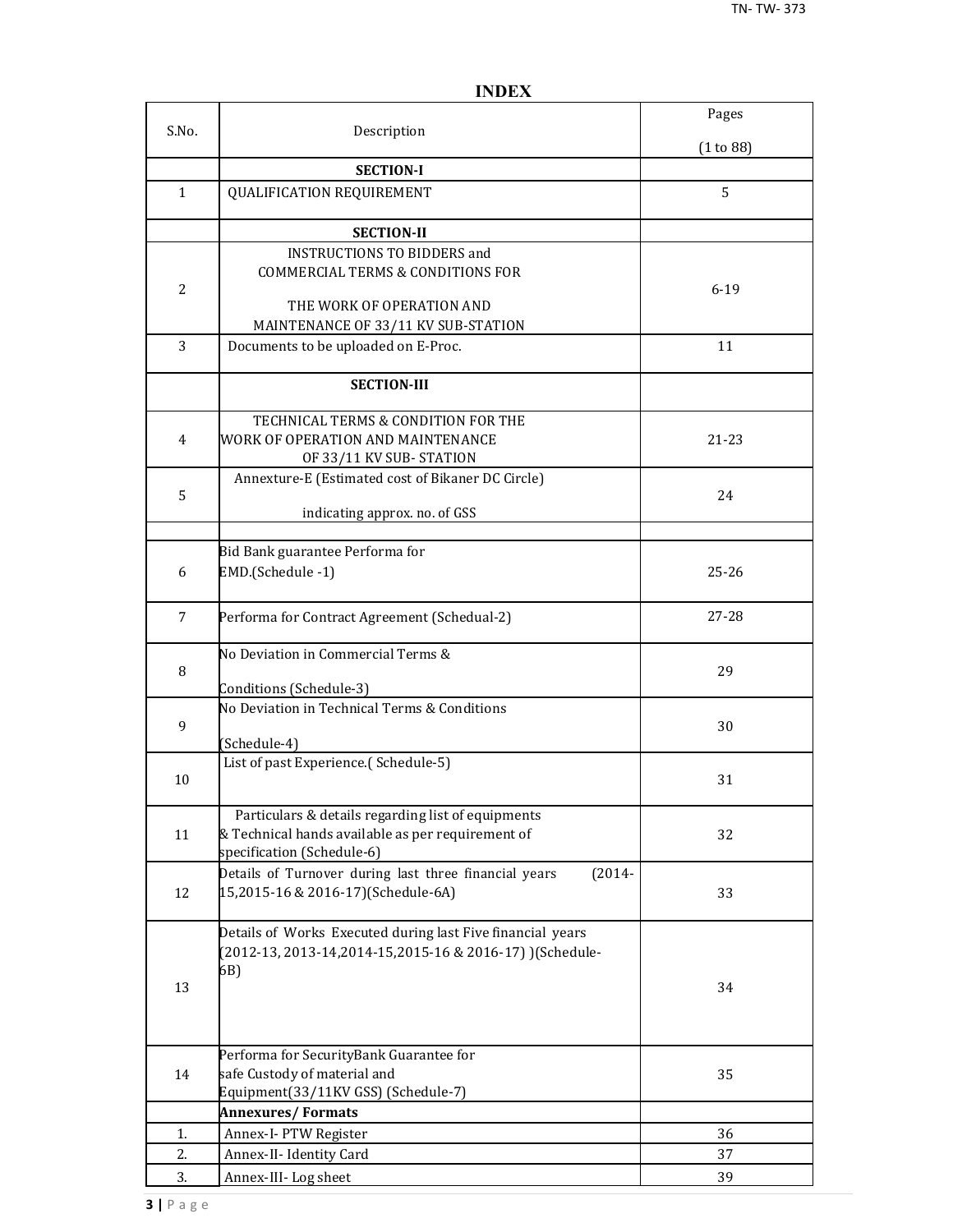| 4.  | Form-V-Certificate by principal employer                 | 40 |
|-----|----------------------------------------------------------|----|
|     |                                                          | 41 |
| 5.  | Form-VI-Renewal of License by licensing officer, GoR     |    |
| 6.  | Form-VII-(Part-I) Register of particulars of contractors |    |
| 7.  | Form-VII-(Part-II) Progress of contract work             | 42 |
|     | Form-VIII-Register of workmen employed by the            |    |
| 8.  |                                                          |    |
|     | contractor                                               | 43 |
| 9.  | Form-IX-Employment Card                                  |    |
|     | Form-X-Return of principal employer to be sent to the    |    |
| 10. |                                                          | 44 |
|     | registering officer                                      |    |
| 11. | Form-XI-MUSTER ROLL                                      | 45 |
|     |                                                          |    |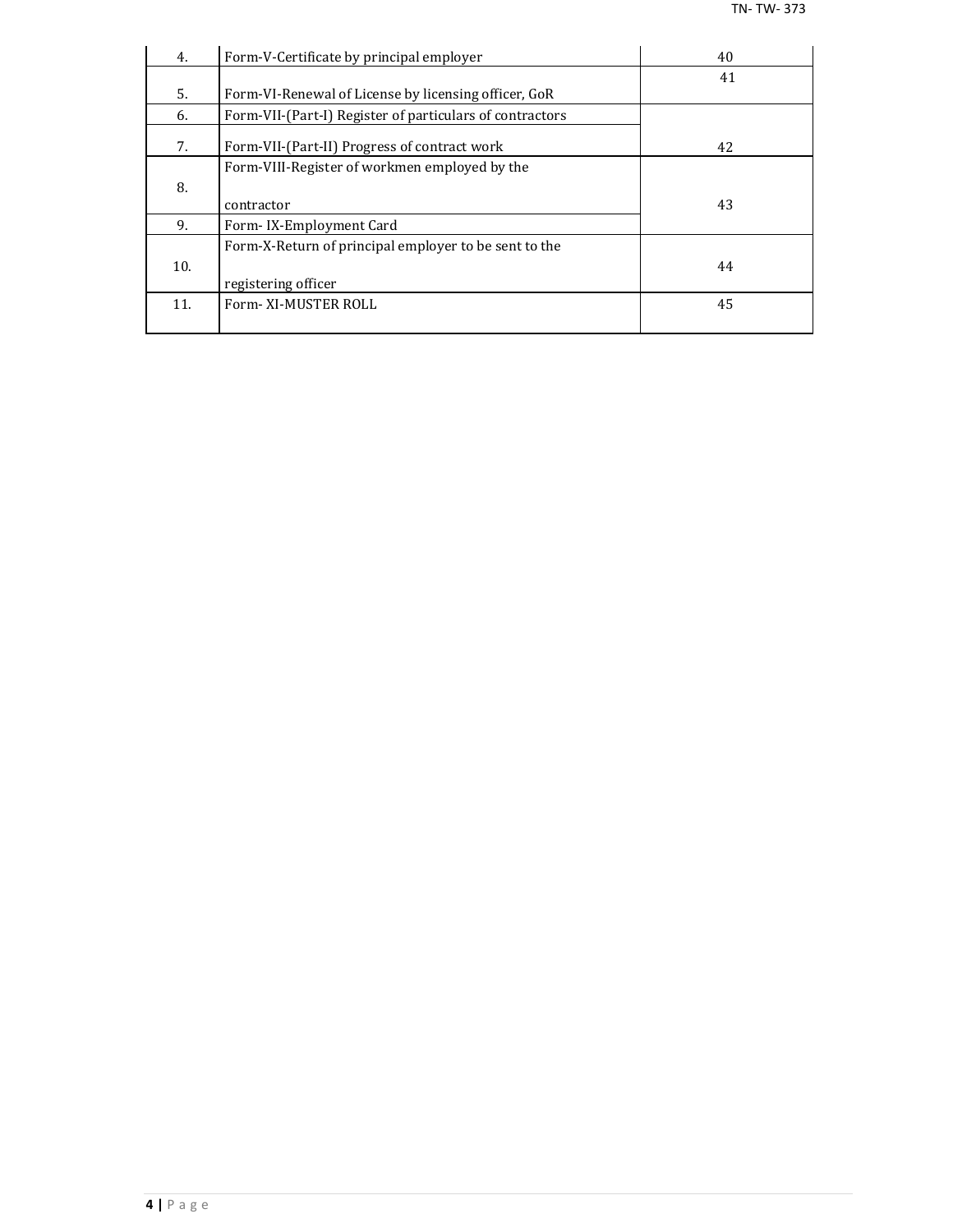#### **SECTION-I**

#### **1. QUALIFICATION REQUIREMENT:**

The bidder must possess the following requirements. It is clarified that the offer of those bids who do not qualify the following requirements shall not be entertained and the same shall be considered as disqualified. It is also intimated that merely meeting the following requirements does not indicate that the bidders shall be shortlisted for opening of financial bid. The short listing shall be made considering all the technical  $\&$  commercial parameters furnished by the bidder along with the technical offer.

- a. The Bidder should possess class "A/B" Electrical license issued by Electrical Inspectorate of any state Govt. or Central Govt. of India and is a qualified contractor who regularly undertakes the projects of the type specified and has adequate technical knowledge and practical experience. If the bidder owns a license other than Rajasthan state, then he will have to obtain it within one month from Electrical Inspectorate of Govt. of Rajasthan before commencement of the work in case he is selected for award failing which the contract awarded is likely to be cancelled. An undertaking to this effect is to be furnished along with bid. The registration should be valid from the date of start of the work and shall remain valid up to 30 days from the date of completion of contract period.
	- i. The bidder should have atleast Three Years experience for operation and maintenance of 33/11 KV sub station and bidder having similar exposures in higher volatage class than 33 KV i.e 66 KV, 132 KV & 220 KV etc. shall also be considerd for Technical Evolution, during last five financial years from date of opening of Bid i.e. from 2012-13 to 2016-17 in any of the Discoms.
	- ii. The Bidder should have mimimum experience of three years for operation  $\&$ Maintenance of GSS of 50 % quantity of GSS for which bidder quoted in last five years.
	- iii. The copies of the relevant detailed work orders should be enclosed regarding above work experience.
	- iv. The 'G' Schedule / reports indicating various activities of works executed should also be enclosed alongwith satisfactorily work completion certificate issued by concerned officer not below the rank of Executive Engineer or equivalent in case of in any of the Discoms.
- b. The Bidder should have **Mimimum Annual Turnover (MAT)** not less than 50 % value of estimated cost of Tender//lot, **for which bidder quoted,** in any one year of last five financial years. In case a bidder is quoting for more than one Lot, Pre-qualificaton reqrement shal be examined on the basis of sum of Lot requirements of MAT of all quoted Lot. Details of all lot are available at "Annexure-F". A **CA Certified certificate is required for the same.**
- c. The contractor should be registered with PF and ESI Department in case of notified area. The certificate may be produced prior to opening bid.
- d. The contractor should possess the valid license as provided under section 12 of the contract labour ( R&A) Act 1970 , an attested photocopy of which should be submitted by the Contractor.

The work of Operation & Mainmtenence of GSS under the domain of Jodhpur Discom shall be one year initially.Nigam shall review same as per need and same can be extended for one more additional year.

The bidder has to quote for minimum lot for a particular tender of circle. However bidder may participate in different Circle under Jodhpur Discom separately as per NIT. A bidder can not avail order more than 3 Nos. of circles out of 11 Nos.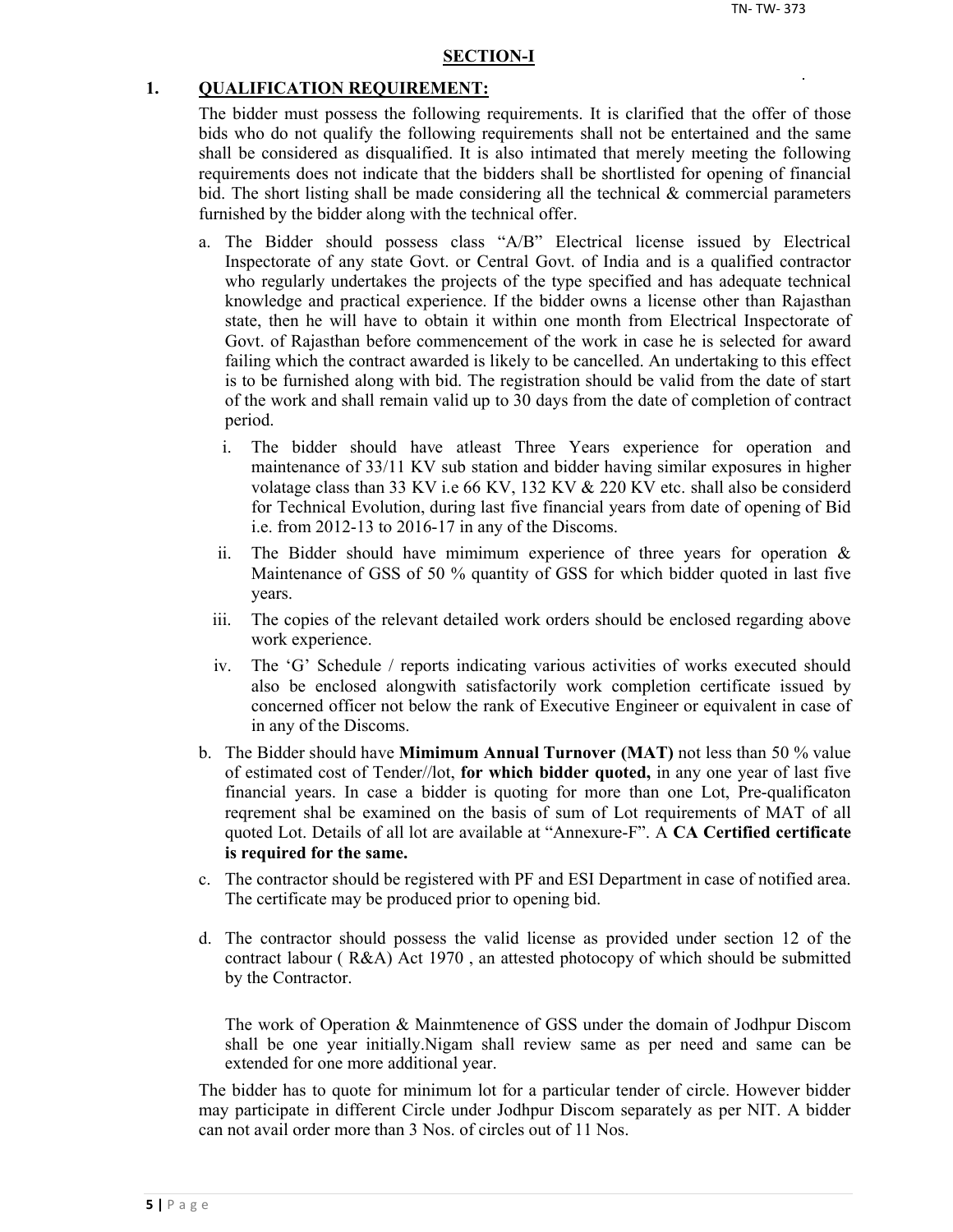#### **SECTION-II**

## **COMMERCIAL TERMS & CONDITIONS FOR THE WORK OF OPERATION AND MAINTENANCE OF 33/11 KV SUB-STATION UNDER JODHPUR DISCOM**

#### **INSTRUCTIONS TO BIDDERS**

#### **2. GENERAL INSTRUCTIONS:**

- 1.1 The Jodhpur Vidyut Vitran Nigam Ltd, or any authority designated herein after called 'OWNER' will receive bids in respect of services as set forth in the accompanying specification. All bids shall be prepared and submitted in accordance with these instructions. The Bidder, in his own interest is requested to read very carefully these instructions and the terms and conditions as incorporated in General Conditions of Contract and Technical specification before filling the Bid proposal form. If he has any doubt as to the meaning of this specification or any portion thereof, he shall before submitting the Bid, refer the same to the Superintending Engineer (TW), Jodhpur Vidyut Vitran Nigam Limited, Jodhpur in writing well in time before the specified date of opening of Bids so that such doubts may be clarified. Submission of the Bid shall be deemed to be the conclusive proof of the fact that the Bidder has acquainted himself and is in agreement with all the instructions, terms and conditions governing the specification, unless otherwise specifically indicated / commented by him in his Bid.
- 1.2 Bids submitted after the time and date fixed for receipt of bids as set out in the invitation to Bid may be rejected.

#### 1.3 INFORMATION REQUIRED WITH THE PROPOSAL:

- i. Oral statements made by the Bidder at any time related to any matter will not be considered.
- ii. The bidder may use in the bid Standard catalogue pages and other documents to provide additional information and data as deemed necessary.
- iii. In case the 'Proposal' information contradicts the specification requirements, the specification requirements will govern, unless otherwise brought out clearly in the technical/ commercial deviation schedule.

#### 1.4 RECEIPT AND OPENING OF BIDS.

- i. Bidder shall submit their bid in electronic format, digitally signed and stamped on each page. Bidder shall procure Digital Signature Certificate (DSC) as per IT act - 2000.
- ii. The electronically received bids will be opened in the office of the Superintending Engineer (TW), Jodhpur Vidyut Vitran Nigam Limited, Jodhpur on stipulated date & time in the presence of such tenderers or their authorized representative, who choose to be present. The system does not permit electronic submission of late tenders after the due date & time.
- iii. In case, the date fixed for opening of the tenders be declared as a public holiday, the bid shall be opened on the next date on which office re-opens after such holiday(s).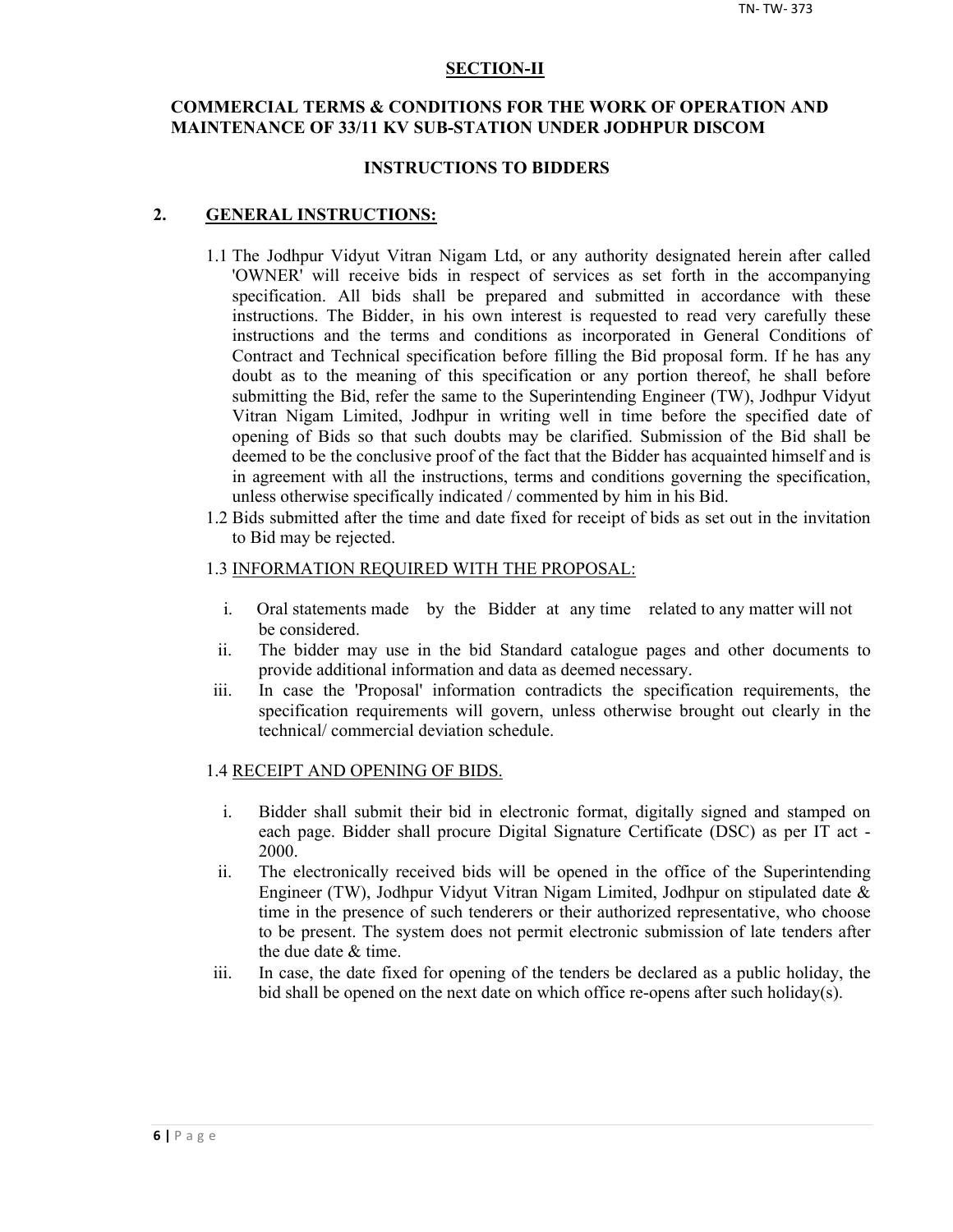## 1.5 FORMAT AND SIGNING OF BIDDER:

i. The tender must contain the name, designation and place of business of the person or persons making the tender and must submit online & signing digitally with his DSC (Digital Signature). Tender by a partnership firm must be furnished with

full names of all the partners and should be signed digitally by one of the member of partnership firm or by a authorized representative indicating the designation of the person or persons, with authority letter signed by the Chairman/ Secretary other person authorized to bind the Corporation / Company in the matter.

- ii. Bid by a partnership must be furnished with full names of all partners and be signed with the partnership firm name, followed by the signature (s) and designation (s) of the authorized partner (s) or other authorized representative (s).
- iii. Bids by corporation/ company must be signed with the legal name of the corporation/ company by the President, Managing Director or by the Secretary or other person or persons authorized to bid on behalf of such corporation/ company in the matter.
- iv. A bid by a person who affixes to his signature the word 'President', 'Managing Director' 'Secretary', 'Agent' or other designation without disclosing his principal will be liable to be summarily rejected.
- v. Satisfactory evidence of authority of the person signing on behalf of the Bidder shall be furnished with the bid.
- vi. The Bidder's name stated on the proposal shall be exact legal name of the firm.
- vii. Erasures or other changes in the bid documents shall bear the initials of the person signing the bid.
- viii. Bids not conforming to the above requirements of signing shall be disqualified.

## 1.6 UNDERSTANDING AND CLARIFICATIONS ON DOCUMENTS AND SPECIFICATIONS:

- a. The Bidder is required to carefully examine the specifications and documents and fully inform himself as to all the conditions and terms matters which may in any way affect the Work or the cost thereof. If any Bidder finds discrepancies or omissions in the specifications and documents or is in doubt as to the true meaning of any part, he shall at once request in writing for at least 15 days before the specified date of opening of Techno-commercial Bid for interpretation/clarification by the owner. The Owner, then, will issue interpretation and clarifications as he may think fit in writing. After receipt of such interpretations and clarifications, the Bidder may submit his bid but within the time and date as specified in the Invitation to Bid. All such interpretations and clarifications shall form a part of the specifications and documents, and accompany the bidder's proposal.
- b. Verbal clarifications and information given by the owner or his employee(s) or his representative(s) shall not in any way be binding on the owner.

## 1.7 EFFECT AND VALIDITY OF BID :

- i. The submission of any bid connected with these documents and specification shall constitute an agreement that the bidder shall have no cause of action or claim, against the owner for rejection of his bid. The owner shall always be at liberty to reject or accept any bid or bids at his sole discretion and any such action will not be called into question and the bidder shall have no claim in that regard against the owner.
- ii. The bids shall be valid for a minimum period of 180 days (One hundred eighty)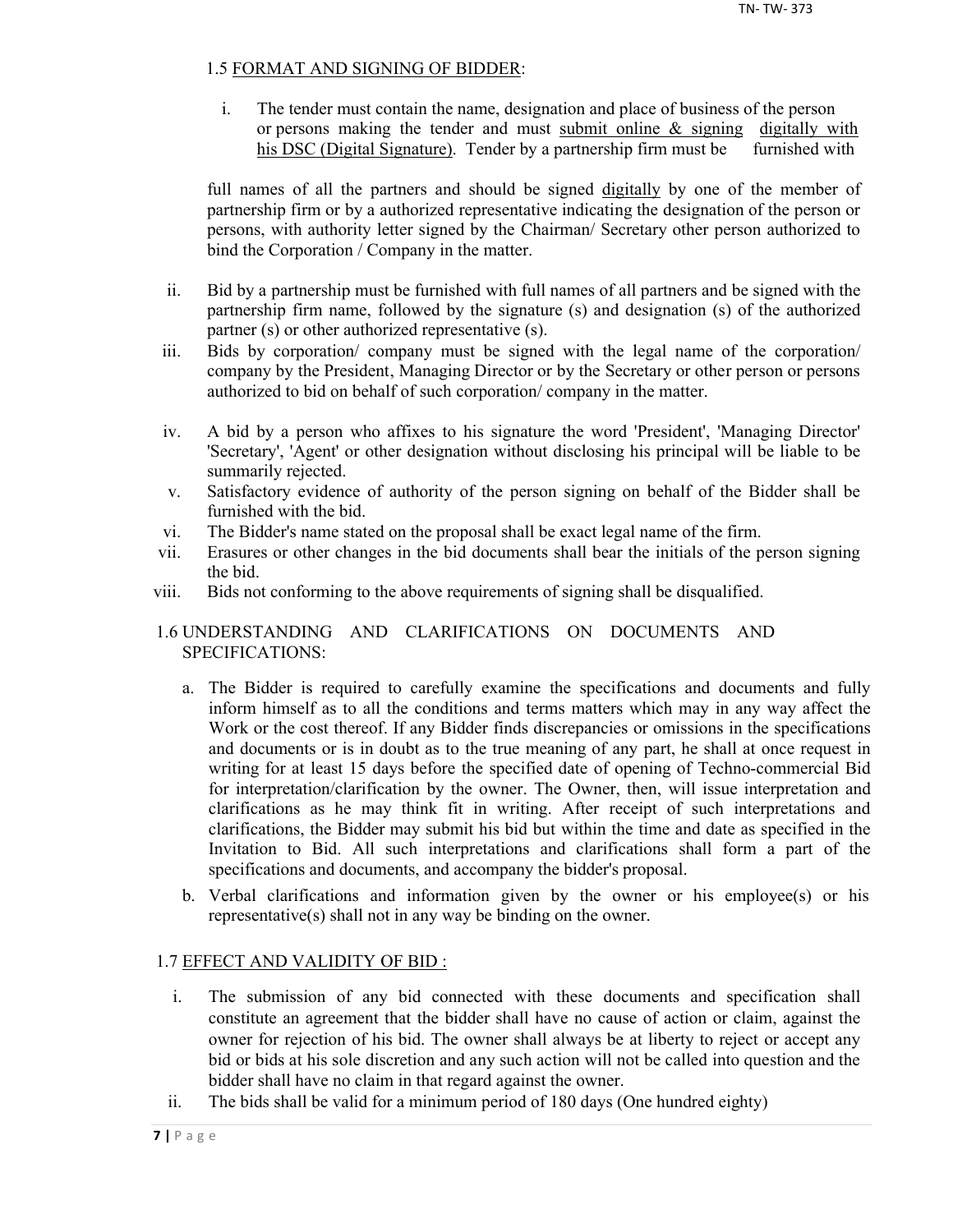days from the date of opening of technical bids or 180 days from the date of opening of financial bid whichever is later. Bids mentioning a shorter validity period than specified are likely to be summarily rejected /ignored.

iii. Owner may ask for extension in validity period. The bidder will be at liberty to accept it or not. In case bidder agrees to extend the validity period without changing his original offer, he will be required to extend validity period of the Bank Guarantee (Submitted against the EMD) suitably.

## 1.8 COST OF SPECIFICATION:

The cost of Bid document as published in NIT shall be furnished along with EMD prior to opening of bid and scan copy be upload on website of RISL. The document shall be downloaded/ uploaded in the manner prescribed in bid document. The cost of bid and EMD shall be furnished through Bank Draft payable to Senior Accounts Officer (CPC), JdVVNL, Jodhpur

## 1.9 LATE BIDS:

The system does not permit electronic submission of late tenders after the due date  $\&$  time.

## 1.10 CLARIFICATION OR MODIFICATION OF BIDS:

To assist in the examination, evaluation and comparison of bids, JDVVNL may ask Bidders individually for clarification, in writing. No change in the substance of the bid shall be permitted except as required to confirm the correction of any typographical error. JDVVNL may modify 'Financial bid' based on discussions with individual Bidders short-listed even after opening of 'Technical bid'.

## 1.11 REJECTION OF BIDS :

Any action on the part of the Bidder to revise the rates / prices and modification in the substance of original tender. Submission of any supplementary information unless & otherwise asked for at his own instance after the opening of the Bid may result in rejection of the Bid and also debar him from submission of Bid to the NIGAM at least for one year.

The owner reserves the right to accept or reject any bid, and to annul the bidding process and reject all bids at any time prior to award of contract, without thereby incurring any liability to the affected bidder or bidders or any obligation to inform the affected bidder or bidders of the grounds for the owner's action.

## 1.12 OPENING OF FINANCIAL BID:

The date and time for opening "Financial bid" will be intimated to the short-listed Bidders by JDVVNL in due course through 'E'-Procurement web portal. 'Financial Bid' of the Bidders, not short-listed shall not be opened and shall be returned to such Bidders.

## 1.13 UNDERSTANDING & CLARIFICATIONS ON DOCUMENTS & SPECIFICATIONS.

The Bidder is required to carefully examine the specifications and documents and fully inform himself as to all the conditions and terms matters which may in any way affect the Work or the cost thereof. If any Bidder finds discrepancies or omissions in the specifications and documents or is in doubt as to the true meaning of any part, he shall at once request in writing for an interpretation / clarification by the owner. The Owner, then, will issue interpretation and clarifications as he may think fit in writing. After receipt of such interpretations and clarifications,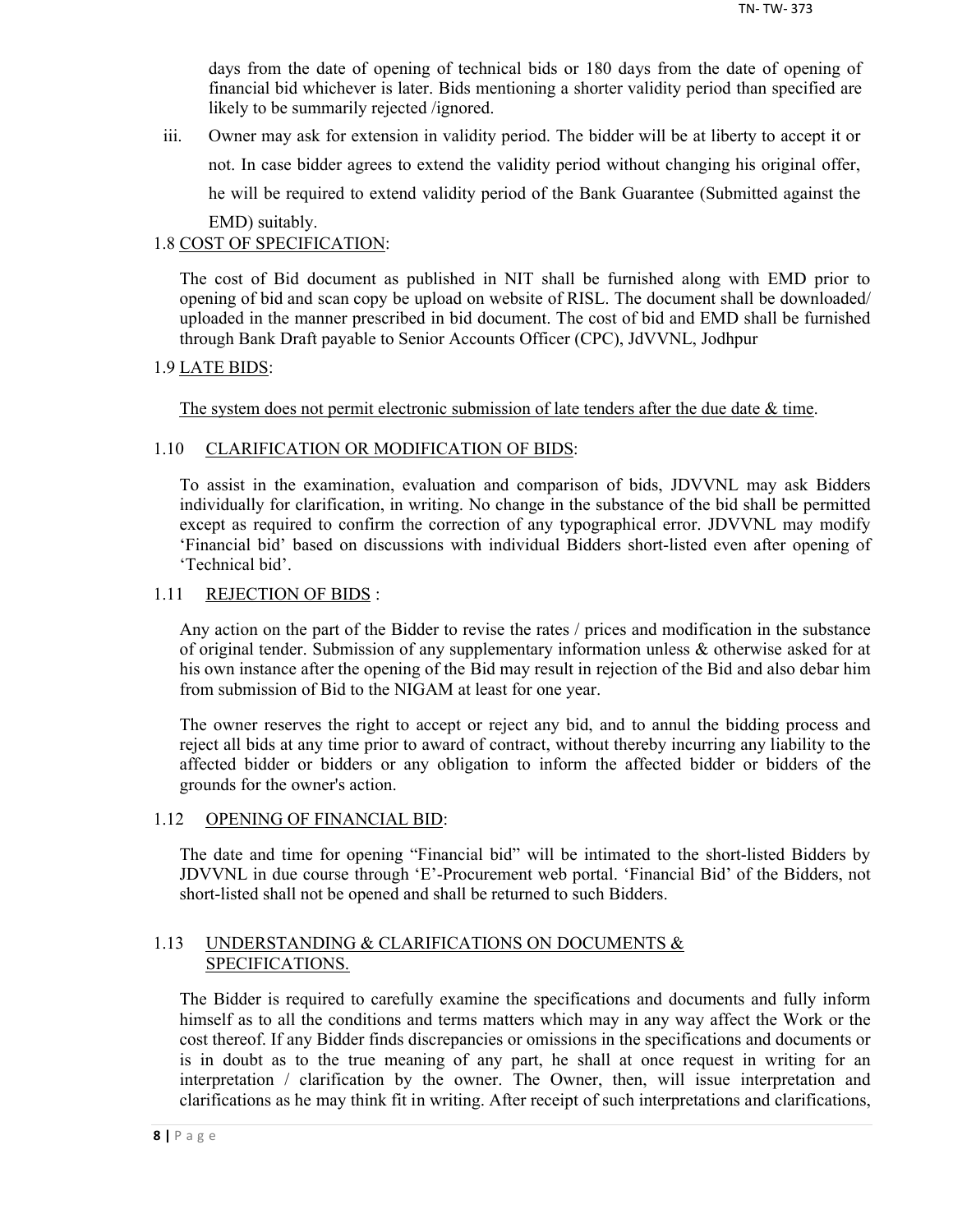the Bidder may submit his bid but within the time and date as specified in the Invitation to Bid. All such interpretations and clarifications shall form a part of the specifications and documents, and accompany the bidder's proposal.

Verbal clarifications and information given by the owner or his employee(s) or his representative(s) shall not in any way be binding on the owner.

#### 1.14 POLICY FOR BIDS UNDER CONSIDERATION:

Bids shall be deemed to be under consideration immediately after they are opened and until such time official intimation of award / rejection is made by the owner to the bidders. While the bids are under consideration, bidders and / or their representatives or other interested parties are advised to refrain from contacting by any means, the owner and / or his employees / representatives on matters related to the bids under consideration. The owner, if necessary, will obtain clarifications on the bids by requesting for such information from any or all the bidders, either in writing or through personal contact, as may be necessary. Bidder will not be permitted to change the substance of the bid after the bid has been opened.

### **3. SUBMISSION OF BIDS:**

The bidders, in their own interest, are requested to read very carefully Technical Specification before filling the bid. The Bid documents be downloaded from JDVVNL website www.JdVVNL.com or http://eproc.rajasthan.gov.in and upload the tender on website of RISL www.http://eproc.rajasthan.gov.in. No hard copy of the bidding documents will be provided to the bidders through this office. In case of any discrepancy found in bidding documents downloaded from the website and appended with the bid (as a bid document) and original copy of such document available in the office of Superintending Engineer (TW), Jodhpur Discom, Jodhpur will be considered as final document for all purpose. The cost of Bid document as published in NIT shall be furnished along with EMD before opening of bid and scan copy be upload on website of RISL. The document shall be downloaded/ uploaded in the manner prescribed in bid document.

3.1 Tenders shall be submitted online in the electronic format attached here to and all blanks in the tender and the schedule to the specification shall be duly filled in. The completed forms, schedule(s) shall be considered as part of the contract documents in the case of successful tenderer (s).

3.2 No alteration should be made to the format of the tender specification and schedules. The tenderer must comply entirely with specification.

3.3 The tender and all accompanying documents shall be in Hindi/English Language and shall be signed digitally by a responsible and authorized person. The name, designation and authority of the signatory shall be stated in the tender.

3.4 Tender should be filled in only with ink or typed and must be submitted online after signing digitally .

3.5 All additions, alterations and over-writing in the bid must be clearly signed by the signatory of the bidder otherwise bid will be summarily rejected.

3.6 The bidder must quote the prices strictly in the manner as indicated herein, failing which bid is liable for rejection. The rate/prices shall be entered in words as well as in figures. These must not contain any additions, alterations, over-writing, cuttings or corrections and any other marking which leave any room for doubt.

3.7 The Purchase Authority will not be responsible to accept any cost involved in the preparation or submission of bids.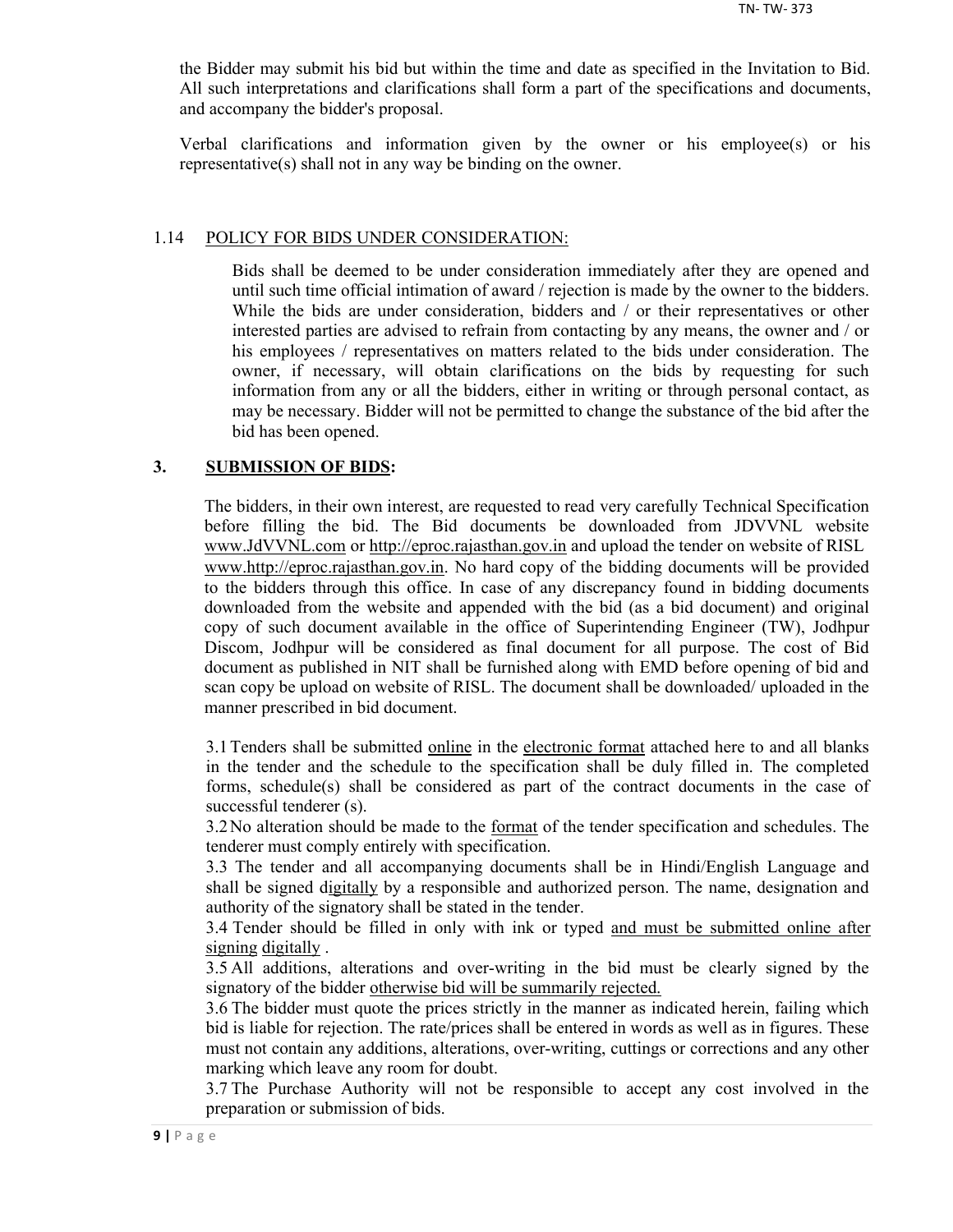3.8 Any printed conditions of sale on the bid shall not be accepted by the purchase Authority. 3.9 The tender offer shall be submitted in time specified on http://eproc.rajasthan.gov.in in electronic format in the following manner:

i. COVER – I for details of EMD / Valid exemption certificate/ Registration certificate with copy of letter indicating validity of B.G. / Tender processing fee and Cost of Tender

document (to be filed in pdf format).

- ii. COVER II for Techno- Commercial Bid (to be filed in pdf format): In this part of bid, tenderer will have to furnish Guaranteed Technical Particulars in regard to all required details of Technical Specification and confirmation of commercial terms and conditions of GCC (General Conditions of Contract) and its addendum/corrigendum, if any, along with details required in various/schedules "EXCEPT THE PRICE SCHEDULE" so that the purchaser may be able to examine whether the offer submitted is technically acceptable and also confirm to our commercial terms and conditions or not.
- iii. COVER III for Financial/Price Bid/BOQ (to be filed in pdf and xls format).

This price bid shall include submission of details of prices as per specification. The price bid will be opened only after being satisfied with Technical and Commercial Bid as per qualifying requirement stipulated in the Specification and bid of such qualified bidderswill only be opened. The date of opening of such price Bids will be intimated in due course of time.

- 2.1 Bidders shall indicate in their bid the name and complete address of Excise authorities under whose jurisdiction is their works / offices falls.
- 2.2 All bids and accompanying documents shall be addressed to the S.E. (TW) Jodhpur Vidyut Vitran Nigam Limited, Jodhpur.
- 2.3 The tenderer should sign the tender documents digitally and stamped on each page.
- 2.4 The tenders given in the form other than prescribed form will not be considered.
- 2.5 Only one representative, on submission of valid authorization of the signatory of the bid, will be allowed to be present during the opening of the bid.
- 2.6 The conditional bids shall not be accepted.

## **4. PRICE:**

The rates for operation and maintenance of 33/11 KV sub-station are inclusive of all taxes, duties local levies including surcharge and other misc. Charges and Service tax, if payable, shall be reimbursed on submission of documentary proof in support of the claim. The price is firm in all respect. However, in case a new statutory tax, duty or local levies are imposed on this contract during its currency the same shall be reimbursed by the Nigam at actual on submission of documentary evidence.

Note:- The bidders are required to quote the price as per clause No. 1 and 3(ii) of section –II regarding worker to be deployed and minimum wage criteria in prescribed Price Bid/BOQ format.

## **5. EARNEST MONEY DEPOSIT:**

i. In pursuance to RTPP Act, 2012 of Govt. of Rajasthan, Bid security / earnest money deposited by the bidder should be 2% of the estimated cost in the form of banker cheque / DD/ BG in favour of concerned AO(O&M). No preference/relaxation should be given to CLRC registered contractors in compliance to RTPP act. The Demand draft shall be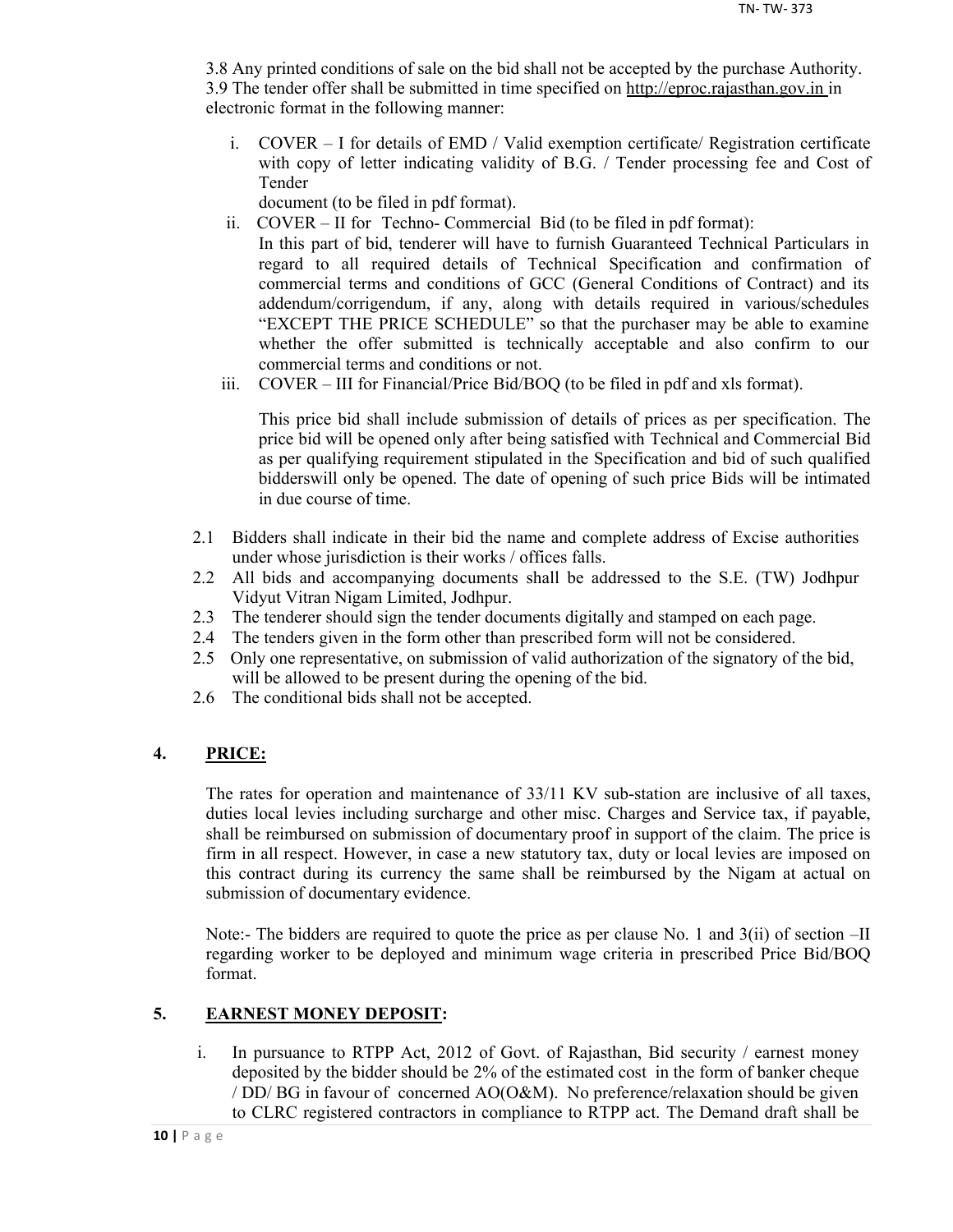accompanied with the bid in an envelope as per instructions given in these bidding documents. No other mode of deposit shall be accepted.

- ii. Any other mode except as specified under clause (i) above such as Postal orders/ cheques/ other forms of instruments are not acceptable.
- iii. In case of unsuccessful tenderer, the Earnest money will be refundable on production of the original receipt within a fortnight after finalization of the tender. In case of successful tenderer(s) the Earnest Money will be taken into account in arriving at the amount of the security cum performance guarantee if vendor(s) desires to furnish cash security deposit. However if the security cum performance guarantee is furnished through bank guarantee (BG) the EMD will be released consequent to acceptance of such BG.
- iv. Request for adjustments/proposals for acceptance of Earnest Money deposits, if any, already lying with the Discom's in connection with some other tenders/orders shall not be entertained.
- v. No interest shall be payable on such Deposits.
- vi. The JDVVNL reserves the right to forfeit Earnest Money Deposit or a part thereof in circumstances, which according to it indicate that the tenderer is not earnest in accepting/executing order placed under the specification.

#### **Documents to be Uploaded with the Tender:-**

- a. **Cover I** for details of EMD / Tender processing fee and Cost of Tender document as detailed below:
	- i. Proof of depositing EMD (DD/Banker's Cheque) /vendor Registration certificate with copy of letter indicating validity of B.G / central or state Govt. undertaking certificate for exemption.
	- ii. Proof of depositing DD/Banker's Cheque towards e- tender processing fee.
	- iii. Proof of depositing cost of tender documents (DD/Banker's Cheque).
- b. **Cover II** for Techno- Commercial Bid as detailed below duly signed and stamped:-
	- (i) Schedule-1.(Bid –bank guarantee form for EMD ).
	- (ii)Schedule 3 for confirmation with regard to "NIL DEVIATION" in respect of commercial terms & conditions of the specifications otherwise Schedule VB.
	- (iii) Schedule-4 for confirmation with regard to "NIL DEVIATION" in respect of Technical terms & conditions of the specifications otherwise Schedule VA.
	- (iv) Schedule-5 for list of past Experience.
	- (v) Schedule-6 for Particulars & details regarding list of equipments & Technical hands available as per requirement of specification.
	- (vi) Schedule-6(A) regarding qualification requirement for annual turn-over /Profit and Loss account /balance sheet/Income Tax Returns along with necessary supporting documents and certificate of registered charted Accontant for eligibility.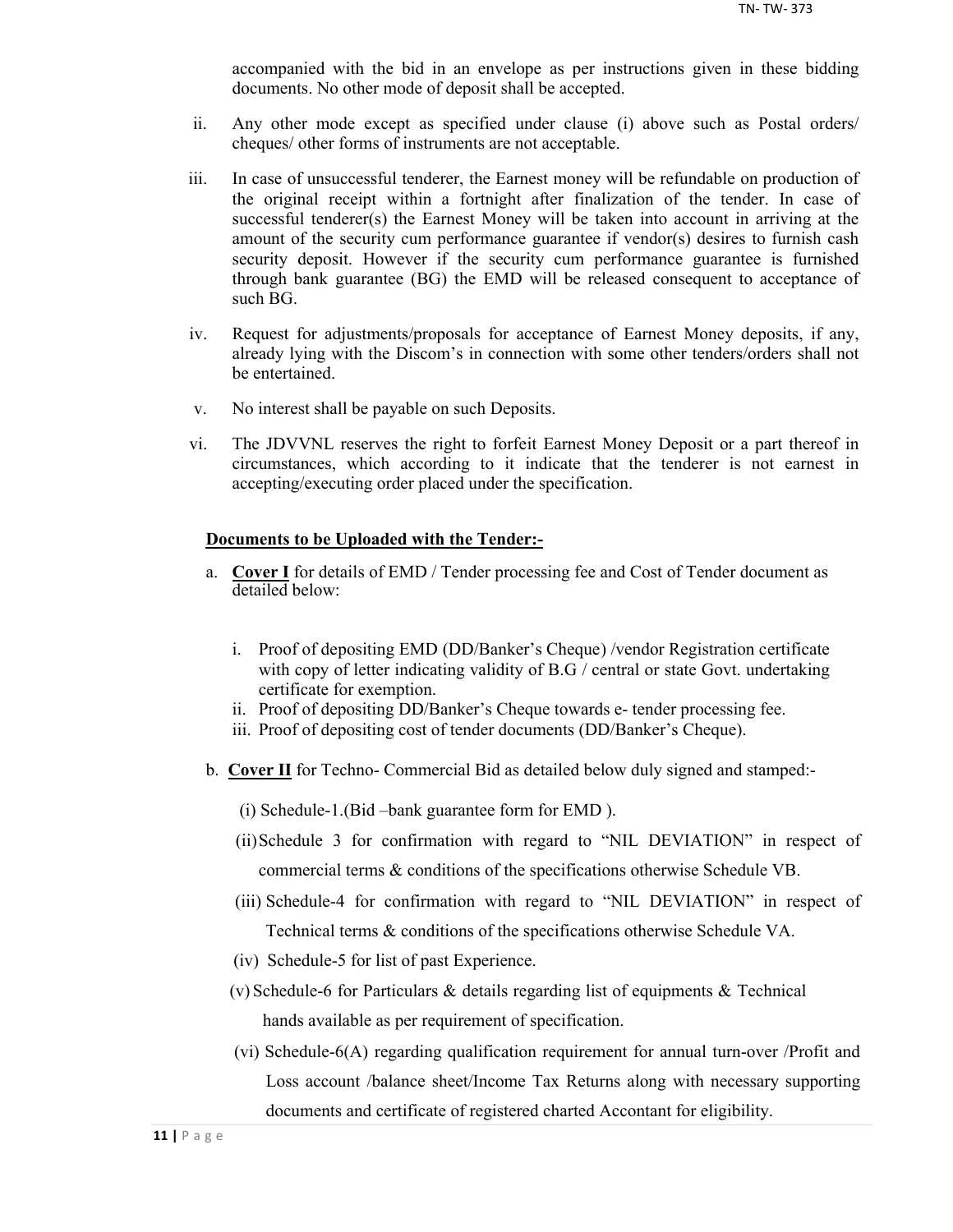- (vii) Schedule-6(B) for detail indicating execution of works durning last five financial years along with supporting documents like copy of W.O , G-Schedule, final bill, duly notarized completion certificate atc. Specified on "Qualification Requirement".
- (viii) Schedule7 for Security Bank Gurantees for safe custady of 33/11KV GSS regarding

opreatiopn & Mainenence of GSS.

Following documents are also required to be uploaded with the Tender are here under:-

- (i) Copy of class "A/B" Electrical contractor license.
- (ii) Copy of Registration with labour department, insurance certificate, undertaking in respect of resistration of Building & Construction, Act-1996 and oth supporting documents required as per specifications.
- (iii) Power of Attorney for authorized signatory to sign the tender document digitally.
- (iv) Copy of latest Balance-Sheet for last 3 years.
- (v) Name & correspondence address of the bidder along with phone /Fax No. & email address.
- c. **Cover-III** For financial/price bid/BOQ (to be filled in Excel format) in prescribed schedule.P1-P12 alongwith corresponding lot number mentioned in Annexure-F.

## **6. PAYMENT:**

After completion of period of one month for operation and maintenance, the contractor shall submit bills in triplicate, in first week of following month to the concerned Assistant Engineer for verification. While verifying the bill following certificates shall be recorded by Assistant Engineer (O&M) on each bill: -

- 1 The contractor has carried out all the operation & maintenance duties satisfactorily as specified in the specification during the month for which payment has been claimed.
- 2 All the records prescribed under the specification were regularly maintained by the contractor during the month at each Sub-Station.
- 3 The power availability during the month of has been  $\%$
- 4 The contractor has deployed one ITI holder worker in each shift of 8 hours per day.
- 5 Weekly duty chart was displayed by the contractor on the notice board.
- 6 Appointment letter of workers were pasted by the contractor on the notice board.
- 7 The contractor had performed watch and ward of every Sub-station area and equipment and had maintained lighting arrangement properly.
- 8 Payment to worker should be ensured / verified by Contractor as per wages rules and next payment shall be released after verification of same through Bank Statement of worker.

During operation & maintenance of SubStation, proper supply as per prevailing Nigam rules should be given by his deployed workman as intimated by Nigam time to time. The same labour must not be allowed to perform duty more than 8 hours duty during a day (24 hours), failing which it will be treated violation of Labour Act/ Rules and panelty will be imposed as per penal provision.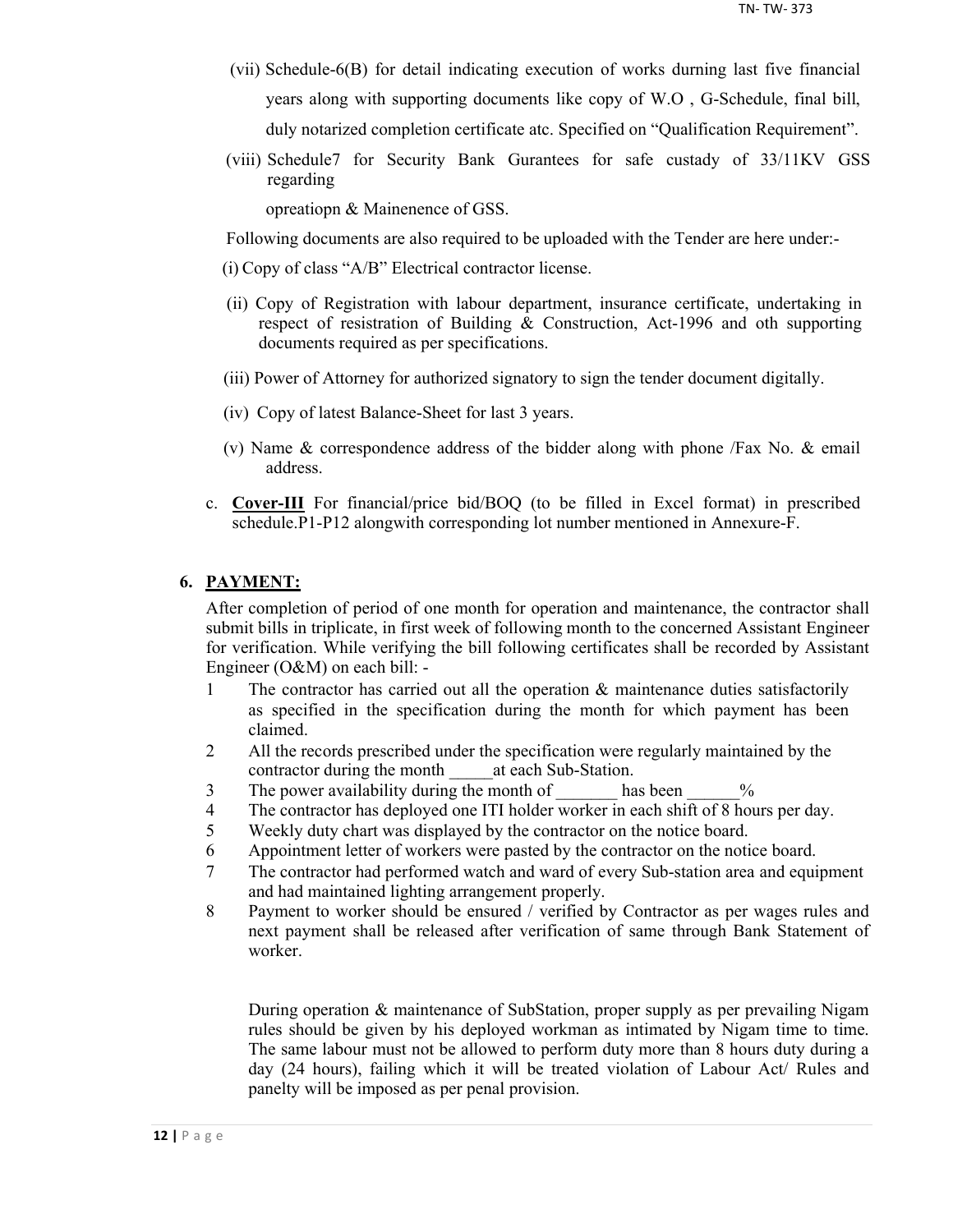The contractor will deploy workmen for sub-stations which could be used **partially or solely** for any of the sub-station and shall be at the discretion of Discom.

The bidder shall produce copy of Bank statement of payment proof of the previous month in the forthcoming bills.

After due verification and recording above certificates, the AEN (O&M) will further forward the bill to concerned XEN for counter checking and signature and onward transmission to the Sr. Accounts Officer (CPC), JDVVNL, Jodhpur for arranging 95% payment subject to any deduction covered under the contract, 5 % payment is deducted against performance security for Tender.However contractor may submit Bank Gurantee of 5 % value of work order of Tender/cluster valid for one year with grace period of three month. The payment shall be made by the Sr. Accounts Officer (CPC), JDVVNL, Jodhpur within the period of 30 days from the date of receipt of the bills in his office and on receipt of copy of insurance premium receipt in respect of the workers engaged by contractor and copy of challans with supporting details of the workers engaged, wages paid, PF  $\&$  ESI (if applicable) subscription and contribution duly tallied with the challan amount from the contractor in token of deposition of  $PF \& ESI$  (if applicable) amount for the previous month as well as on completion of the contractual formalities as mentioned at clause No. 2,3,6,7 which ever is later. However, 95% payment of first bill of every contract shall only be made after random checking of at least 3 Sub-stations per division by the officer(s) nominated by Circle SE for ensuring the compliance of the entire contractual obligation to be discharged by the contractor. The checking officer shall submit his report to Circle SE  $\&$  Sr. AO (CPC) within a week from the date of nomination (by second week positively). The Sr. AO (CPC) on receipt of this report only shall arrange payment of the first bill to the contract as per the terms of payment. The balance 5% payment shall be made along with final bill after satisfactory completion of contract and after meeting out all legal and contractual liabilities by the contractor as per terms and condition of the contract and if contractor submits PBG amounting 5 % of value of

work order Tender/ Cluster instead of 5 % deduction from bill, 5 % PBG shall be refunded after satisfactory completion of contract and after meeting out all legal and contractual liabilities by the contractor as per terms and condition of the contract.The final bill shall also be routed through Executive Engineer concerned. All other statutory deductions like taxes and duties etc. as per prevailing rates shall be made by the Sr. Accounts Officer (CPC) while payment to the contractor.

In the event of introduction of GST in the course of performance of contract, project Implementation Agency (PIA) i.e. JDVVNL shall examine its impact on the affected transactions under the contract in totality, for equitable adjustment in the contract price, if required. The contractor shall furnish the relevant details/documents for this purpose, as may be required by PIA.

For the purpose of the Contract, it is agreed that the Contract Price specified in (Contract price and terms of Payment) of the Contract Agreement is based on the taxes, duties levies and charges prevailing at the date seven (07) days prior to the last date of bid submission. If any rates of Tax are increased or decreased, a new Tax is introduced, an existing Tax is abolished, or any change in interpretation or application of any Tax occurs in the course of the performance of the Contract, which was or will be assessed on the Contractor in connection with performance of the Contract, an equitable adjustment of the contract price shall be made to fully take into account any such change by addition to the Contract price or deduction there from, as the case may be, in accordance with Changes in Laws and Regulations thereof. However, these adjustments would be restricted to direct transactions between the Employer and the Contractor for which the taxes and duties are reimbursable by the Employer as per the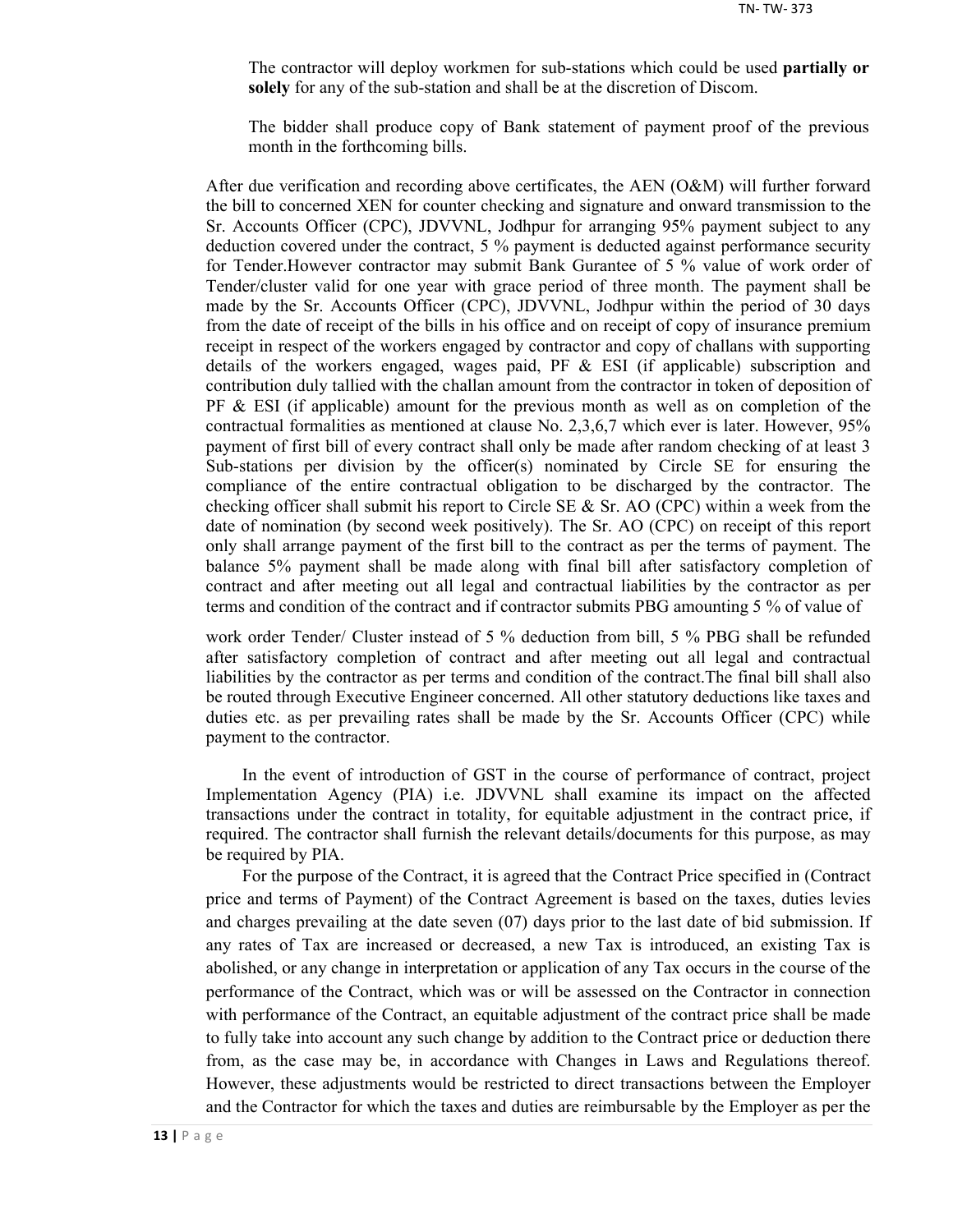Contract. These adjustments shall not be applicable on procurement of raw materials, intermediary components etc. by the Contractor and also not applicable on the bought out items dispatched directly from sub-vendor's works to site.

**No interest shall be paid for delay in payment, if any.**

#### **7. BANK GUARENTEE AGAINST SAFETY OF MATERIAL & EQUIPMENT:**

Before commencement of work by the contractor, he shall furnish a Bank Guarantee in favour of Superintending Engineer (TW), JDVVNL, Jodhpur equivalent to 10 % of Contract value towards safety of JDVVNL"s material and equipment installed. The Bank Guarantee shall remain valid during the currency of the contract with a grace period of 3 months. The Bank Guarantee shall be released after ascertaining that all the legal and contractual liabilities as per contract have been met out by the contractor to the entire satisfaction of Nigam. Performa for safe custody Bank Guarantee has been enclosed.

## **8. AWARD OF CONTRACT:**

Notification of award of contract will be made in writing to the successful bidder(s) by the owner.

The contract will be awarded to the best qualified and the substantially responsive bidder offering the lowest evaluated bid in conformity with requirements of these specifications and documents and the owner shall be the sole judge in this regard and subject to the provisions of these instructions to bidders and other terms and conditions detailed out in these documents and specifications. A responsive bid is one which accepts all terms and conditions of these specifications and documents without any major modifications. A major modification is one which affects in any way the prices, quality, quantity or delivery period of the equipment or which limits in any way the responsibilities or liabilities of the bidder or any rights of the owner as required in these specifications and documents. However, the owner may waive any minor formalities or irregularities in the bid.

The contract will be awarded to first lowest responsive bidder after having discussions  $\&$ negotiations with him, for ascertaining the reasonable price for tendered work. However where the prices quoted / agreed by such first lowest bidder, even after negotiation is considered higher, the competent purchase committee / authority may offer a still lower price, considered reasonable to all qualified participating bidders including first lowest one. On acceptance of such price by one or more bidders, the contract would be awarded to bidder standing lowest among those counter offer prices) as per original comparative statement.

The contractor shall be fully responsible for the works to be executed under the contract and it should be expressly understood by him that any breach under any one of contract shall automatically be deemed as a breach of another contract and any such breach or occurrence giving the owner a right to terminate a contract and or recover the damages under that contract shall give owner a right to terminate the another contract and or recover the damages under such contract as well. However such breach or occurrence in any contract shall not automatically relieve the contractor of any of his obligations under another contract.

If more than one bidder exists at same price then quantity of GSS to be awarded shall be distributed equally among the bidders existed on same price.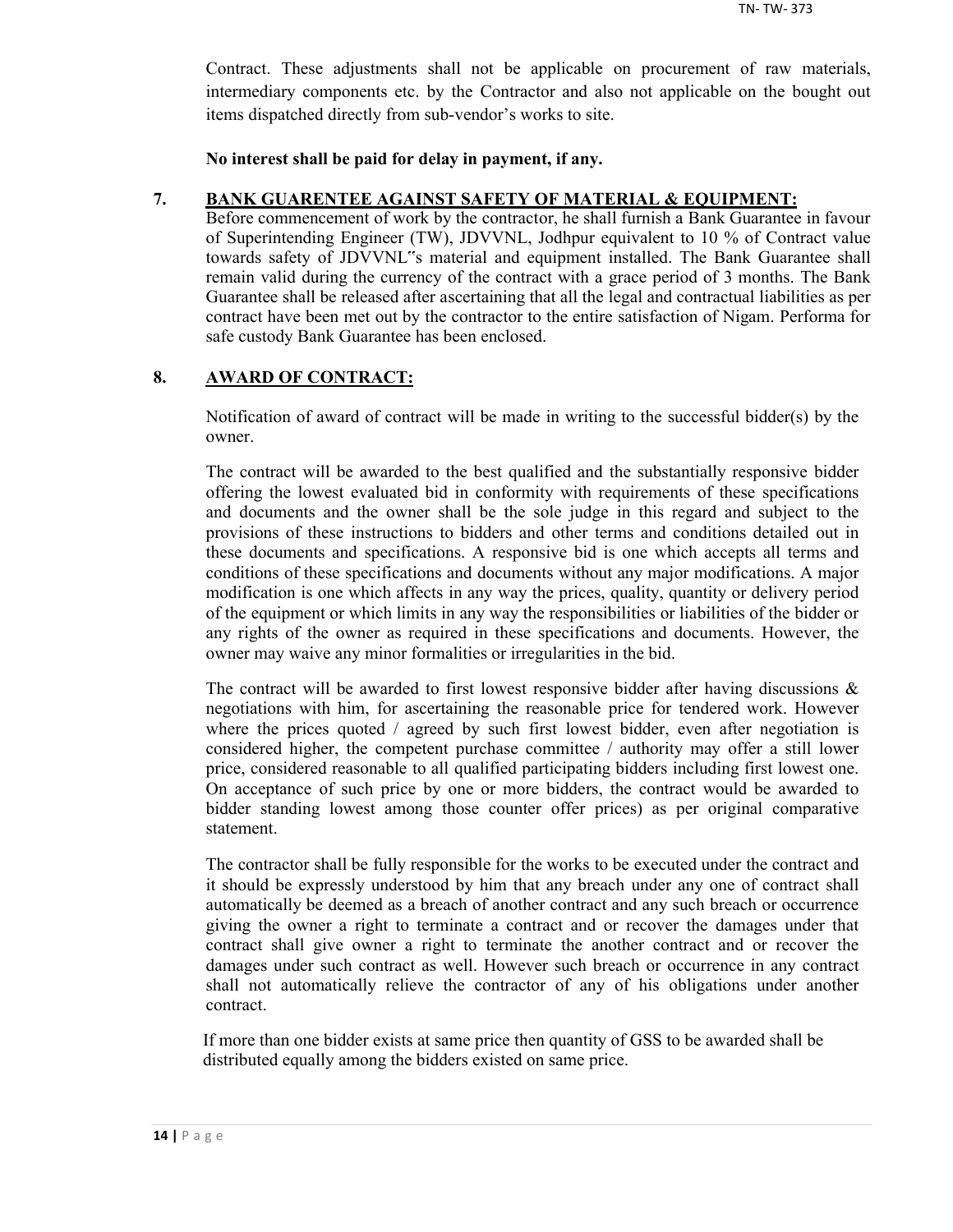## **9. FUNCTION AND DUTIES TO BE PERFORMED BY CONTRACTOR/ CONTRACTOR WORKERS:**

#### **(A) Operational function & duties to be performed: -**

Workmen of contractor shall strictly provide three phase & single phase supply on each 11 KV outgoing feeder 33/11 KV Sub-station as per schedule / block hours and timings as intimated by officers of JDVVNL from time to time.

For making supply off and on, workmen shall operate main 11 KV and outgoing feeders VCB/OCB/KIOS (if available on 11 KV feeders) along with operating GO"s and fuses of 11 KV feeders.

- (iii)For providing single-phase supply by removing 33 KV sides and 11 KV side fuses or by other single phasing mechanism as per prevailing methodology and system instructed/ directed by officers of JDVVNL.
- (iv)All operation for providing three phase /single-phase supply on 11 KV feeders should be done carefully with all safety measure as well as guidelines prescribed for operations.
- (v) The contractor will be solely responsible for any damage of equipment or accident of any workman.
- (vi)In case contractor needs shut down at 33 KV/11 KV sub-station to carry out any repair or maintenance work prior permission of shut down shall be obtained from the concerning Assistant Engineer/ Junior Engineer. The material required for such maintenance (excluding T&P) shall be provided by the Assistant Engineer Incharge of the sub-station. Any shut down on any of the 33/11 KV lines at the sub-station required by Jodhpur Discom"s authorized employee(s) shall be given by the contractor or his authorized representative on the requisition of PTW form (Annexure-I).
- (vii) On failure of 33/11 KV line the contractor or his authorized person shall intimate to the concerned Assistant Engineer / Junior Engineer promptly.
- (viii) In case of tripping of supply or blowing of fuse of any feeder the same will be replaced immediately according to capacity by the contractor or his authorized person. The capacity of fuses for each feeder shall be prescribed by Assistant Engineer concerned.

(ix) The appropriate capacity TC fuse wire shall be arranged by the contractor. The other required material as per requirement shall be arranged by the Nigam after due verification from the concerned AEN of the sub-division.

#### **(B) Maintenance duties to be performed: -**

- (i) The contractor shall check oil level of power Transformers leakage, if any in the power transformer checking air passage are free and also check the color of the silicagel. The contractor shall observe earthing of the transformer and he will inspect any crack ness of flat of earthing of the dryness. He will intimate the position to JEN/AEN.
- (ii) The contractor shall carry out inspection & maintenance of circuit breaker as under: The contractor shall inspect switchgear premises  $\&$  circuit breaker. He will clean the circuit breaker. He will inspect oil position of the circuit breaker and if any leakage is found he will intimate to JEN/AEN. Any unusual smell /noise observed in the OCB shall be intimated to JEN/AEN. He will also observe position of auxiliary fuses whether intact or not. The position shall be intimated to JEN/AEN. The contractor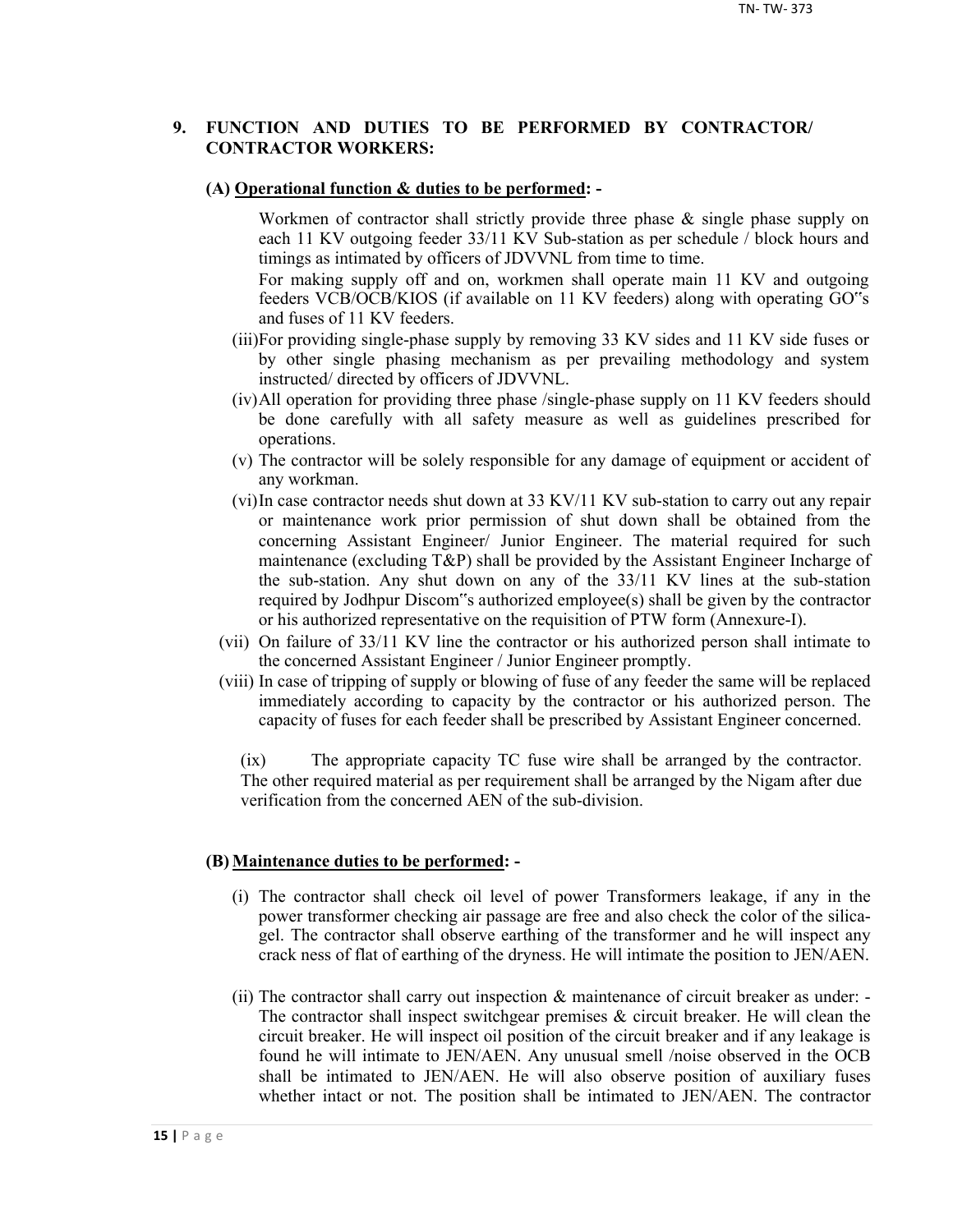shall observe working order of indicating & measuring instrument whether they are in working order or not. The position / condition will be intimated to JEN/AEN. He will also examine position of dirt, top fitting and oxide film on lighting arrester. He will clean with dry cloth and tight bolt if found any looseness. The position will be

intimated to JEN/AEN. The contractor shall observe water level of battery if the water level is low he will fill water and position will be intimated to JEN/AEN.

- (iii)The 33/11 KV sub-station area will be maintained clean by cutting grass and shrubs and toilet cleaning etc. by the contractor at his own cost and material required for this work will be arranged by the contractor himself.
- (iv)The contractor shall be full responsible for watch and ward of the Sub-Station area and equipments.
- (v) The contractor shall maintain the Jodhpur Discom property and equipment safely and any damage caused solely due to lack of contractor or his employee then losses will be recovered form his due payment. If amount of damage/losses are more than due payment then he will be liable to deposit the balance amount otherwise this will be recoverable as per law.
- (vi)The contractor shall replace 33 KV and 11 KV GO Blades/Rods. The requisite material shall be provided by Jodhpur Discom.
- (vii) Initially the Nigam shall hand over the sub-station to the contractor with proper lighting arrangements including providing of fixture and bulbs, tube light etc. subsequently; the contractor shall maintain the lighting arrangements at the substation.
- (viii) The contractor or his authorized persons shall pour sufficient quantity of water in earthing pits in 33/11 KV Sub-station premises from time to time.

(ix) All the T&P like earth chain, plier, screw driver, hand gloves required for maintenance including safety items shall be arranged by the contractor firm.

## **10. SECURITY DEPOSIT:**

In pursuance to RTPP Act 2012 Govt. Of Rajasthan, the contractor shall deposit 10% amount of the total contract value in form of DD with the Sr. Accounts Officer (CPC), JDVVNL, Jodhpur within 7 days from the dates of work order towards security amount and same will be refunded to contractor on successful completion of contract and after meeting out all legal and contractual liabilities by the contractor as per terms and condition of the contract. The security deposit so received would be non-interest bearing.

## **11. CONTRACT DOCUMENTS AND AGREEMENTS:**

The contractor shall execute a contract agreement with Superintending Engineer (TW) concerned within a period of 7 days from the date of work order on a non -judicial stamp paper of appropriate value as per the Indian Stamp Duty Act.

The order placed under this specification shall be governed by the terms and conditions as incorporated in this section of the Specification and as given in the detailed work order and its annexure(s). The terms and conditions as specified in this section if differ from the terms indicated in the detailed work order and its annexure(s) the latter shall prevail. The contract shall for all purposes be construed according to the Laws of India and subject to jurisdiction of Rajasthan Courts only. For the due fulfilment of the contract, the contractor shall execute an agreement in the prescribed form Annexure-C on Rajasthan State Non-judicial stamp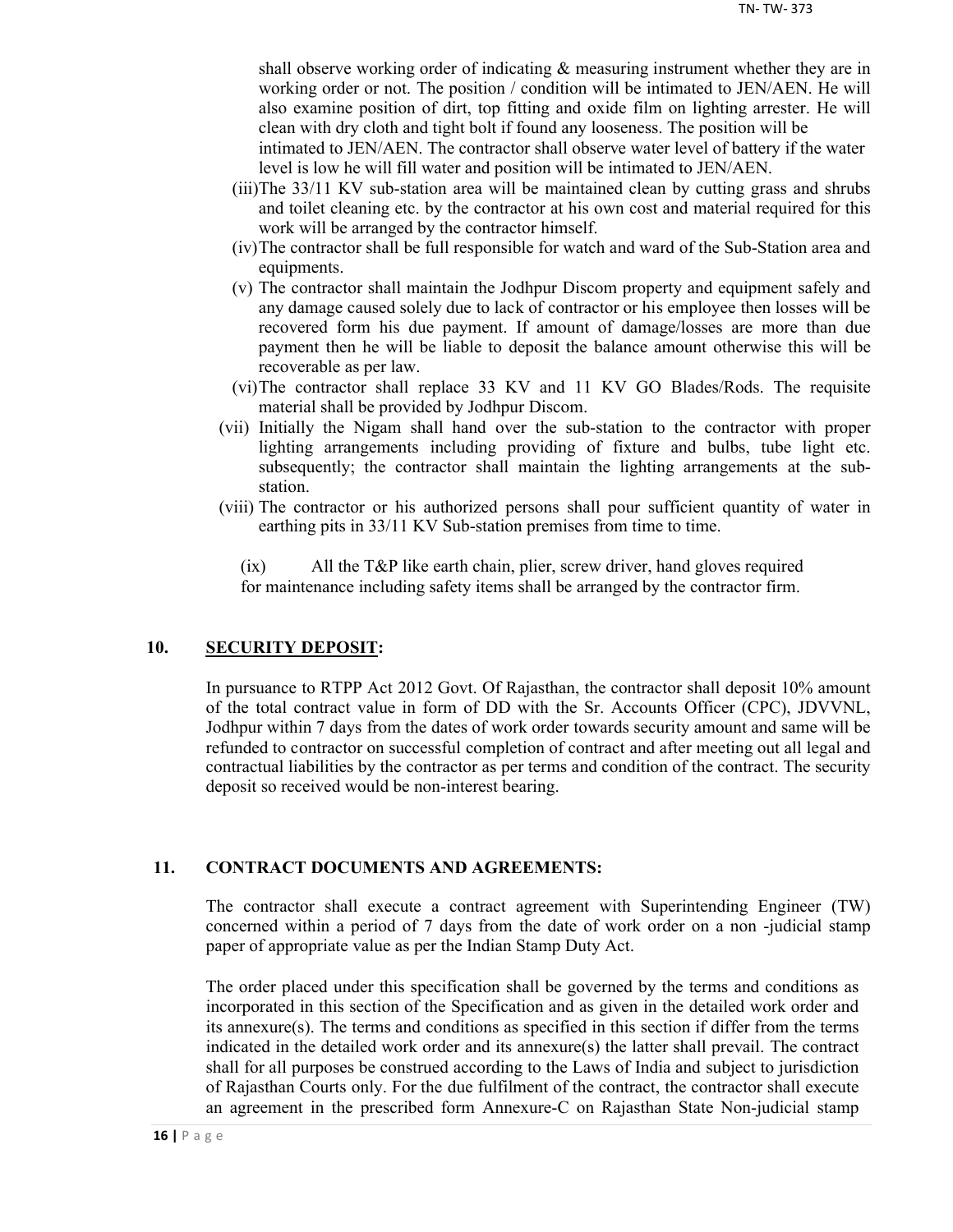paper bearing stamp duty as applicable. The expenses of completing and stamping the contract agreement shall be borne by the Contractor. Such agreement shall be executed and signed by the competent authority of the contractor on each page thereof. The original copy is only to be executed on the stamp paper. The remaining two copies may be executed on simple paper. Such complete agreement form along with the contract documents together with a Power of Attorney" in favour of the Executants shall be required to be submitted returned to the owner within a period of 15 days from the receipt of order duly signed on each page. One copy of the executed agreement duly signed by the purchaser/owner shall be sent to the supplier for his reference. The contract documents shall mean and include the following:-

- 1. Contract agreement along with letter of Intent.
- 2. Work order and its annexures.
- 3. Instructions to bidders.
- 4. General Technical Conditions and Specifications
- 5. Power of Attorney in favour of the signatory.

**Commencement Period And Delay Panelty ;-** The contractor shall have to commence the work within a period of one and half month (45 days) from date of issuing work order. He has to also complete the execution of contract agreement and other formalities during the commencement period. After lapses of commencement period, if work is not started then delay penalty based on contract value per month per GSS shall be as under:-

- (i) 10% per week or part thereof for first two weeks.
- (ii) In case delay exceed more than two weeks then  $\omega$  of 30% per week and part thereof.
- (iii) If delay exceed four weeks then work order shall be cancelled with forfeiture of EMD and Security Deposite.

#### **12. SUPERVISION:**

The work shall be carried out under the supervision  $\&$  control of the contractor and supervision  $\&$  control of the work /job will be contractor's responsibility. Contractor will dictate about the work to his persons without any interference / instructions from Jodhpur Discom in day working. Supervision, control and regulation of condition of the workmen engaged by contractor shall be his responsibility. The contractor shall ensure that the persons deployed by him are fully trained for the job. The persons engaged by him shall be treated his employees for all purposes. He will be responsible for payment of remuneration to such staff as may be provided by any law, rule and regulations of the time being in force and that the Jodhpur Vidyut Vitran Nigam Limited shall not be responsible in any of the matters connected with the employees of the authorized contractor.

However to ascertain and maintain the quality of work and other conditions specified for supply of electricity, any Officer of Jodhpur Discom not below the rank of Junior Engineer may suddenly check the sub-station at any time. Any short coming / deficiency in the work observed during checking shall be rectified/ attended free of cost immediately otherwise Jodhpur Discom will be free to get the deficiencies rectified / attended at the cost and risk of the contractor besides withholding his payment/ terminating the contract.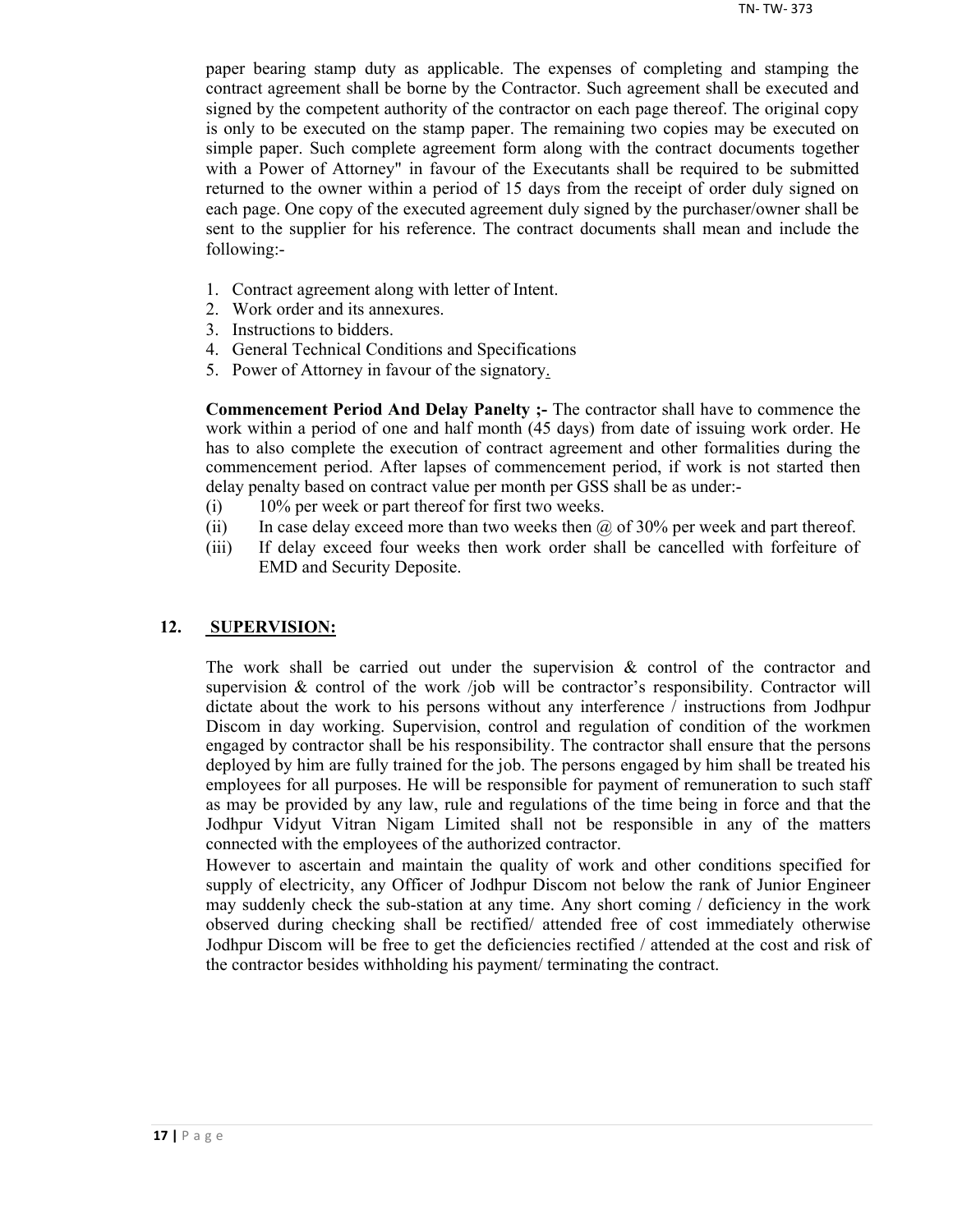## **13. WORK COMPLETION SCHEDULE & AVAILABILITY OF POWER:**

(i) Power availability means the supply available on 33 KV mains/ 11 KV Bus Bar. If any month availability of power is less than 95 % in aggregate due to the reasons solely attribute to the contractor, then a penalty of 2% of monthly contract value (for the concerned sub-station) for every fall of 1% below availability of 95% shall be recovered from the contractor. If power availability falls below 90% in any month then besides deduction of above penalty contract may be terminated without any further notice.

In case of block hours supply specified on each 11 KV feeder if any distributed /shortage/ excess in supply occurs due to deficiency /negligence of the contractor, the sum of duration of individual feeder for the time supply remained disturbed /contrary to block hours will be deducted time of availability of supply. The concerned Unit Officer shall record a certificate on each bill regarding availability of power. Further, in case of excess supply of power on any feeder beyond block hours by the contractor due to the reasons not beyond his control, the contract shall be liable to be terminated without further notice besides above deduction of penalty.

## **14. PERIOD OF CONTRACT:**

The work may be awarded initially for a period of <u>one year</u> extendable by another one year on satisfactory performance of the contractor, on the discretion of management same rates, terms & conditions with mutual consent.

## **15. SETTLEMENT OF DISPUTES:**

- i. All disputes, differences, questions whatsoever so arising between the owner & contractor upon or in relation to or in connection with contract shall be deemed to have arisen at Jodhpur (Rajasthan.) and no court other than court in Jodhpur (Rajasthan) shall have jurisdiction to entertain the same. In any time any question, dispute or difference what so ever which may arise between the JDVVNL and the agency, the same shall be decided by the MD, JDVVNL or by the settlement committee constituted by him and shall be final and binding on both the parties
- ii. The NIGAM has constituted settlement committee to settle the disputed cases. For the disputed amount up to Rs.2.5 Lac the case may be referred to the CE level settlement committee and if the disputed amount is more than 2.5 Lac the case shall be referred to the corporate level settlement committee. The non refundable fees for referring the case to the settlement committee is as given below:

| i) Reference fee for CE level settlement committee -        | $Rs$ 300/-          |
|-------------------------------------------------------------|---------------------|
| ii) Reference fee for corporate level settlement committee- | $\text{Rs } 3000/-$ |

iii) Fee for review of cases by corporate level settlement committee- Rs.5000/

\* The Nigam has rights to revise above fees without any prior notice.-

iii. The settlement committee fees as shown above shall be deposited in cash/demand draft /pay order with the Sr. Accounts Officer (EA & Cash) JDVVNL, Jodhpur and shall furnish receipt thereof with a request for referring their disputes to the settlement committee for consideration/decision.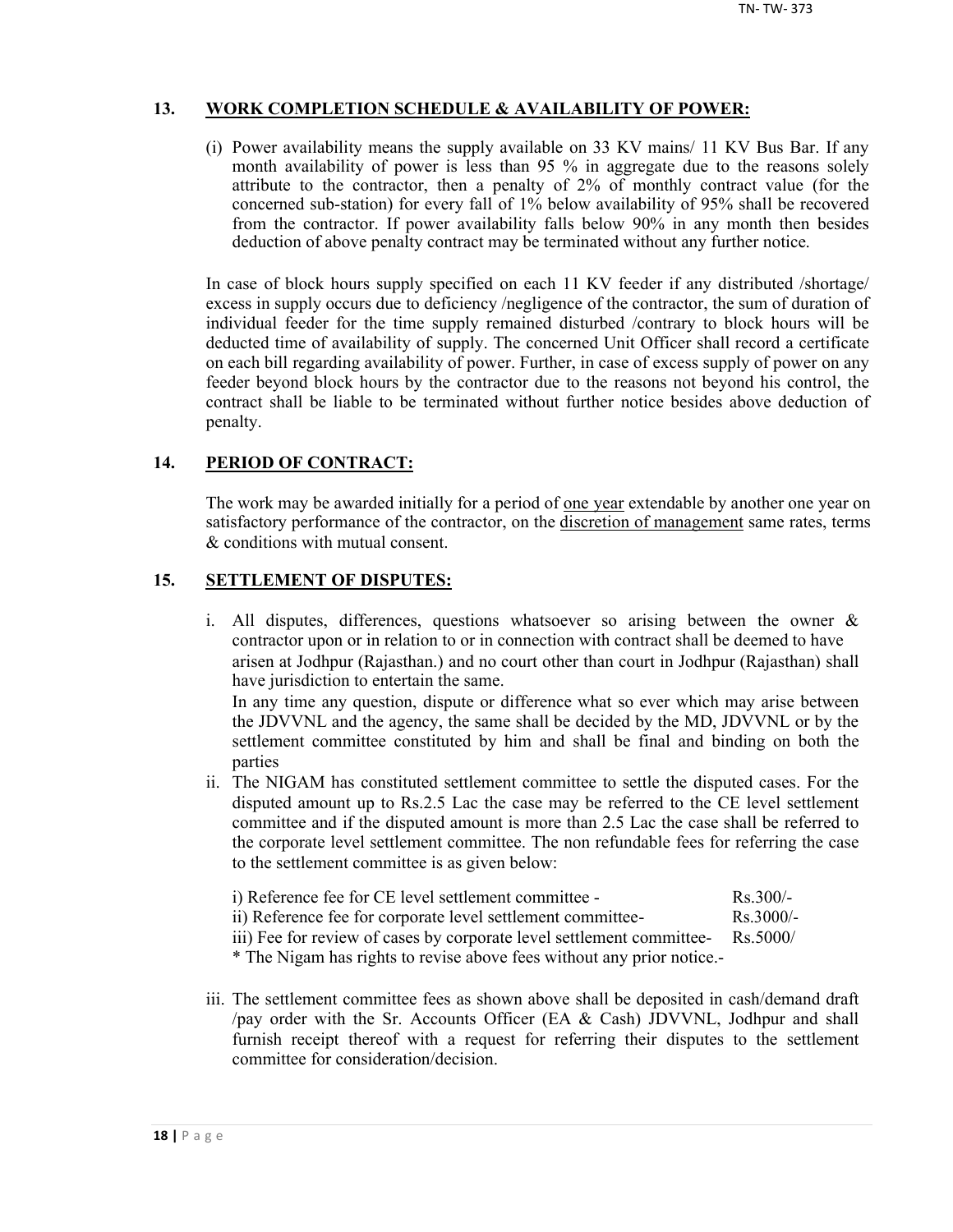## **16. FURTHER CORRESPONDENCE:**

All correspondence pertaining to the work order shall be addressed to the Superintending Engineer (TW), JDVVNL, Jodhpur.

## **17. PENAL PROVISION:**

i Workmen/person found performing duty more than One shift (8 Hours) at any substation i.e. He continues the duty in next shifts then penalty at rate of Rs.250/- Per shift per day shall be imposed.

ii If deficiency as mentioned above at point (i) remains/continues upto 7 days then the work order shall be cancelled / terminated and the Security deposit and safe custody bank guarantee against equipment shall be forfeited.

iii In case of non maintenance of any or all the records as set out in the specification or incomplete records at any Sub-Station assigned to the contractor is reported during checking by the Inspecting officer then an amount equivalent to 10% of the contract value for the month in respect of the Sub-Station assigned where deficiency noticed, shall be recovered from the contractor's bill.

iv In case of such deficiencies (as mentioned in sub clause (iii) above) , penalty of Rs. 500 / - per incidence shall be imposed . And if such incidences are more than thrice a month at any sub-station, then besides above deductions, the contract shall be cancelled for that particular sub-station and the contractor shall be liable for penalty as per prevailing penal rules.

v In case any sub-station is reported to be unmanned (without contractor's worker) by the Inspecting officer then work order shall stand terminated with immediate effect.

vi Single Phase and Three Phase supply must be maintained as per instruction issued by Nigam Authority time to time and in case of non compliance of instruction noticed at any substation the Penlty  $\omega$  10% contract value per GSS per month shall be imposed.

vii In case a contractor feeds, excess block supply from prescribed block hours more than 1.00 hr per day and 15 hrs in a month on the feeder then penalty amount of Rs.2000/-(Rupees Two thousand ) for each excess hour shall be recoverable from the contractor firm. If such violation is repeated in more than two months during the contractual period then that 33/11 KV sub-station will be detached from the contractor and personnel deployed on such sub-station will be terminated. If such practice is repeated at other substation also than the Superintending Engineer (O&M) in concurrence with the Zonal Chief Engineer may take action as per prevailing penal rules. Excess supply hours will be verified through CMRI. If CMRI of the feeder meter is not available then it is to be verified from log-sheet to be maintained at sub-station or any other available authenticated data."

## **18. CANCELLATION OF THE CONTRACT:**

The performance of the contractor shall be watched regularly. If at any stage it is found that the performance of the agency is not satisfactory or if the contractor commits breach of any of the terms  $\&$  condition then the contract may be rescinded by giving one-month notice in writing to the contractor to this effect. In such case, no compensation will be paid by the Nigam. In case the contractor wishes to rescind the contract then he will have to give three months notice in writing to the Nigam.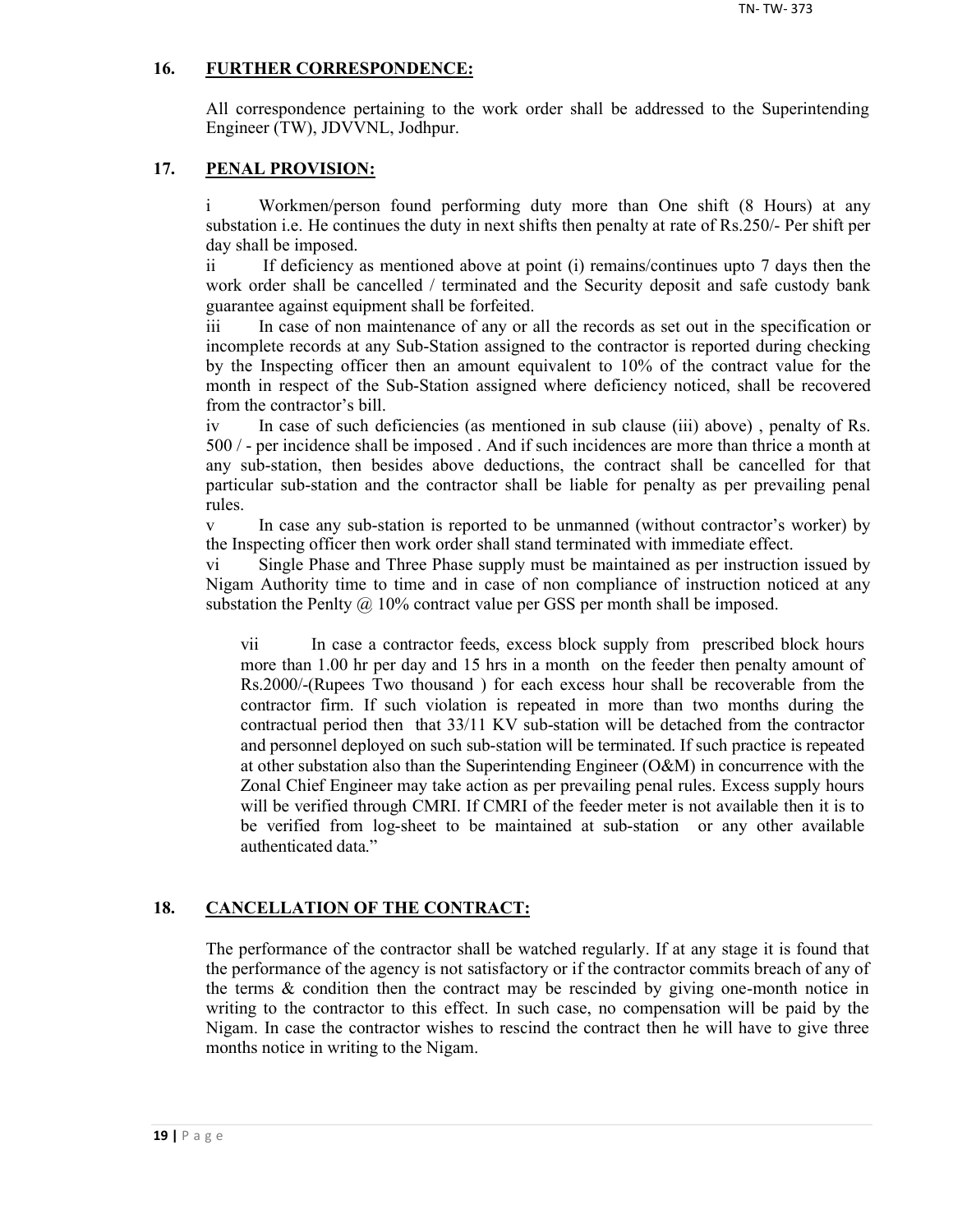Due to unforeseen reasons / change of Nigam"s policy the contract can be rescinded by the Nigam at any time by giving three months notice in writing to the contractor to this effect.

#### **19. SUB-LETTING:**

The contractor shall not sublet the contract or any part of this contract to any other person / Agency. In case of violation, action will be taken against him as per prevailing law in force/ besides termination of contact.

#### **20. UNDER TAKING:**

The Jodhpur Vidyut Vitran Nigam Limited reserves right to withhold payment of the contractor for any liability put on the department due to workmen compensation Act or any other liability by any other court for the period beyond six month from the date of expiry of contract for which contractor shall give an undertaking on non -judicial stamp paper worth Rs. 500/- of Rajasthan Government. The contractor shall be solely responsible for payment of compensation to the workers in case of accident as provided by the Workmen Compensation Act.

## **21. HANDING OVER BACK ON COMPLETION/ CANCELATION:**

The contractor shall be fully responsible for upkeep, operation & maintenance, security and safety of the equipment, property and records etc. of each sub-station let out to him under the contract. On completion/cancellation of the contract, the contractor shall hand over back to Jodhpur Discom the equipments. Property and record etc. of each sub-station in good working order. The contactor shall make good to Jodhpur Discom any loss suffered by it due to contractor's default in this regard.

## **22. TELEPHONE AND TRUNK CALL CHARGES:**

Jodhpur Discom (JDVVNL) shall pay the rental charges & free call/ minimum charges of BSNL/other company telephone only. Excess call charges over the minimum charges shall be borne by the contractor. However when telephone is being used for JEN/AEN office, full charges shall be paid by the Nigam.

#### **23. ACCEPTANCE OF THE ORDERS:**

On receipt of work order, the contractor shall submit its acceptance within a period of 7 days from the date of work order to the Superintending Engineer (TW), JDVVNL, Jodhpur, and copy to concerned Superintending Engineer (O&M) failing which his security Deposit as available with the Nigam shall be liable to be forfeited.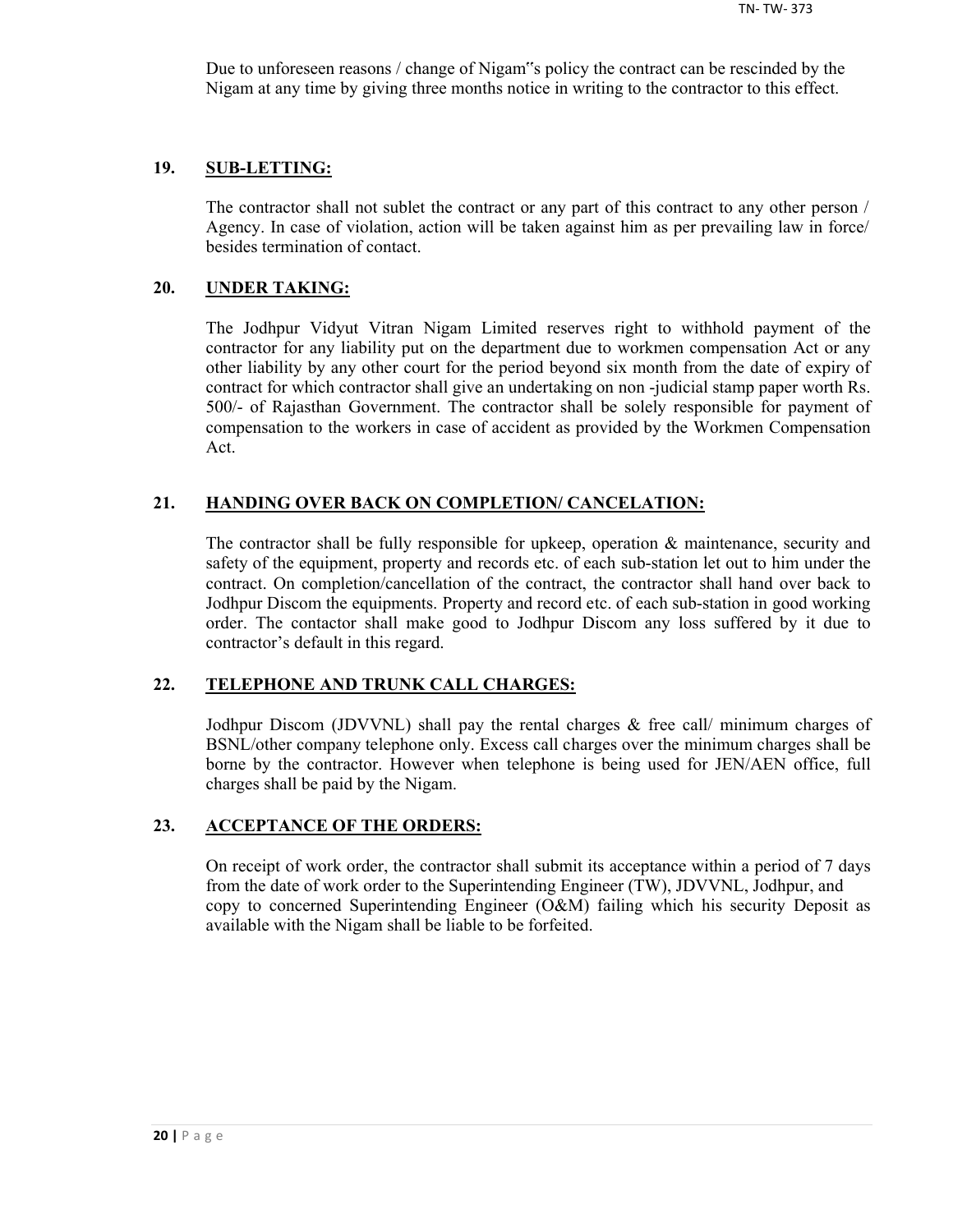## **SECTION-III**

## **TECHNICAL TERMS & CONDITION FOR THE WORK OF OPERATION AND MAINTENANCE OF 33/11 KV SUB-STATION UNDER JODHPUR DISCOM**

- **1.** For carrying out round the clock operation & maintenance of the 33/11 KV Sub-Station, the contractor shall employ his own, 3 (three) persons per day per GSS who possess a minimum qualification of ITI from a recognized/ Govt. Institution in each shift i.e one Skilled (ITI) in each shift is to be deployed. The contractor shall ensure that the persons engaged by him should not continue the shift for more than 8 hours in a day. The contractor shall provide following details of each worker engaged by him on each sub-station at his own cost:
	- a. Appointment letter with photo affixed duly counter signed by the Assistant Engineer (O&M) containing details such as name, father"s name date of birth, age, home address. Per month wages including confirmation from such persons about having been engaged by the contractor along with wages at which employed and educational qualification, duly signed by the employee engaged and attested by the contractor. A copy of this appointment letter issued by the contractor to his worker shall be providing to the Assistant Engineer concerned and also pasted on the Notice Board of the Sub-Station. The copy of appointment letter of workers shall also be provided to the circle Accounts Officer along with the first bill.
	- b. Identity card of each employee engaged in enclosed Performa (Annexure-II) for counter signature of concerned Executive Engineer. The identity card after counter signature will be returned back to the contractor for keeping it with his employees. The identity card so issued will not be used for any legal purposes and will be treated as null and void for the same. Further the identity card so issued shall be used by the workers in 33/11 KV substation premises only.
	- c. If any engaged person(s) to be replaced/ shifted by the contractor, then a written prior permission from the concerned Executive Engineer will be obtained by the contractor.
	- d. Weekly duty chart (Monday to Sunday) shall be displayed by the contractor on the Notice Board of the Sub-Station.
- **2.** Contractor shall abide by all the applicable laws in-force and non-compliance shall be his responsibility. The contractor shall comply with Rules/ Regulation issued by Government of India as well as of Rajasthan Government and local bodies from time to time.
- **3.** (i) The Contractor shall abide by factories Act, 1948, Minimum Wages Act, Payment of Wages Act, 1936, Industrial Dispute Act, 1947, EPF & MP Act, Workmen Compensation Act, Contract Labour (R&A) Act, 1970, ESI Act, 1948 and other Acts, Rules as applicable to workers employed by him. The act of Govt of Rajasthan for minimum wages be also followed while deciding the tendered prices.

(ii) Contractor/bidder shall abide by factory Act 1948 minimum wages Act, and he is bound not to pay wages to worker less than the prevailing rate of minimum wages as per above Act which is declared by Labour Department of GOI/GOR time to time. Therefore bidders are required to quote the price in view of above minimum wages Act with Taxes, if any.

- **4.** All T&P and safety devices like hand gloves, safety belt, earth chain, insulated pliers, screw driver, spanner set etc. of standard quality for this work will be arranged by the contractor at his own cost.
- 5. The contractor has to provide proper safety to equipment/ items and workman/ labour deployed at sub-station and also issue protection tip/ instructions to them.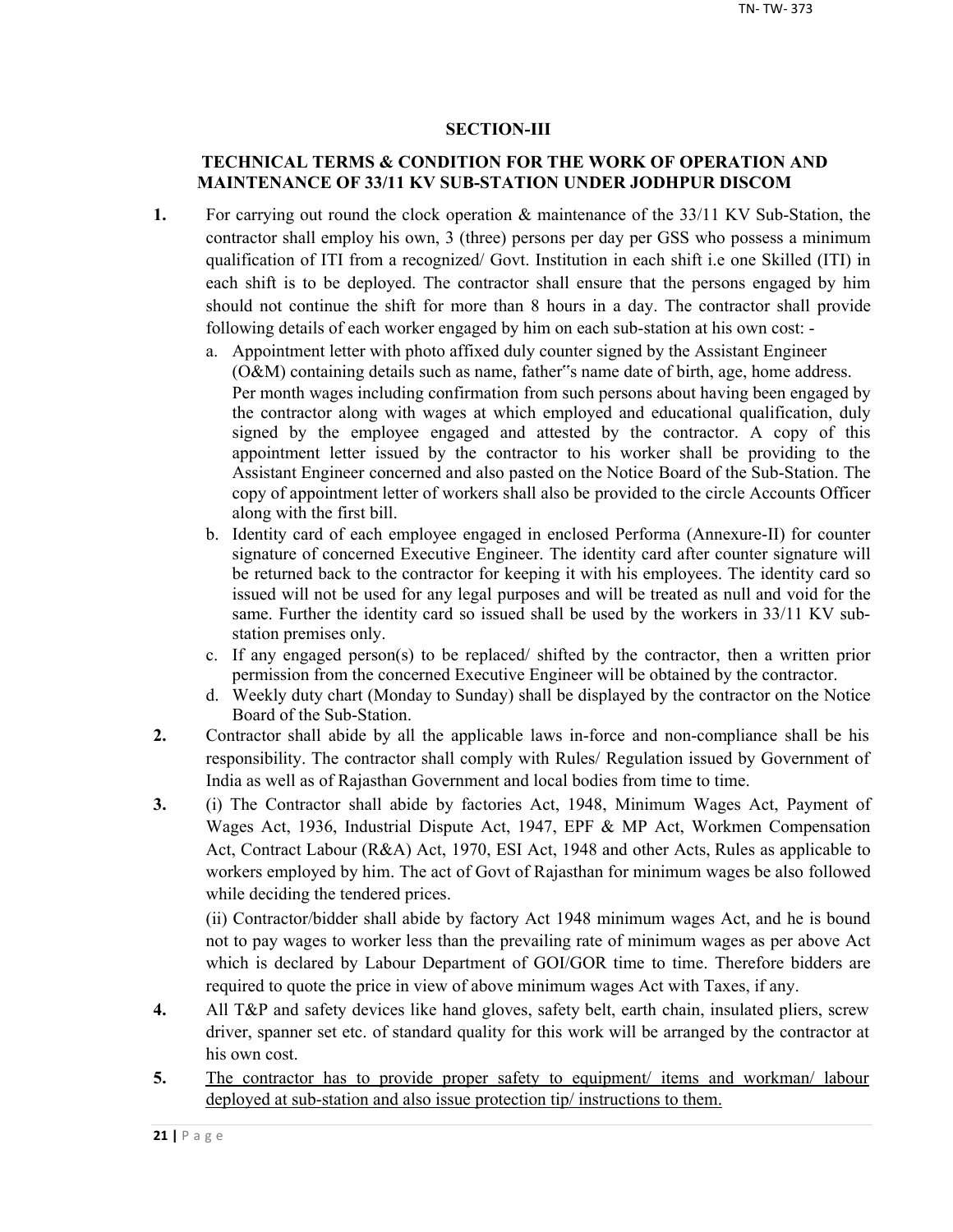- **6.** The contractor shall be required to get all workmen insured under Group Insurance Scheme against accident/miss-happening of the workmen during execution of work at his cost to cover the liability of workman as per workmen"s compensation Act, which should be paid by the Insurance Company against the accident. The Jodhpur Discom shall not be held responsible for any accident/ injury/ casualty during the execution of the contract, total responsibility will be of the contractor whatsoever and contractor/ Insurance Company will pay the compensation as per workmen compensation Act, 1923 and amendment thereto.
- **7.** The contractor and his authorized person will not interfere in the working of Jodhpur Discom. Any unlawful activities shall not be allowed. No person other then the contractor"s duty person and officers/ officials of Jodhpur Discom shall be allowed to enter into the premises of 33/11 KV sub-station.
- **8.** Jodhpur Discom shall not be responsible in any manner for any act or omission or commission of the workers engaged by the contactor No. claim in this regard shall lie against Jodhpur Discom. If by virtue of any law in force, Jodhpur Discom is made liable to pay any amount by way of penalty / damages/ fine etc. contractor shall be liable to indemnify/ reimburse to the extent of amount so paid along with other expenses incurred by Jodhpur Discom to defend such cases.
- **9.** The concerned officers of the Jodhpur Discom shall have the authority to inspect the work site/ sub-station at any time during the period of contract.
- **10.** All the consumable items such as TC fuse wire, bulbs, tube lights, distilled water etc. shall be arranged by the contractor at his own cost.

## **11. Engineer Incharge/Nodal Officer:-**

The engineer In-charge for verification and monitoring of supply position and other technical issues against this order shall be concerned Superintending Engineer (O&M).

- **12.** The following record shall be maintained at each sub-station by the contractor or his authorized representative and shall be produced on demand for which register shall be provided by Jodhpur Discom:
	- a. PTW (Permit to Work) Register (Annexure- I)
	- b. Identity Card (Annexure- II)
	- c. Log Sheet (Annexure- III)
	- d. Maintenance of power Transformer (Annexure- IV A)
	- e. Maintenance of Circuit Breaker (Annexure- IV B)
	- f. Transformer failure report (Annexure- V)
	- g. Roznamcha containing the incidence of all nature like disturbance of supply on 11 KV, failure of 33 KV supply and damage of equipment of sub-station etc. (To be maintained in ordinary register).
	- h. Daily attendances register of workers.
	- i. Register of workmen employed by contractor (Form ix). Employment Card (Form x) and Register of wages (Form xii) prescribed under Rajasthan Contract Labour (R&A) Rules, 1971.
	- j. Certificate of principal employer (Form-V), Renewal with Licensing officer (Form-VI, pt-I), Register of particulars of contractors (Form-VII), Progress of contract work(Form-VII, Pt-II), Annual return of principal employer to be sent to registering officer (Form-XXI)
	- k. Jodhpur Discom will provide Notice Board to the contractor having (a) Name of utility.
	- l. Name of 33/11 KV sub-station with district on which contractor person will write by chalk as under:
		- i. Block of supply hours for agriculture sector giving feeder wise details.
		- ii. Name of employee on duty.
		- iii. Single-phase supply hours.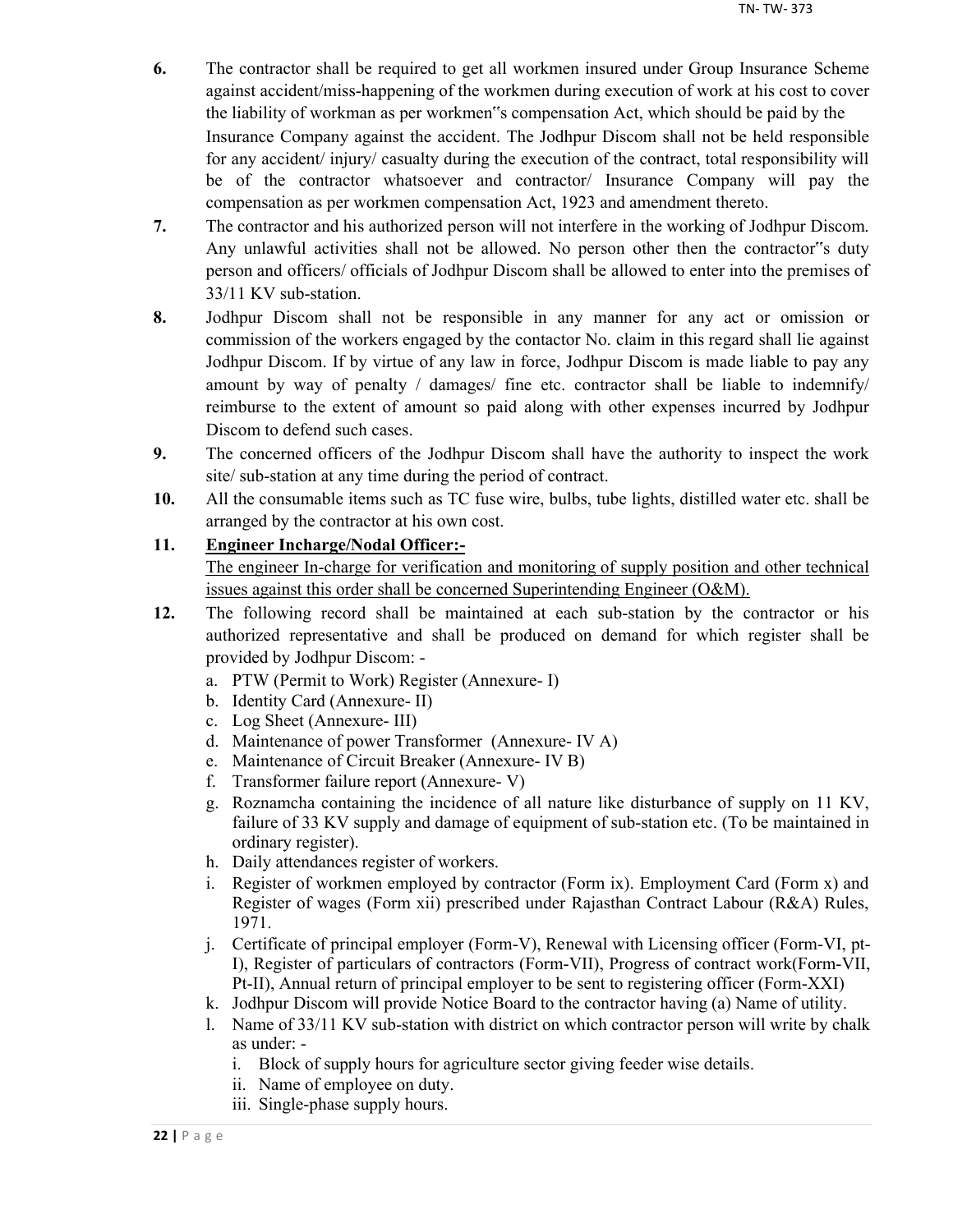## **RESPONSIBILITIES OF THE BIDDER:**

- i. Employee on duty at the S/S shall record consumption on feeder meter reading hourly and shall maintain the record in the log sheet as well as in the soft copy. The bidder shall develop a technically support system in such a way that the details of meter readings shall be communicated to concern JEN & AEN on daily basis through e-mail/ digital form.
- ii. Contractor shall analyze the excess power drawl on feeder on daily basis such as excess load during single phase supply  $\&$  shall intimate the same to concern JEN, AEN, XEN & the SE through e-mail/digital form.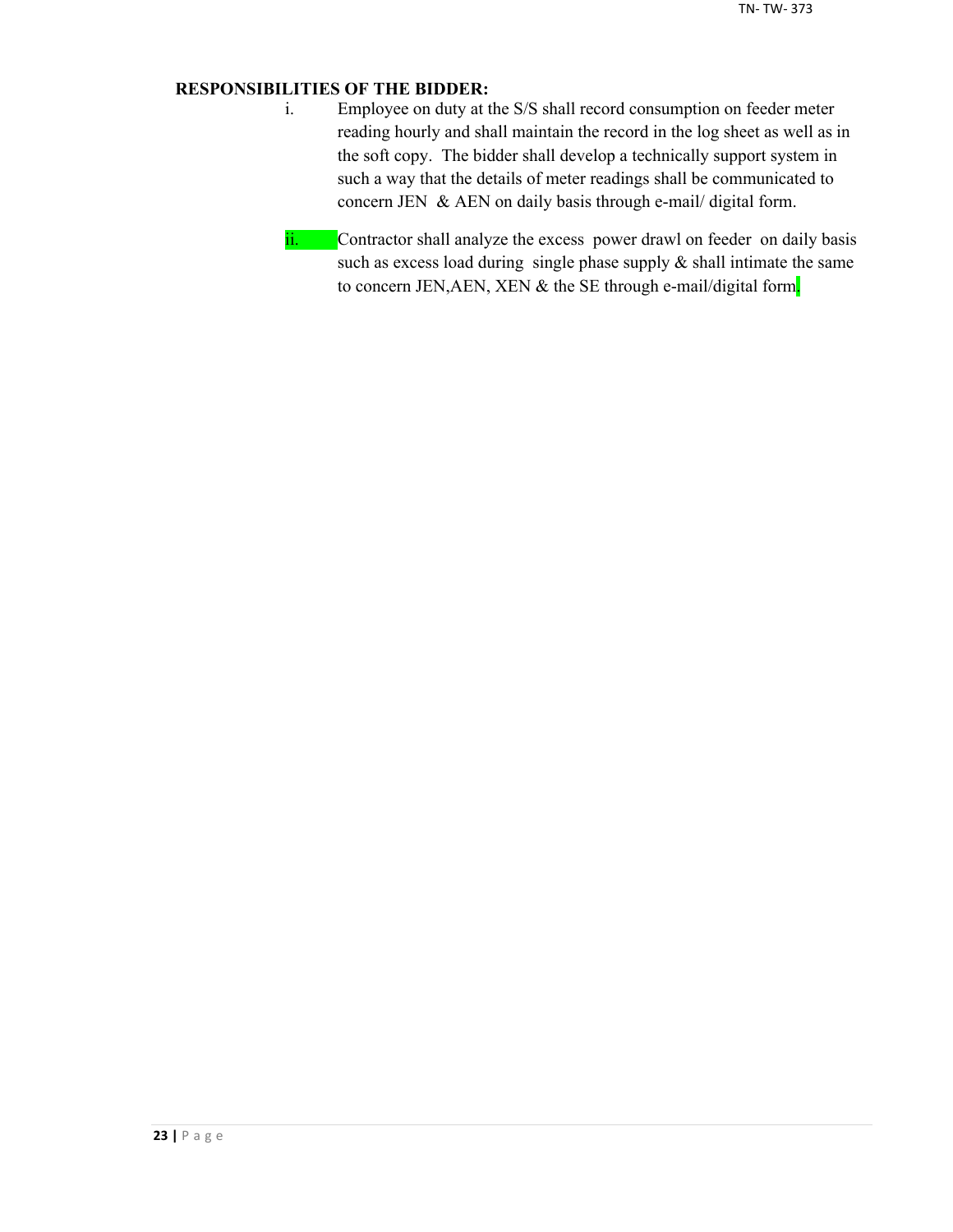## **Annexure – E**

## **TN No. 373**

| S. No. | Name of<br><b>Circle</b> | No. of<br>33/11<br><b>KV GSS</b> | <b>Estimated</b><br>Value in Rs (<br>for $1 yr$ ) | <b>Tender</b><br>Fee for E-<br>Proc. (Rs) | <b>Bid</b><br><b>Document</b><br>fee<br>(Rs) | <b>Earnest</b><br>Money $@2\%$<br>of ECV<br>(Rs)                        |
|--------|--------------------------|----------------------------------|---------------------------------------------------|-------------------------------------------|----------------------------------------------|-------------------------------------------------------------------------|
| 1      | Bikaner DC<br>Circle     | 268                              | 112560000.00                                      | 1000                                      | 2500                                         | 2251200.00<br>$(20\% \text{ cash and } 80)$<br>% BG may be<br>accepted) |
|        | Cost                     |                                  |                                                   |                                           |                                              |                                                                         |

#### **Note :-**

- 1. The tender quantity of 33/11 KV Substation which are to be given on contract for Operation and maintenance may be reduced or enhanced as per Nigam Requirement.
- 2. Bid Document fee for each Lot is Rs. 2500/- and Tender Fee for e-procurement for each Lot is Rs. 1000/-.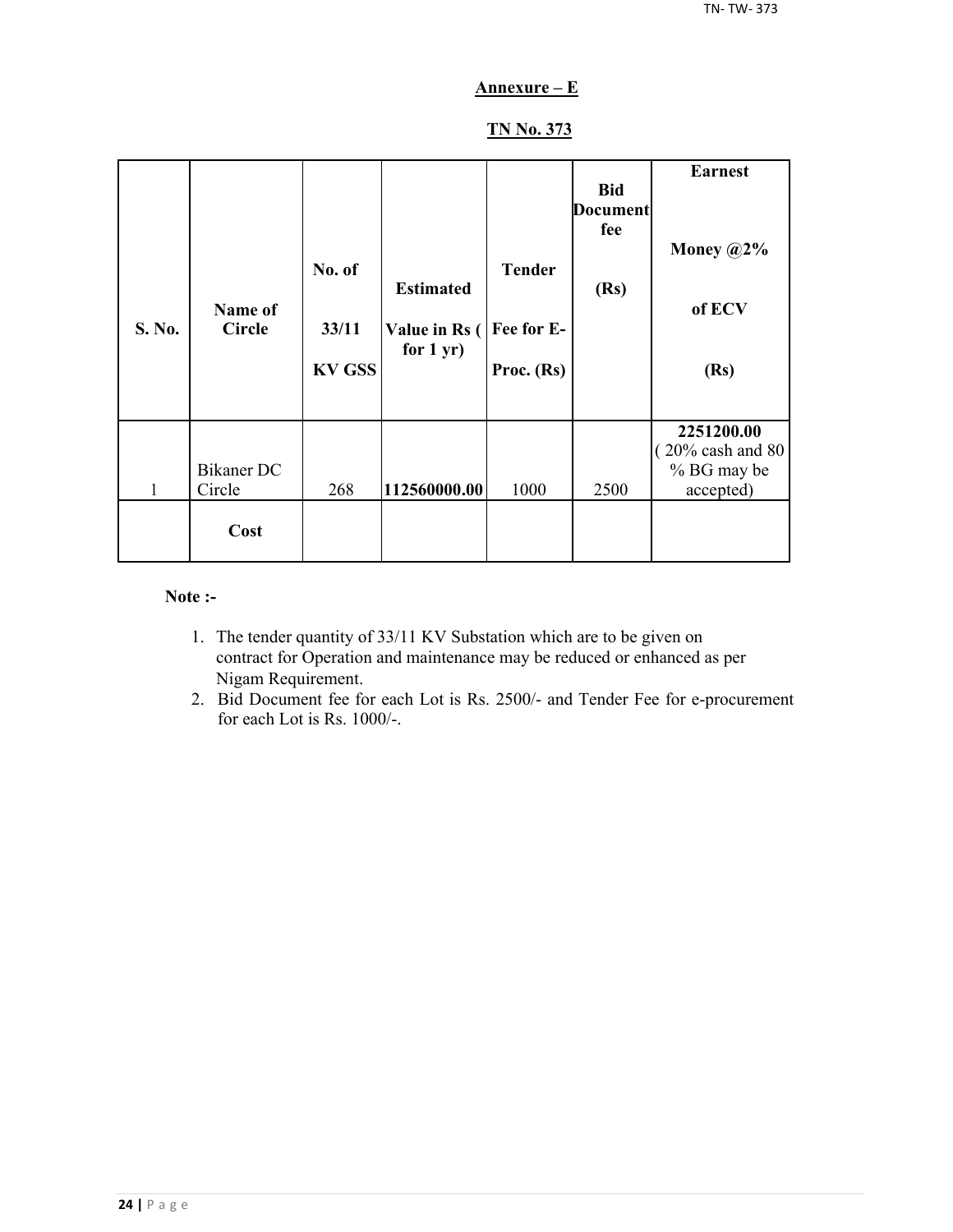TN- TW- 373

Schedule - I

#### *Bid Bank Guarantee* **(FOR EARNEST MONEY)**

**Ref : Bank Guarantee No. .................... Dated: ........**

**To, The Superintending Engineer (TW), Jodhpur Vidyut Vitran Nigam Limited, New Power House Road Jodhpur-342003**

- **1. Whereas .............................[name of the Bidder] (hereinafter called "the Bidder") has submitted its bid dated .............................[date of submission of bid] for the construction of......................... [name of contract] (hereinafter called "the Bid").**
- **2. KNOW ALL PEOPLE by these presents that WE.......................... [name of bank] of ..................... [name of country], having our registered office at................................ [Address of bank] (hereinafter called "the Bank"), are bound unto.................................... [name of Purchaser] (hereinafter called "the Purchaser") in the sum of Rs.\*\_\_\_\_\_\_\_\_\_\_\_\_\_\_\_\_ for which payment well and truly to be made to the said Purchaser, the Bank binds itself, its successors, and assigns by these**  presents. Sealed with the Common Seal of the said Bank this \_\_\_ day of \_\_\_\_\_\_\_ 200\_\_\_.
- **3. THE CONDITIONS of this obligation are:**
- **i. If the Bidder withdraws its Bid during the period of bid validity specified by the Bidder in the Bid Form; or**
- **ii. If the bidder refuses to accept the correction of error in his Bid ; or**
- **iii. If the Bidder, having been notified of the acceptance of its Bid by the Purchaser during the period of bid validity:**
- **(a) fails or refuses to execute the Contract agreement, if required; or**
- **(b) fails or refuses to furnish the performance security, in accordance with the General Conditions of Contract;**
- **4. we undertake and authorize our branch situated at Jodhpur (Rajasthan) address:**

to pay to the Purchaser up to the above amount upon **receipt of its first written demand, without the Purchaser having to substantiate its demand, provided that in its demand the Purchaser will note that the amount claimed by it is due to it owing to the occurrence of one or all of the three conditions, specifying the occurred condition or conditions.**

- **5. The decision of the SUPERINTENDING ENGINEER (TW), JODHPUR VIDYUT VITRAN NIGAM LIMITED, JODHPUR shall be final whether breach has been committed on the right to demand the amount of guarantee from us which has accrued to the purchaser.**
- **6. This guarantee shall not cease or determine, if the purchaser grants time or indulgence or vary the terms of the contract with the contractor or without our consent or knowledge.**
- **7. The guarantee herein contained shall not be affected by any change in the constitution of the contractor.**
- **8. We, \_\_\_\_\_\_\_\_\_\_\_\_\_\_\_\_\_\_\_\_\_ further undertake not to evoke this guarantee during its currency except with the previous consent of the SUPERINTENDING ENGINEER (TW), JODHPUR VIDYUT VITRAN NIGAM LIMITED, and JODHPUR.**
- **9. All disputes arising under the said guarantee between the Bank and the Nigam or between the Contractor and the Nigam pertaining to the guarantee shall be subject to the jurisdiction of Courts in Jodhpur, Rajasthan alone.**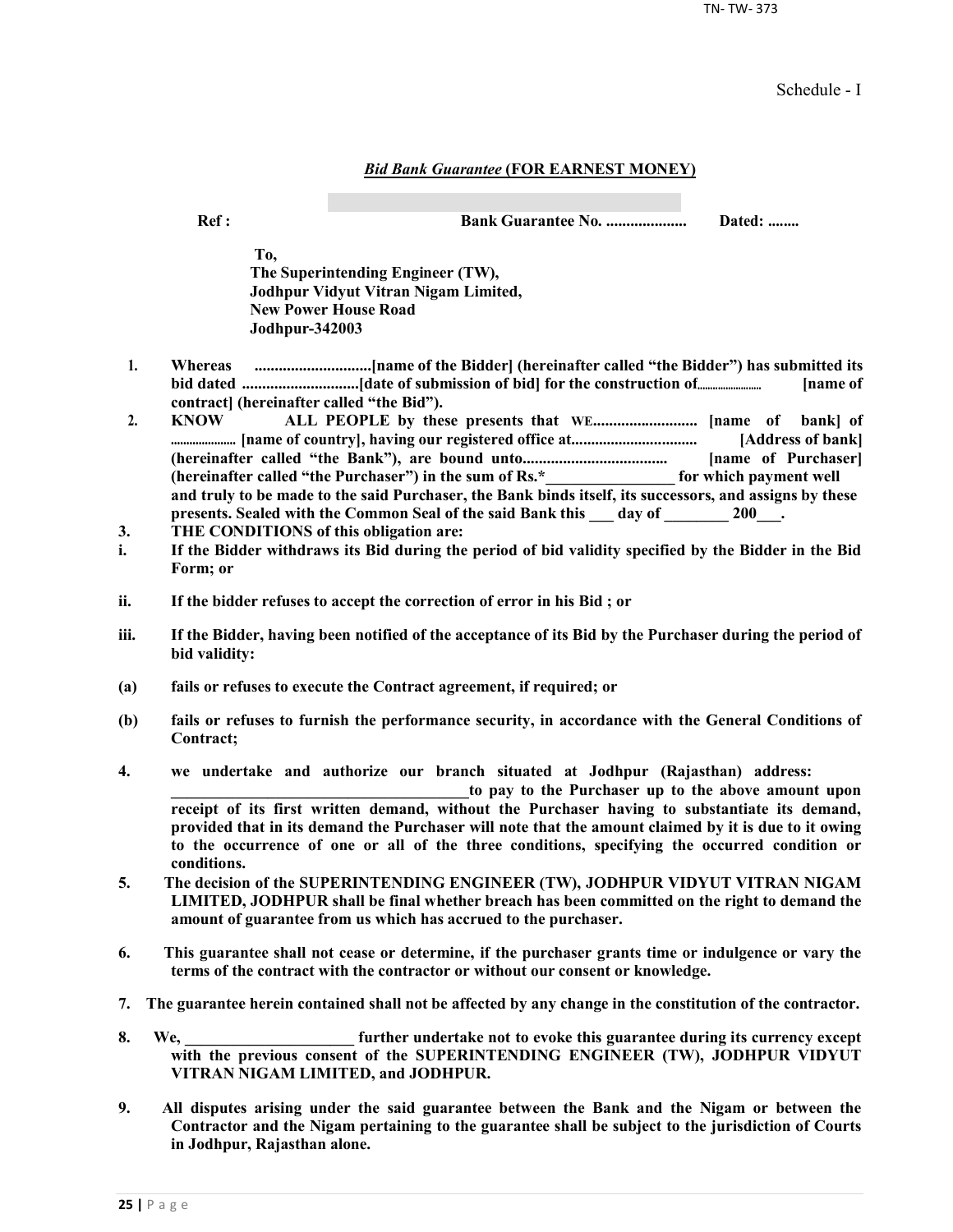**10. This guarantee will remain in force up to and including one hundred Eighty (180) days after the date**

**of the opening of bids, i.e. up to \_\_\_\_ , with a further grace period of Ninety (90) days and any demand in respect thereof should reach the Bank not later than the above date.**

**Yours faithfully,**

**Bankers (EXECUTANT)**

**Witness:-1.**

**2.**

**The Bidder should insert the amount of the guarantee in words and figures denominated in the currency of bid.**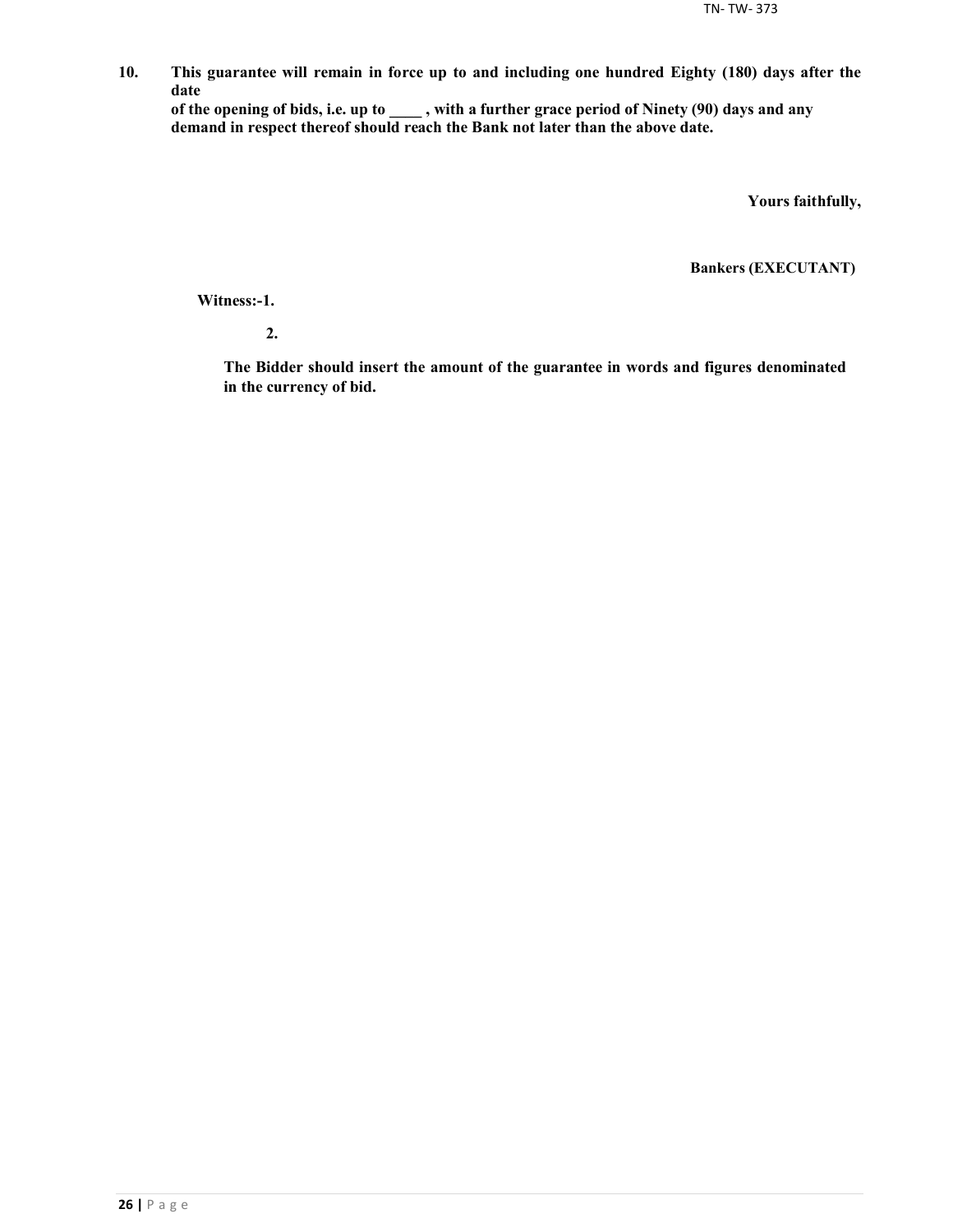| <b>SCHEDULE-2</b>                                                                                                                                                                                                                                                                      |
|----------------------------------------------------------------------------------------------------------------------------------------------------------------------------------------------------------------------------------------------------------------------------------------|
| <b>JODHPUR VIDYUT VITRAN NIGAM LIMITED</b><br><b>AGREEMENT</b>                                                                                                                                                                                                                         |
| (On non-judicial stamp paper of Govt. of Rajas than having stamp duty as applicable)                                                                                                                                                                                                   |
| This indenture made at on this day of the Month of<br><sub>of</sub>                                                                                                                                                                                                                    |
| between the Managing Director, Jodhpur Vidyut Vitran<br>Nigam Ltd.                                                                                                                                                                                                                     |
| (hereinafter referred to as the Owner) which expression unless the context does not<br>permit includes successors and assigns) of the one part and                                                                                                                                     |
| (I) To be used in case of Limited Companies                                                                                                                                                                                                                                            |
| incorporated                                                                                                                                                                                                                                                                           |
| <b>Example 2</b> under the <b>companies</b> act and                                                                                                                                                                                                                                    |
| having                                                                                                                                                                                                                                                                                 |
| (hereinafter referred to as<br>its Registered office at                                                                                                                                                                                                                                |
| <b>Contractor</b> which<br>expression unless the context does not permit includes their successors and permitted                                                                                                                                                                       |
| assigns).                                                                                                                                                                                                                                                                              |
| (2) To be used in case of Partnership concerns<br>M/s ________ a Partnership Firm consisting of the following Partners namely:                                                                                                                                                         |
| (Age) (Residence)(Occupation)<br>(Name)                                                                                                                                                                                                                                                |
| 1                                                                                                                                                                                                                                                                                      |
|                                                                                                                                                                                                                                                                                        |
| 2                                                                                                                                                                                                                                                                                      |
|                                                                                                                                                                                                                                                                                        |
|                                                                                                                                                                                                                                                                                        |
| 3                                                                                                                                                                                                                                                                                      |
|                                                                                                                                                                                                                                                                                        |
|                                                                                                                                                                                                                                                                                        |
| 4                                                                                                                                                                                                                                                                                      |
| (hereinafter referred to as Contractor which expression unless the context does not<br>permit includes their respective heirs, executors, administrators, legal representatives,<br>nermitted                                                                                          |
| assigns) of the second part, witness the as follows:-                                                                                                                                                                                                                                  |
| (1) The contractor, does by these presents agree to supply and execute/complete the<br>erection work of (Name of work) to the Owner and the Owner does agree to purchase<br>and execute/complete the erection work from the Contractor, the material/equipment and<br>erection work as |
| work order No. _________ dated _________ and amendment<br>specified in the                                                                                                                                                                                                             |
| letter No.                                                                                                                                                                                                                                                                             |
| dated appended and on the terms & conditions constrained in the                                                                                                                                                                                                                        |
| said order and amendment letter. The General terms and conditions of the contract<br>appended hereto are considered a part of this agreement.                                                                                                                                          |
| has deposited Rs.<br>Rs.<br>(2)<br>The Contractor<br>$(\text{In})$                                                                                                                                                                                                                     |
| word<br>$*(a)$ In cash, or                                                                                                                                                                                                                                                             |
| s                                                                                                                                                                                                                                                                                      |
| by furnishing a Demand Draft No._outled<br>drawn in<br>$*(b)$                                                                                                                                                                                                                          |
| favor of<br>0r                                                                                                                                                                                                                                                                         |
| *(c) by furnishing a Bank Guarantee amounting to Rs. _ _____________towards security and performance o<br>(* delete which is not applicable)                                                                                                                                           |
| (3) The contractor is also bound to fulfill all the conditions<br>mentioned in the above work order.                                                                                                                                                                                   |
| (4) The work to be executed under this agreement shall be as per<br>terms and conditions mentioned in the above work order.                                                                                                                                                            |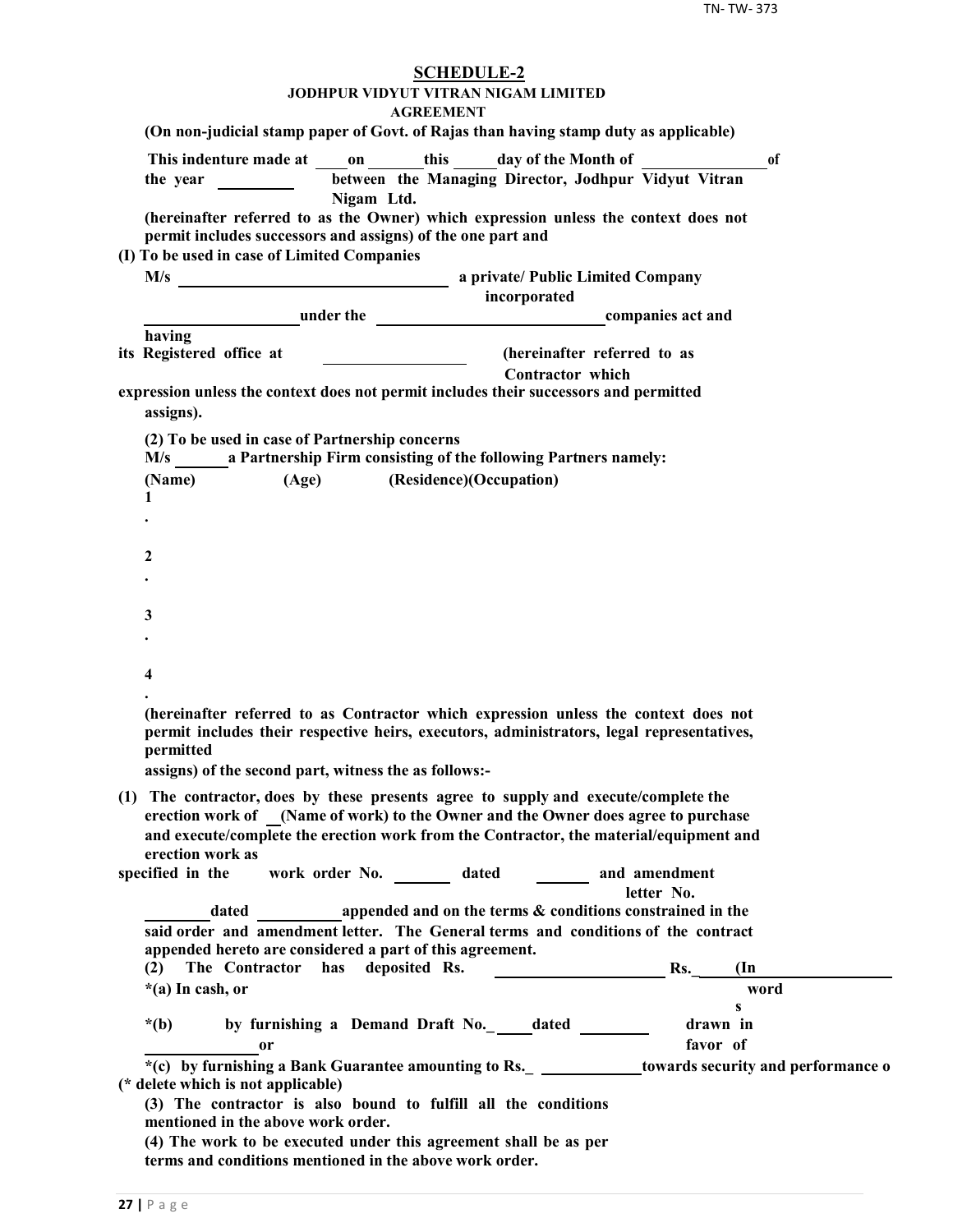| (5)                      |                                                                                                             | -of<br>In case |
|--------------------------|-------------------------------------------------------------------------------------------------------------|----------------|
|                          | dispute as to whether any materials supplied are or are not in accordance with                              |                |
|                          | specifications set forth in the schedule, the decision of The Superintending Engineer                       |                |
|                          | (TW), JDVVNL shall be final and binding on both the parties.                                                |                |
|                          | (6) The delivery shall be effected and completed as per clause No.<br>of the                                | work order     |
|                          | from the date of this Work Order and amendment letter No.<br>dt.                                            | . The first    |
|                          | installment of supplies will begin as per clause No.<br>of the<br>work                                      | order<br>and   |
| amendment letter No.     |                                                                                                             |                |
| dt.                      | to the work order.                                                                                          |                |
|                          | (7) Payment of the work executed under this agreement shall as under :                                      |                |
| <b>As per clause No.</b> | of the Work Order and amendment letter No.                                                                  | dt             |
| to the work order.       |                                                                                                             |                |
|                          | (8) If the Contractor fails wholly or in part to fulfill this agreement, the Owner shall be entitled at his |                |

**discretion to retain the whole or any part of the deposit made by the Contractor under clause (2) and if the loss suffered by the Owner exceeds the amount of said deposit, he will be entitled to recover the said loss from the Contractor.**

**(9) If any sum remains due or becomes recoverable from the Contractor on account of the nonfulfillment of this agreement or on account of any other reason, the Contractor shall pay the same immediately on demand, the Owner shall be entitled to recover the same from the Contractor as arrears of Land Revenue.**

**(10) In witness of the due execution of this agreement the parties have hereunder set their hands the day and the year first above written.**

**Signed and delivered by**

| In case of                              | (1)Signature               |                    |
|-----------------------------------------|----------------------------|--------------------|
| <b>Limited/Partnership Shri</b>         |                            |                    |
| <b>Companies &amp; Firms ation</b>      | (2) Signature              |                    |
| For and on behalf of                    | (1) Signature              |                    |
| In presence of witnesses                | (2) Signature              |                    |
| <b>Signed and</b>                       |                            |                    |
| delivered by                            | (1) Signature              |                    |
| In case of individuals Shri             |                            |                    |
| Signed and delivered by                 |                            |                    |
| In case of Individuals Shri<br>witness: | (1) Signature              | In the presence of |
| (1) Shri ation                          | (2) Shri(1) Signatureation | (2) Signature      |
| Signed and delivered by the             | <b>JDVVNL</b>              |                    |
| by order and on behalf of the MD of     |                            |                    |
| <b>JDVVNL</b>                           |                            |                    |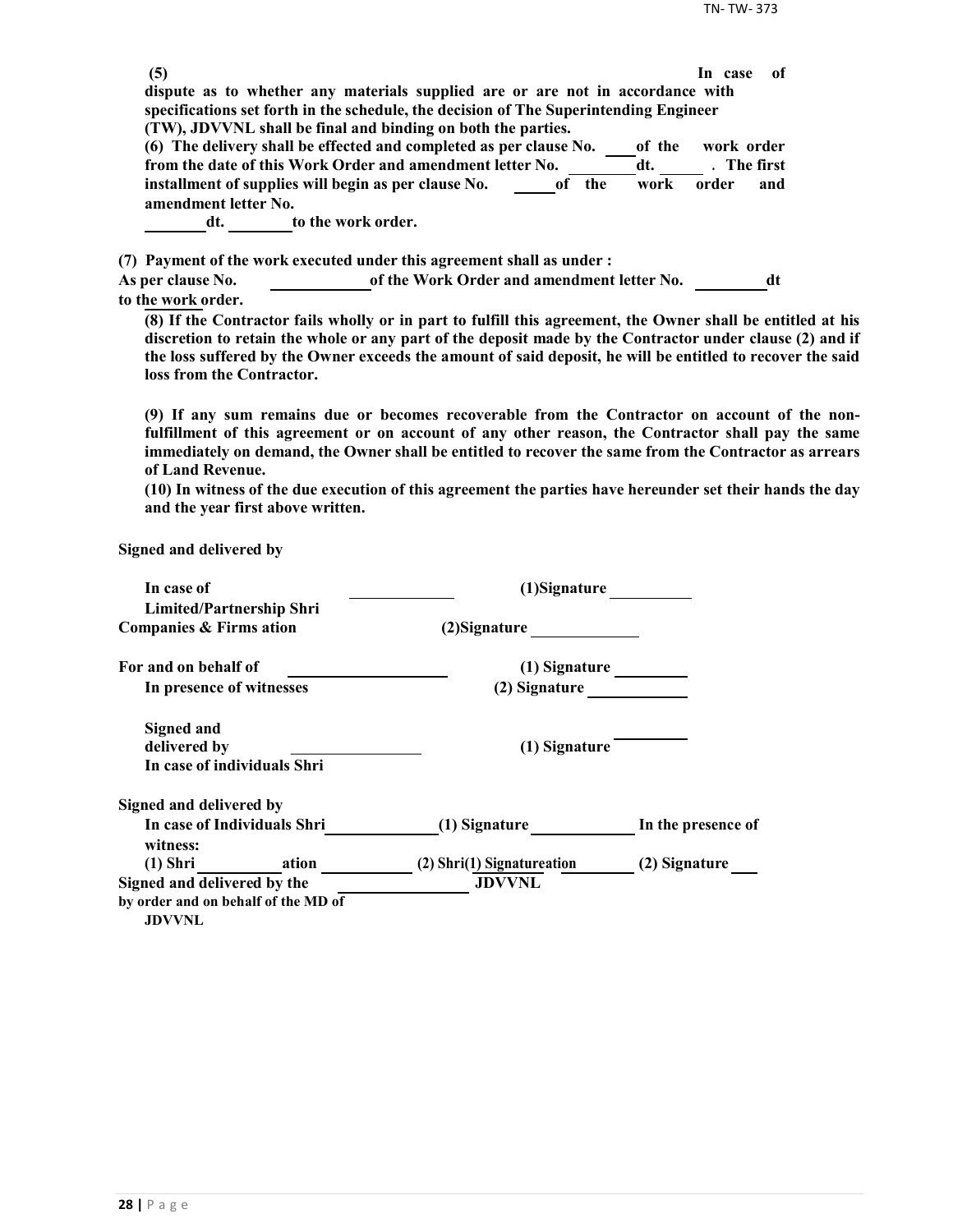## **Commercial Terms & Conditions**

Bidder's Name & Address:

| Tο                                   |  |
|--------------------------------------|--|
| The Superintending Engineer (TW),    |  |
| JODHPUR Vidyut Vitran Nigam Limited, |  |
| New Power House Road,                |  |
| JODHPUR $-342003$                    |  |
|                                      |  |

Dear Sirs,

Sub : Confirmation for "No Deviation" in Commercial terms & conditions of package No JdVVNL/ SE/ TW/ TN-373

We hereby confirm that there is no deviation in commercial terms  $\&$ conditions stipulated in the bidding documents and we are agreed to adhere the same strictly.

(Signature)……...........................

Date :

| Place : |  |
|---------|--|
|         |  |
|         |  |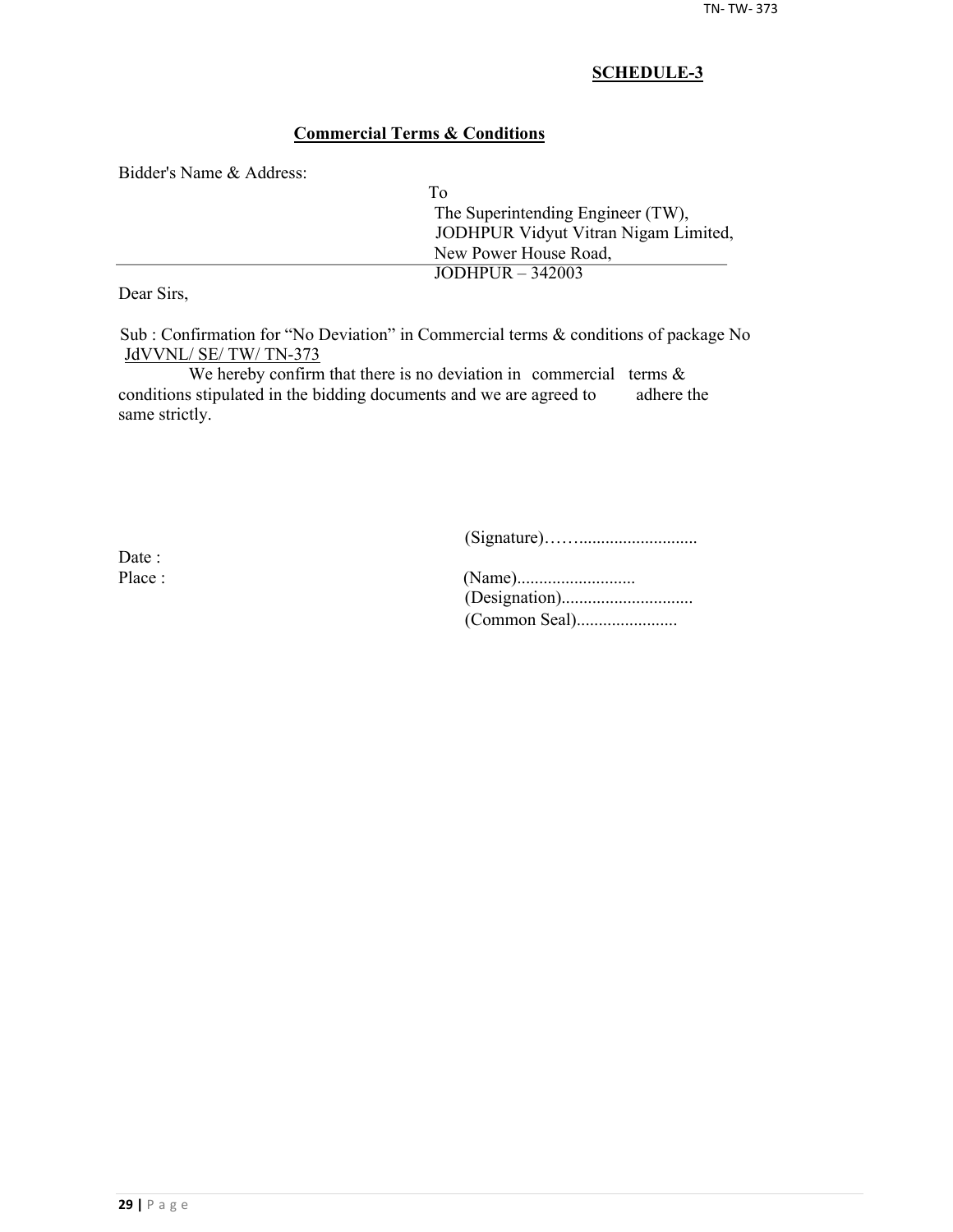## **Technical Terms & Conditions**

To

Bidder's Name & Address :

The Superintending Engineer (TW), JODHPUR Vidyut Vitran Nigam Limited, New Power House Road JODHPUR – 342003

Dear Sirs,

Sub :- Confirmation for "No Deviation" in Technical terms & conditions of package No. JdVVNL/ SE/ TW/ TN-373

We hereby confirm that there is no deviation in technical terms  $\&$  conditions stipulated in the bidding documents and we are agreed to adhere the same strictly.

We also confirm that tendered material shall be procured from vendors approved by JDVVNL and shall be conforming to various requirements of relevant ISS/Specification/orders and as per design and drawing approved by the Nigam.

(Signature) ……...........................

Date :

| Place : |  |
|---------|--|
|         |  |
|         |  |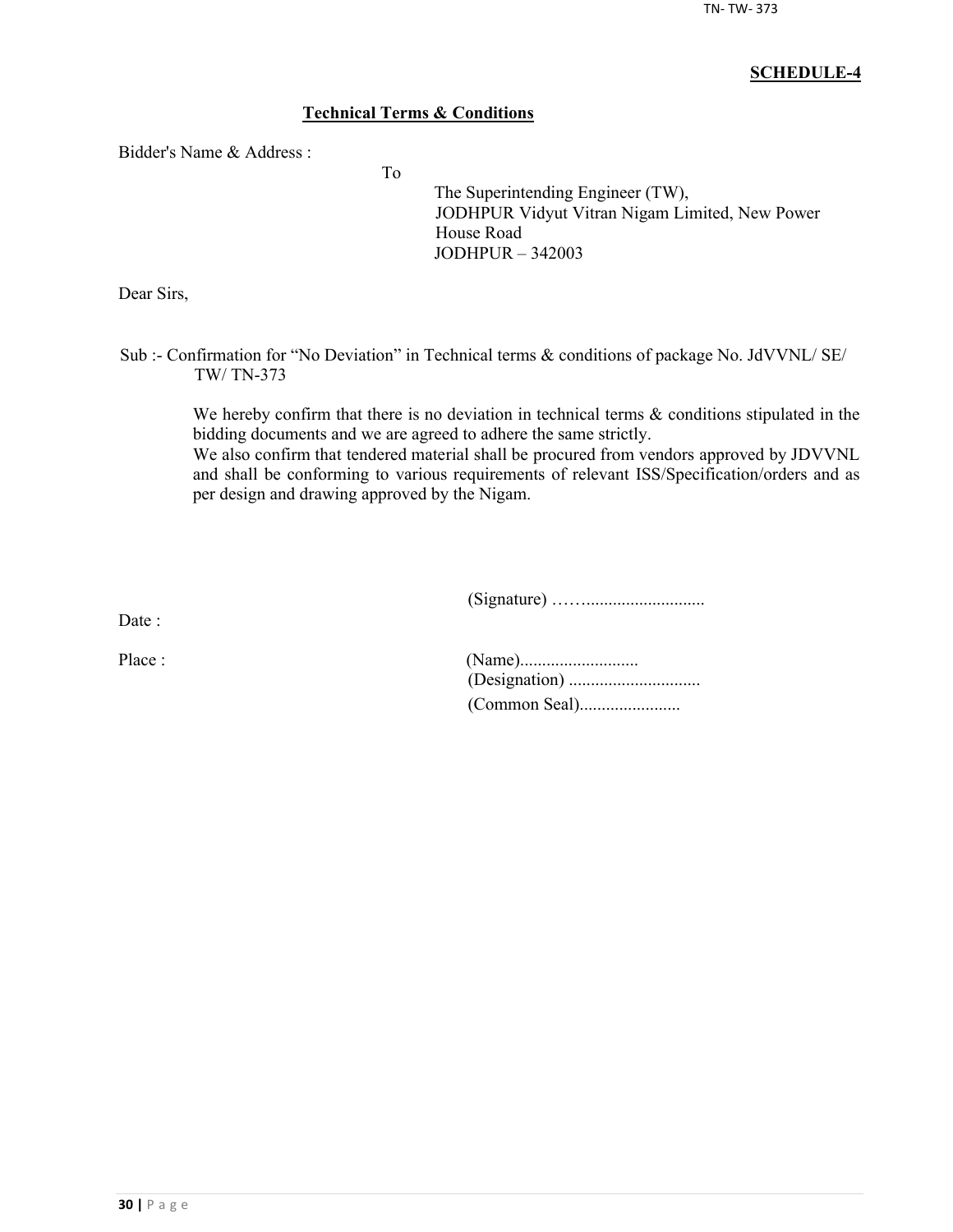#### **List of Past Experience**

Bidder's Name & Address :

To, The Superintending Engineer (TW), Jodhpur Vidyut Vitran Nigam Limited, New Power House Road JODHPUR – 342003

Dear Sirs,

We have completed /executed the work orders Turn key pacages Labour contracts required as per spec under TN-373 successfully as per details given hereunder:-

|                          |            |                  | Name        |              |
|--------------------------|------------|------------------|-------------|--------------|
| S.No                     | Details of |                  | & details   | Date of      |
|                          | ordered    | Order No. & Date |             |              |
| $\overline{\phantom{a}}$ |            |                  | of ordering | commencement |
|                          | work       |                  | utility     |              |
|                          |            |                  |             |              |
|                          |            |                  |             |              |

| Date       | Contract value of        | Whether<br>order executed                                     | Remarks |
|------------|--------------------------|---------------------------------------------------------------|---------|
| of         |                          |                                                               |         |
| completion | ordered/executed<br>work | stipulated work<br>per<br><b>as</b><br>completion<br>schedule |         |
|            |                          | <sub>or</sub><br>not                                          |         |
|            |                          |                                                               |         |
|            |                          |                                                               |         |

Note: Certificate(s) of competent authority of the utility for satisfactory execution of stated works are to be furnished along-with this schedule.

Date :

| $(Name)$ |
|----------|
|          |
|          |

Place :

(Common Seal).............................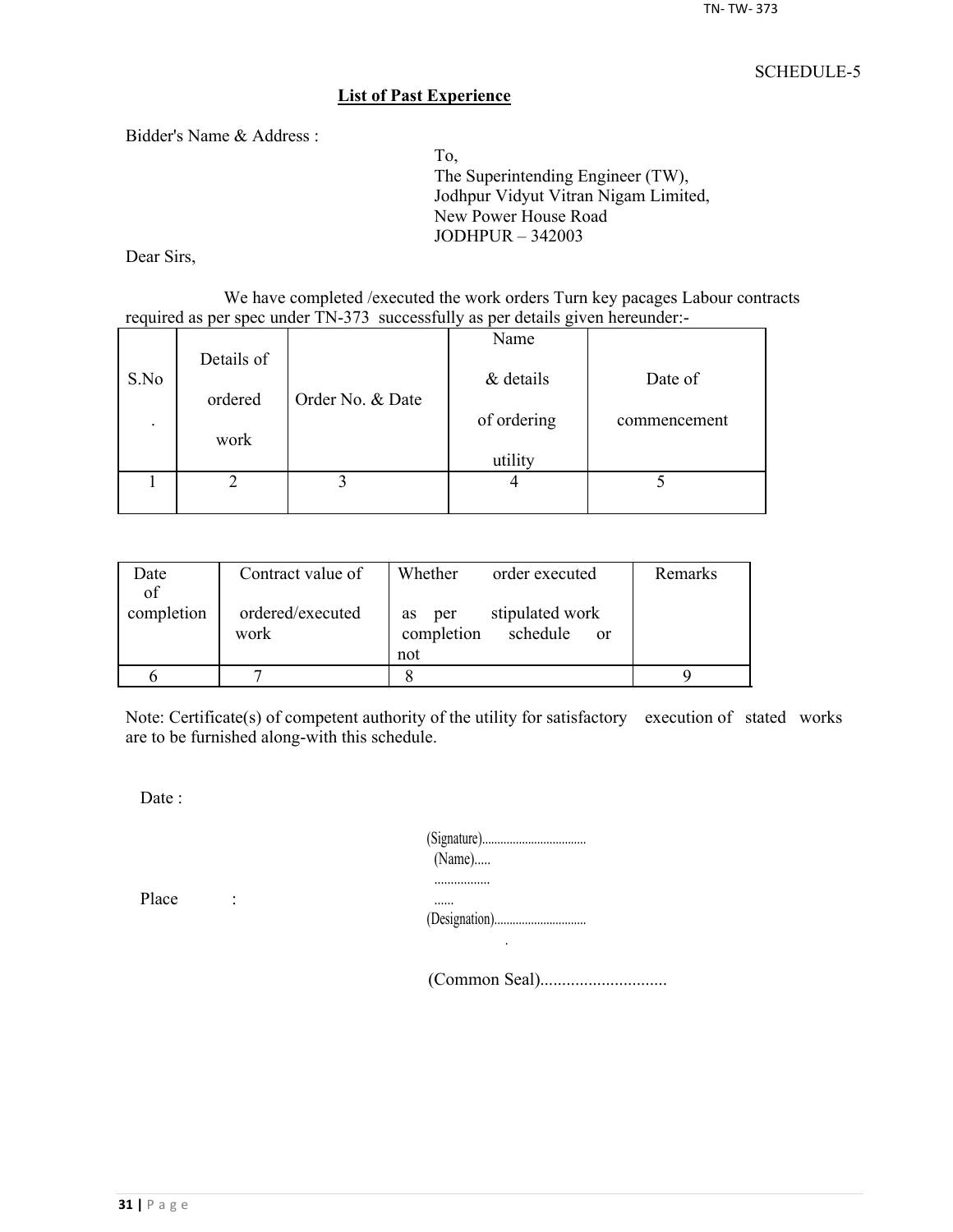## **LIST OF EQUIPMENTS AND TECHNICAL HANDS**

Bidder's Name & Address :

To, The Superintending Engineer (TW), Jodhpur Vidyut Vitran Nigam Limited, New Power House Road, JODHPUR – 342003

Dear Sirs,

We hereby declare that we have sufficient men  $\&$  machinery for successful execution of work against this tender enquiry, the details of which are given as under:-

Date :

| Place |  |
|-------|--|
|       |  |
|       |  |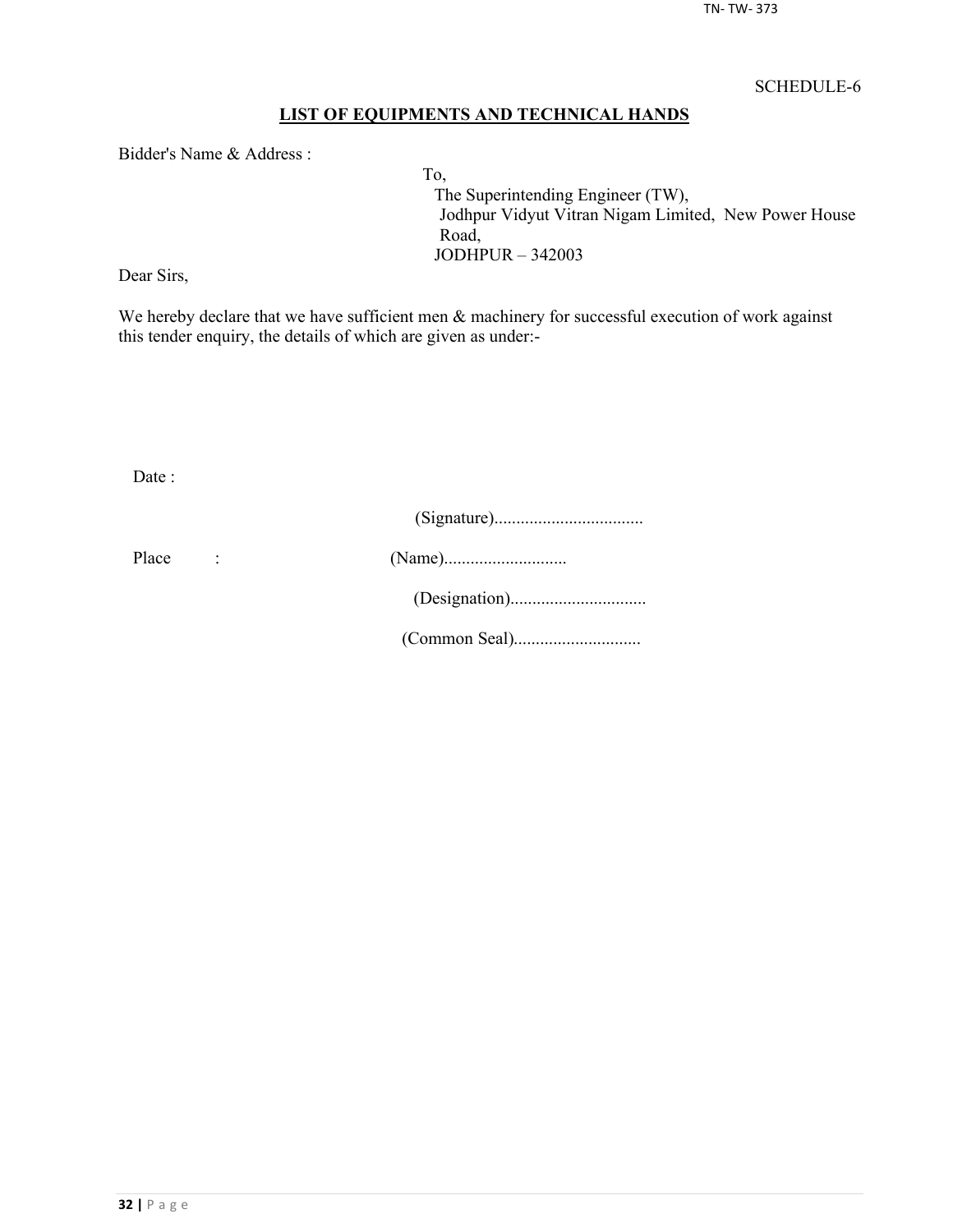## **SCHEDULE-6(A)**

#### **Qualification Requirements (Tender No.** JdVVNL/ SE/ TW/ TN-373**)**

#### **Details of Turnover during last three financial years (2014-15,2015-16 & 2016-17)**

**Bidder's Name & Address:**

**To**

**The Superintending Engineer (TW) Jodhpur Vidyut Vitran Nigam Limited New Power House Road, Jodhpur- 342003**

## **Dear Sirs,**

**We hereby declare that we are qualified for bidding in reference to "Qualification Requirements" indicated in Sec.III of the bidding documents as per details given here under:**

| S.No                    | <b>PARTICULARS</b>      | <b>DETAILS</b> |                         |  |  |  |  |
|-------------------------|-------------------------|----------------|-------------------------|--|--|--|--|
| $\mathbf{1}$            | <b>Turn Over</b>        |                | (In Crores of Rs. only) |  |  |  |  |
|                         |                         | 2014-15        |                         |  |  |  |  |
|                         |                         | 2015-16        |                         |  |  |  |  |
|                         |                         | 2016-17        |                         |  |  |  |  |
| $\overline{2}$          | <b>Net Profit After</b> |                | (In Crores of Rs. only) |  |  |  |  |
|                         | Int. & Dep.             | 2014-15        |                         |  |  |  |  |
|                         |                         | 2015-16        |                         |  |  |  |  |
|                         |                         | 2016-17        |                         |  |  |  |  |
| $\overline{\mathbf{3}}$ | Corporate/              |                | (In Lacs of Rs. only)   |  |  |  |  |
|                         | <b>Income Tax Paid</b>  | 2014-15        |                         |  |  |  |  |
|                         |                         | 2015-16        |                         |  |  |  |  |
|                         |                         | 2016-17        |                         |  |  |  |  |

**and submitting the following certificate(s) /documents in support of the above: -**

- **1. Copy of Valid Contractor License.**
- **2. Copy of registration with Jodhpur-Discom, if registered.**
- **3. Copies of Audited Balance Sheet pertaining to last three years**
- **4. Furnishing of a certificate issued by a registered Chartered Accountant certifying of specified qualification requirements is essential. The name, stamp and the registration no. of the Chartered Accountant are necessary of the certificate.**

| Place: | <b>Name:</b> |
|--------|--------------|
|        |              |

| Date: | Designation: |
|-------|--------------|
|       |              |

**Signature: \_\_\_\_\_\_\_\_\_\_\_\_\_\_\_\_\_\_\_\_**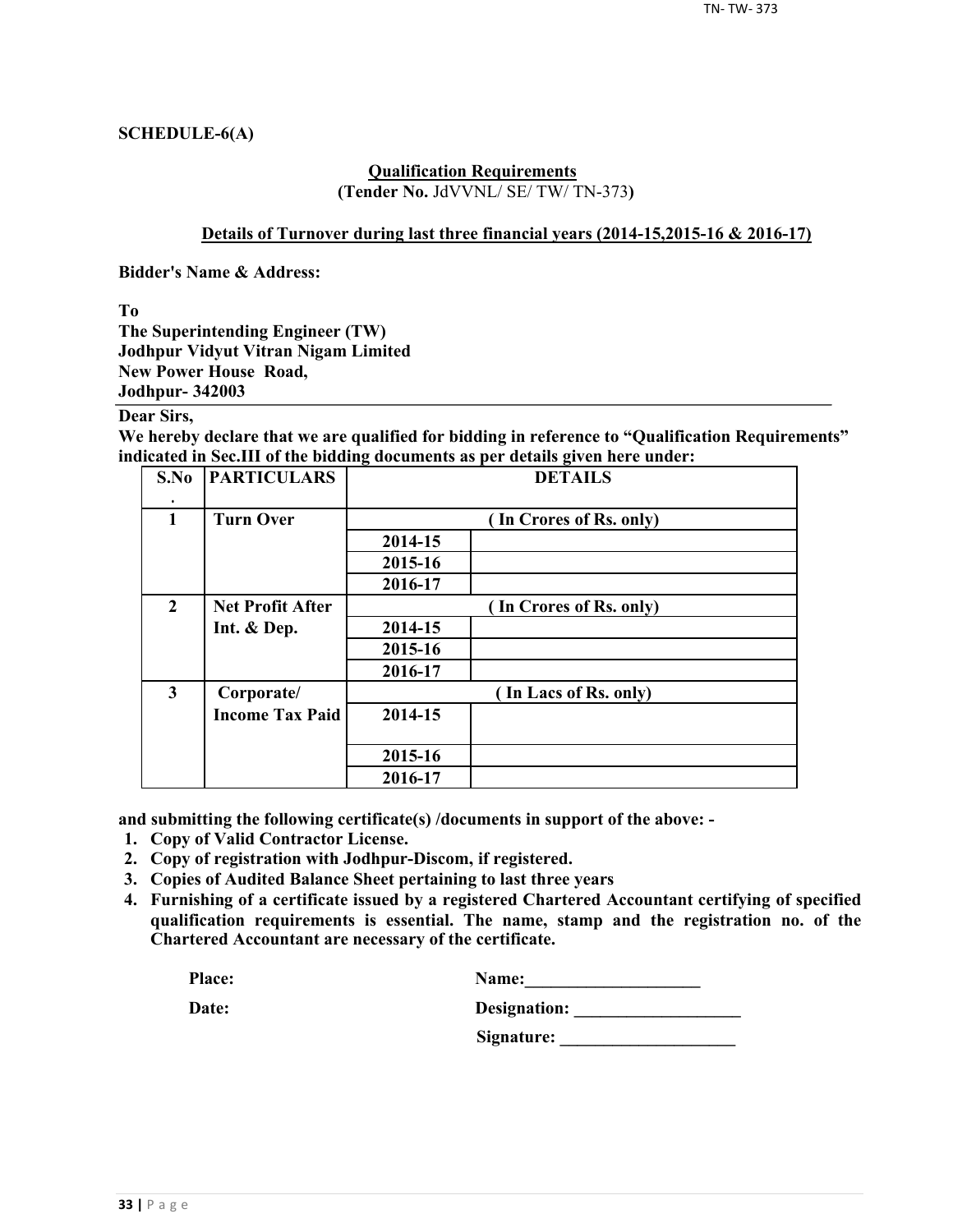#### Schedule-6(B)

#### **Qualification Requirements**

## **(Tender No.** JdVVNL/ SE/ TW/ TN-TW 373**)**

#### **Details of Works Executed during last Five financial years (2012-13, 2013-14,2014- 15, 2015-16 & 2016-17)**

| Order Awarding Authority |                          |          | Work<br>order        | Stipulated completionPeriod | commencement           | ompletion     | Value of work actually executed (as per<br>completion certificate) during last FY<br>2012-13, 2013-14, 2014-15, 2015-16 & 2016-<br>$17$ ) (Amt.in Rs. Lacs) |         |         | 17/ balance | <b>Remarks</b> |       |                                                          |  |
|--------------------------|--------------------------|----------|----------------------|-----------------------------|------------------------|---------------|-------------------------------------------------------------------------------------------------------------------------------------------------------------|---------|---------|-------------|----------------|-------|----------------------------------------------------------|--|
|                          | <b>DescriptionofVork</b> | No.&Date | Amount (Rsimla<br>อิ |                             | $\mathfrak{b}$<br>Date | Date of actua | 2012-13                                                                                                                                                     | 2013-14 | 2014-15 | 2015-16     | $2016 - 17$    | Total | $\dot{\mathcal{L}}$<br>$\overline{\mathbf{5}}$<br>After: |  |
|                          |                          |          |                      |                             |                        |               |                                                                                                                                                             |         |         |             |                |       |                                                          |  |
|                          |                          |          |                      |                             |                        |               |                                                                                                                                                             |         |         |             |                |       |                                                          |  |
|                          |                          |          |                      |                             |                        |               |                                                                                                                                                             |         |         |             |                |       |                                                          |  |
|                          |                          |          |                      |                             |                        |               |                                                                                                                                                             |         |         |             |                |       |                                                          |  |
|                          |                          |          |                      |                             |                        |               |                                                                                                                                                             |         |         |             |                |       |                                                          |  |
|                          |                          |          |                      |                             |                        |               |                                                                                                                                                             |         |         |             |                |       |                                                          |  |
| <b>TOTAL:</b>            |                          |          |                      |                             |                        |               |                                                                                                                                                             |         |         |             |                |       |                                                          |  |

**Note:**

- **1. Copy of each work order, G-schedule & completion report be enclosed.**
- **2. Completion report must be certified by a competent technical officer only, i.e. not below the rank of Executive Engineer as per Qualification Requirement mentioned at section –I and should also be duly attested by Notary Public.**
- **3. Furnishing of the completion report of each of work executed specially indicating the amount thereof, is essential as the qualification of the bidder shall be determined on this basis. The Work experience shall not be counted on account of non-furnishing of such documents.**

**(Signature) ……...........................**

**Date :**

**Place : (Name)........................... (Designation) .............................. (Common Seal).......................**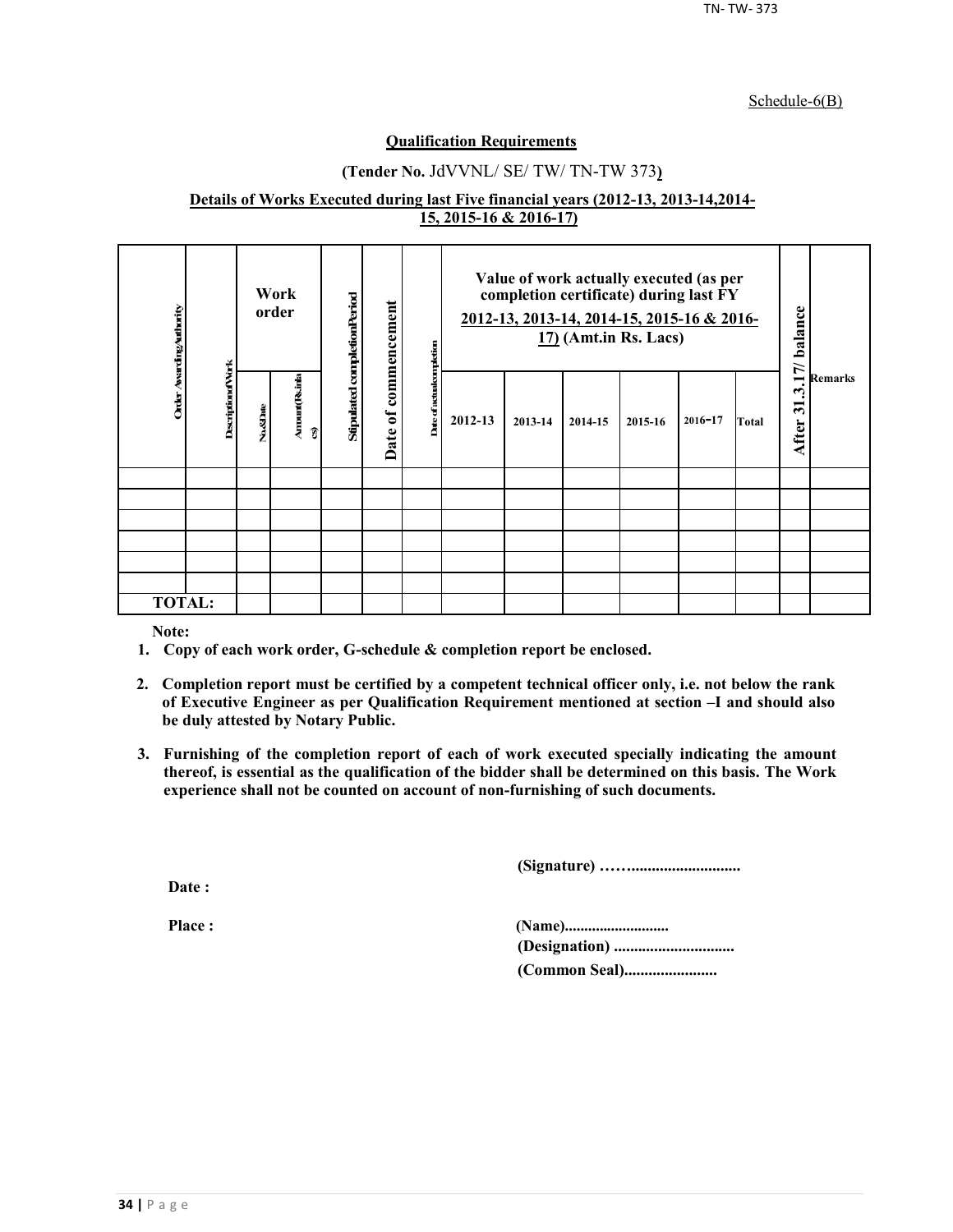## **SECURITY BANK GUARANTEE FOR SAFE CUSTADY OF 33/11 KV GSS REGARDING OPERATION AND MAINTENANCE OF GSS**

**The Superintending Engineer (TW),**

# **JDVVNL, Jodhpur**

**Bank Guarantee No…………………… Date………………**

Whereas M/s…………………………has entered into a contact with Jodhpur Vidyut Vitran Nigan Limited, New Power House Road, Jodhpur-342003(Raj.) the Nigam (herein after called the Nigam) vide work order no.JDVVNL /SE(TW)/XEN(TW)..........for contract of operation and maintenance of GSS. And where as under the terms of the said contract the contractor is to furnish the Nigam a security Bank

Guarantee for an amount of,……………………………………………………… for safe custody of 33/11 KV GSS i.e.loss on account of damages, fire, riots and flud for GSS under contract.

And whereas the contractors has requested Bank having its registered office at …………………………………………………..…………. to guarantee to pay the due payments by the contractor of the aforesaid amount of the Nigam.

Now we ……………………………………………………………………………….hereby agree unequivocally and unconditionally to pay within 48 hours on demand in written from the Nigamn or any officer authorized by it in this behalf and without demur, any amount upto and not exceeding

Rs………………………………………..to the Nigam on behalf of the contractor.

The Guarantee shall be valid and binding on us ……………………………………………..for the period of 12 months from this date and shall not be terminable or affected by notice of any change in the constitution of the Bank or of the Firm or contractors or by any other reason whatsoever and the

……………………………………………………..liablity hereunder shall not be impaired or discharge by any extension of time of variations of alternations made give conceded, agreed to with or without our knowledge or consent, by or between the parties to the said written contract.

All the rights of the Nigam under this Guarantee shall be relieved and discharged from all liabilities there under:

All disputes arising under the said guarantee between the Bank and the Nigam or between the supplier and the Nigam pertaining to this Guarantee shall be subject to the Jurisdiction of Court at Jaipur, Rajasthan.

Notwithstanding any thing to the contrary contained herein:

1. Our liability under this Bank Guarantee shall not exceed ………………………………………

2. This Bank Guarantee shall be valid upto …………………….. with claim period Three months upto ……………………..

3. We are liable to pay the Gurantee amount or any part thereof under this Guarantee only and only if you serve upon us a written claim or demand on or before Date :…………………..

**Yours faithfully,**

**Bankers (EXECUTANT)**

**Witness:-1.** 

**2.**

**The Bidder should insert the amount of the guarantee in words and figures denominated in the currency of bid.**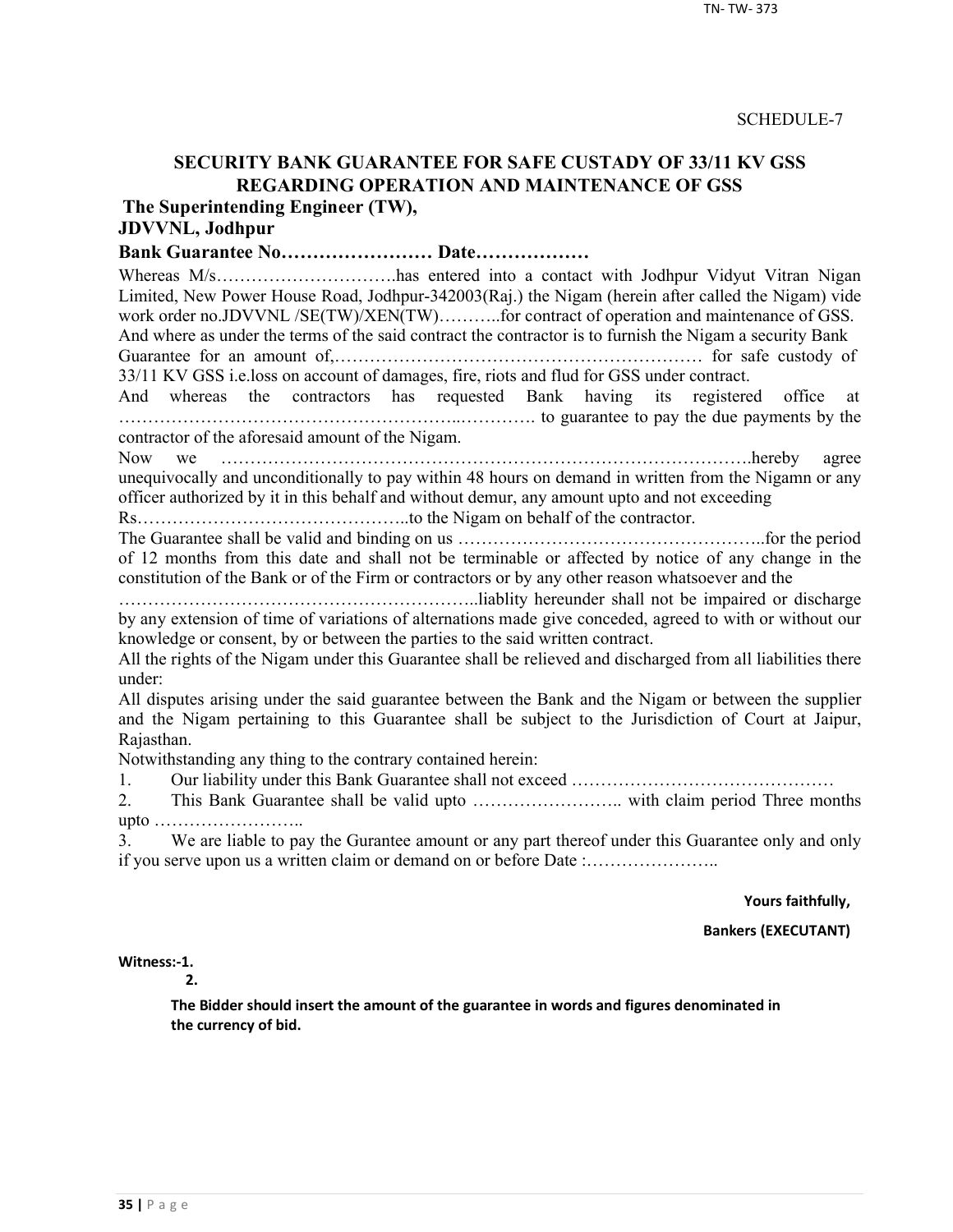|                                                                                |                                                                          |          |                                                                                                     | <b>ANNEXURE-I</b> |
|--------------------------------------------------------------------------------|--------------------------------------------------------------------------|----------|-----------------------------------------------------------------------------------------------------|-------------------|
| Name of 33 KV S/S                                                              |                                                                          |          | PTW/Book No.                                                                                        |                   |
| The Shift Incharge,<br>33/11 KV Sub-Station                                    |                                                                          |          |                                                                                                     |                   |
|                                                                                |                                                                          |          | Kindly permit to work undersigned on following feeder from To To                                    |                   |
| 1.<br>2.                                                                       |                                                                          |          |                                                                                                     |                   |
|                                                                                |                                                                          |          | Signature:<br>Name of Employee:<br>Designation:<br>Office:<br>Time:<br>Date:                        |                   |
| <b>PTW</b>                                                                     |                                                                          |          |                                                                                                     |                   |
| I<br>feeder                                                                    |                                                                          |          |                                                                                                     |                   |
| (i)<br>(ii)                                                                    | Feeder is isolated from 33/11 KV S/S<br>Earthing to be done at work site |          |                                                                                                     |                   |
|                                                                                |                                                                          |          | Shift Incharge:<br>Designation:<br>Office:                                                          |                   |
| Signature of Employee:                                                         |                                                                          |          |                                                                                                     |                   |
| Return of PTW                                                                  | Time                                                                     | Page No. |                                                                                                     |                   |
| I<br>completing of work. All men and material have been removed from the line. |                                                                          |          | hereby return the PTW No. _________ issued to me at _________________on dated _______________ after |                   |
|                                                                                |                                                                          |          | Signature:<br>Name:<br>Designation:<br>Office:<br>Time:<br>Date:                                    |                   |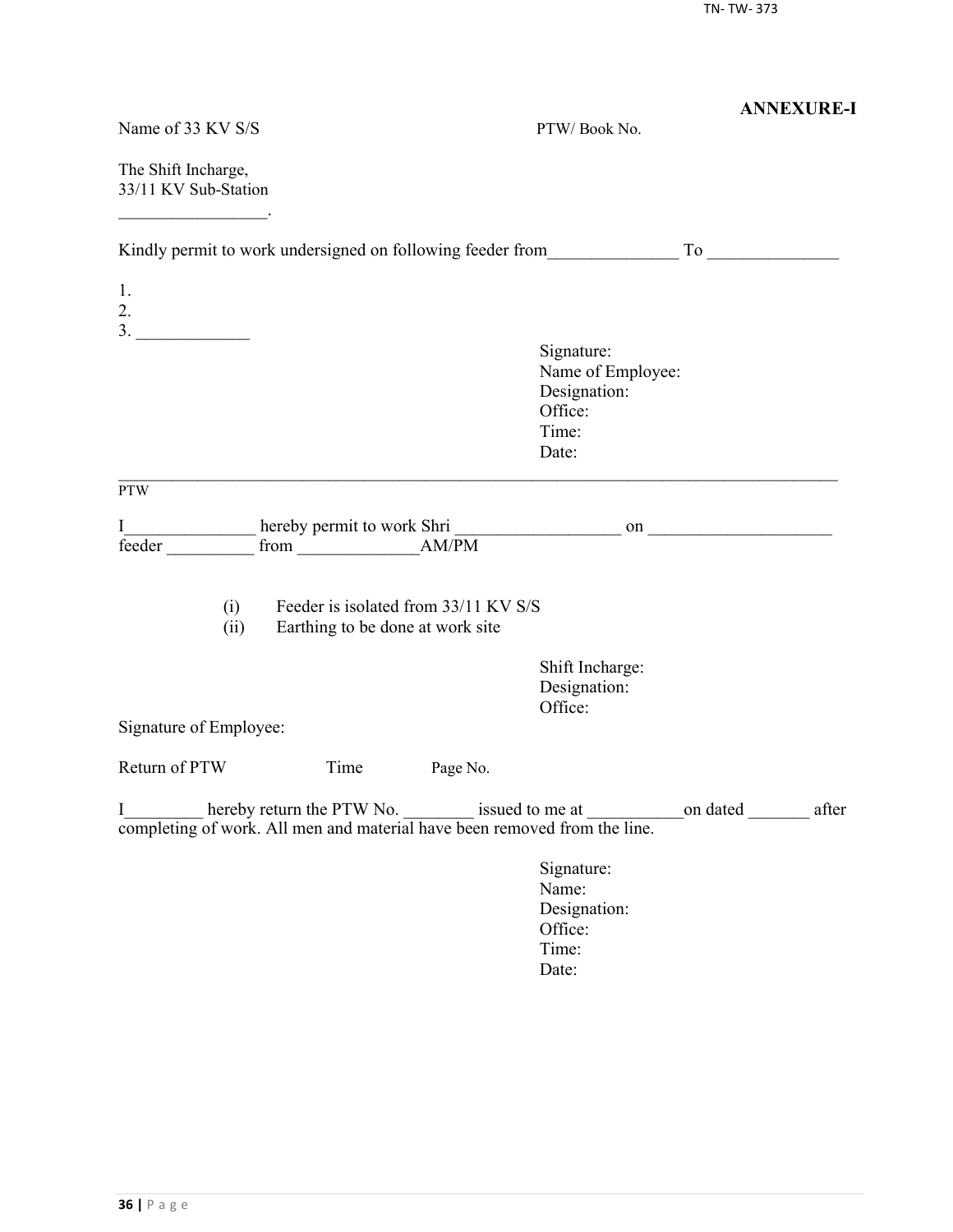## **ANNEXURE-II**

## **IDENTITY CARD** (Contractors labour)

**Card S. No.**



Name of the Employee: Father"s name: Age/Date of birth: Name of contractor: Name of the work: Work Location: Work Order No. & date.:

Employee Signature

Signature of contractor: Counter signature:

Valid from …………To …………..<br>
This card is valid only for 60 days) Signature of concerned XEN<br>
with rubber seal (This card is valid only for 60 days) with rubber seal  $JDVVNL$ 

Note: - This identity card is valid for use in the 33/11 KV JDVVNL Sub-Station premises only.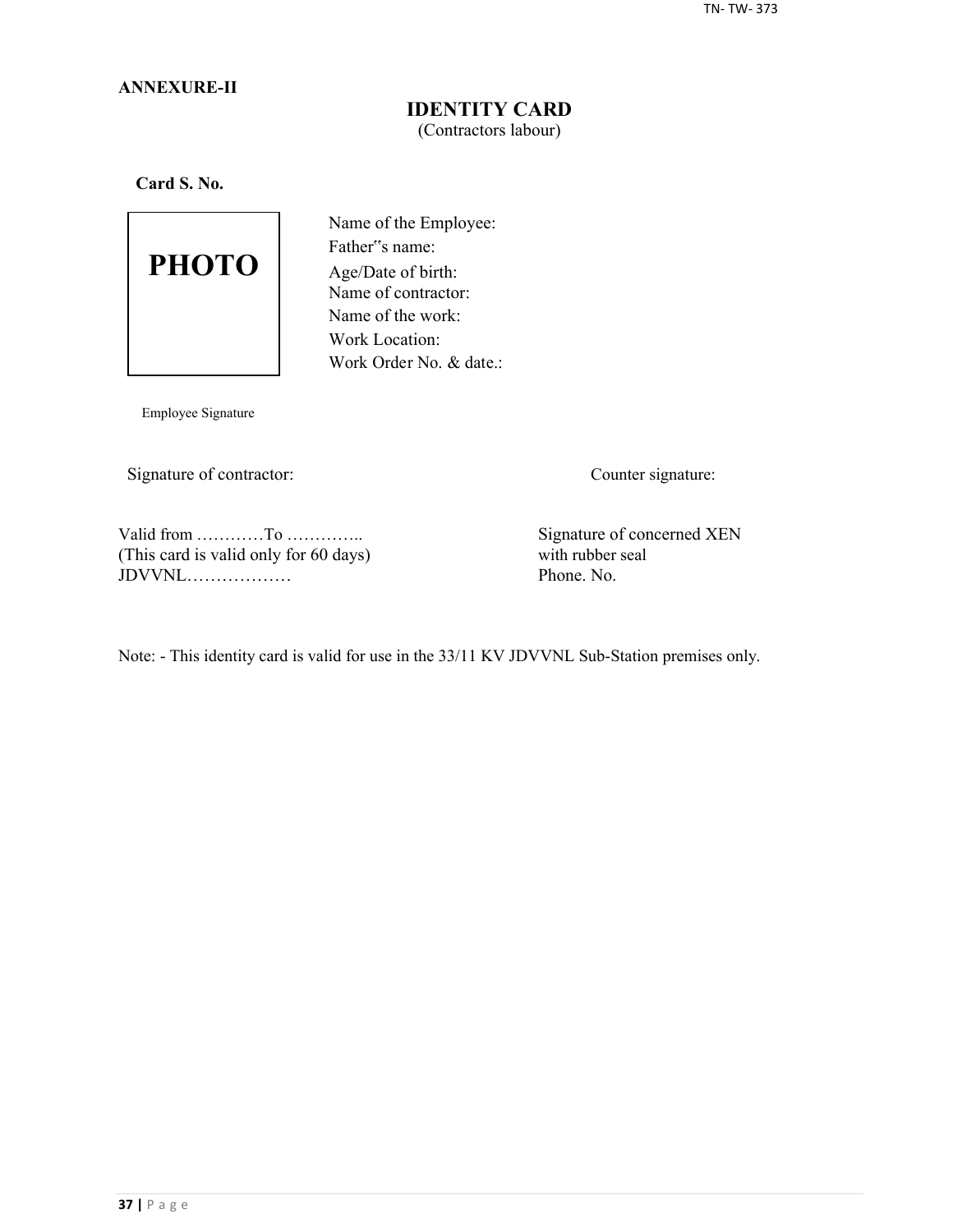# **THE DETAILS TO BE FILLED HOURLY BY AUTHORISED CONTRACTOR PERSON ON DUTY**

|             | <b>LOAD OF</b>     | <b>VOLTAGE OF</b>  | <b>AMBIENT</b> | <b>TRIPPING OF</b>                   | <b>OIL LEVEL</b> | <b>BREATHER</b>  | <b>REMARKS</b> |
|-------------|--------------------|--------------------|----------------|--------------------------------------|------------------|------------------|----------------|
| <b>HOUR</b> | <b>TRANSFORMER</b> | <b>TRANSFORMER</b> |                | <b>TEMPRATURE   FEEDER BREAKER  </b> |                  | <b>CONDITION</b> |                |
| 1.00        |                    |                    |                |                                      |                  |                  |                |
| 2.00        |                    |                    |                |                                      |                  |                  |                |
| 3.00        |                    |                    |                |                                      |                  |                  |                |
| 4.00        |                    |                    |                |                                      |                  |                  |                |
| 5.00        |                    |                    |                |                                      |                  |                  |                |
| 6.00        |                    |                    |                |                                      |                  |                  |                |
| 7.00        |                    |                    |                |                                      |                  |                  |                |
| 8.00        |                    |                    |                |                                      |                  |                  |                |
| 9.00        |                    |                    |                |                                      |                  |                  |                |
| 10.00       |                    |                    |                |                                      |                  |                  |                |
| 11.00       |                    |                    |                |                                      |                  |                  |                |
| 12.00       |                    |                    |                |                                      |                  |                  |                |
| 13.00       |                    |                    |                |                                      |                  |                  |                |
| 14.00       |                    |                    |                |                                      |                  |                  |                |
| 15.00       |                    |                    |                |                                      |                  |                  |                |
| 16.00       |                    |                    |                |                                      |                  |                  |                |
| 17.00       |                    |                    |                |                                      |                  |                  |                |
| 18.00       |                    |                    |                |                                      |                  |                  |                |
| 19.00       |                    |                    |                |                                      |                  |                  |                |
| 20.00       |                    |                    |                |                                      |                  |                  |                |
| 21.00       |                    |                    |                |                                      |                  |                  |                |
| 22.00       |                    |                    |                |                                      |                  |                  |                |
| 23.00       |                    |                    |                |                                      |                  |                  |                |
| 24.00       |                    |                    |                |                                      |                  |                  |                |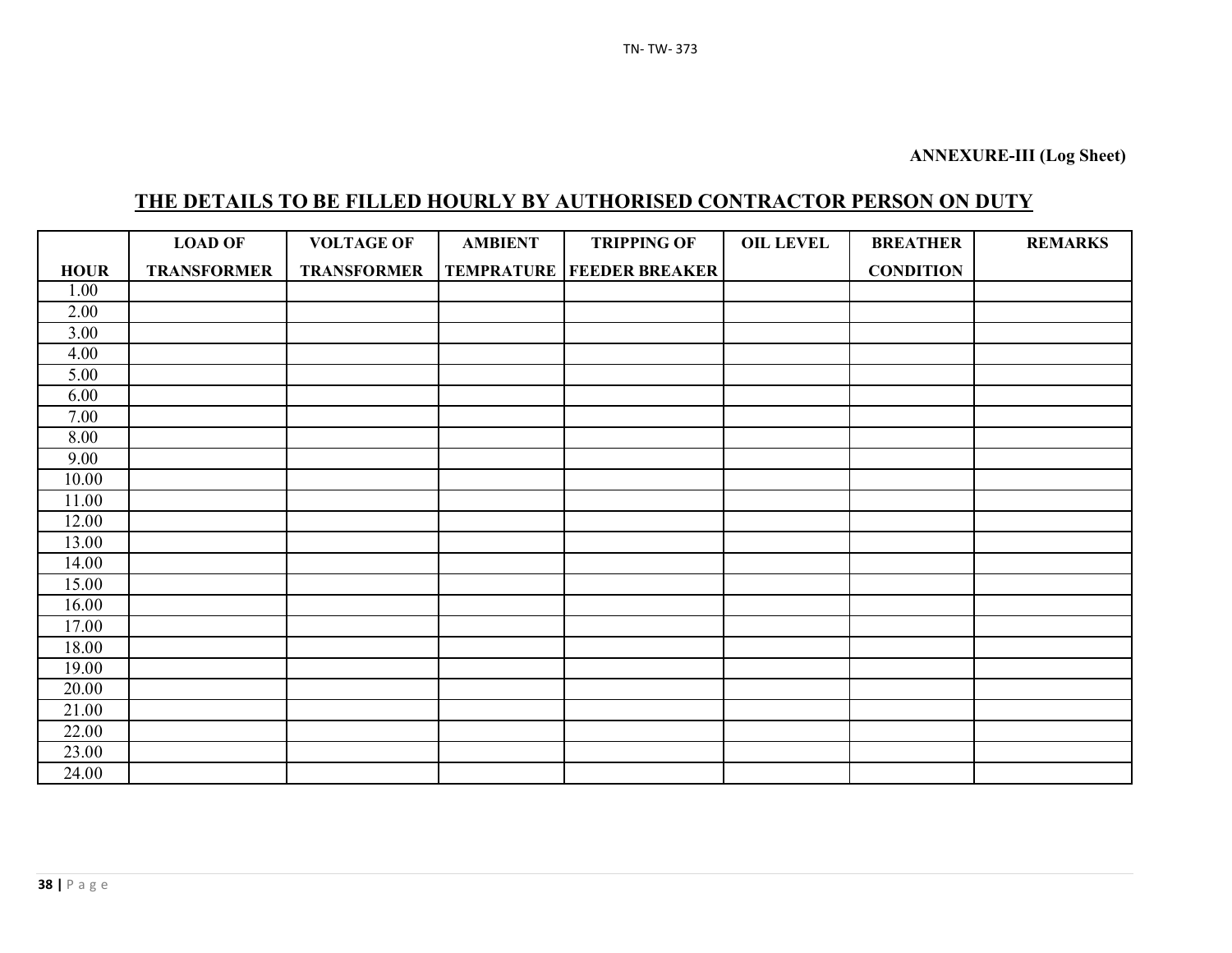#### FORM-V

#### FORM OF CERTIFICATE BY PRINCIPAL EMPLOYER (RULE 21 (2)

Certified that I have engaged the applicant (name of the contractor) as a contractor in my establishment. I undertake to be bound by all the provisions of the contractor labour (Regulation and Abolition) act, 1970 and the contract labour (Regulation and Abolition) Rajasthan State Rules, 1971, in respect of the employment of contract labour by the applicant in my establishment.

Date:-

Place:-<br>
Signature of Principal employers

Name & address of employers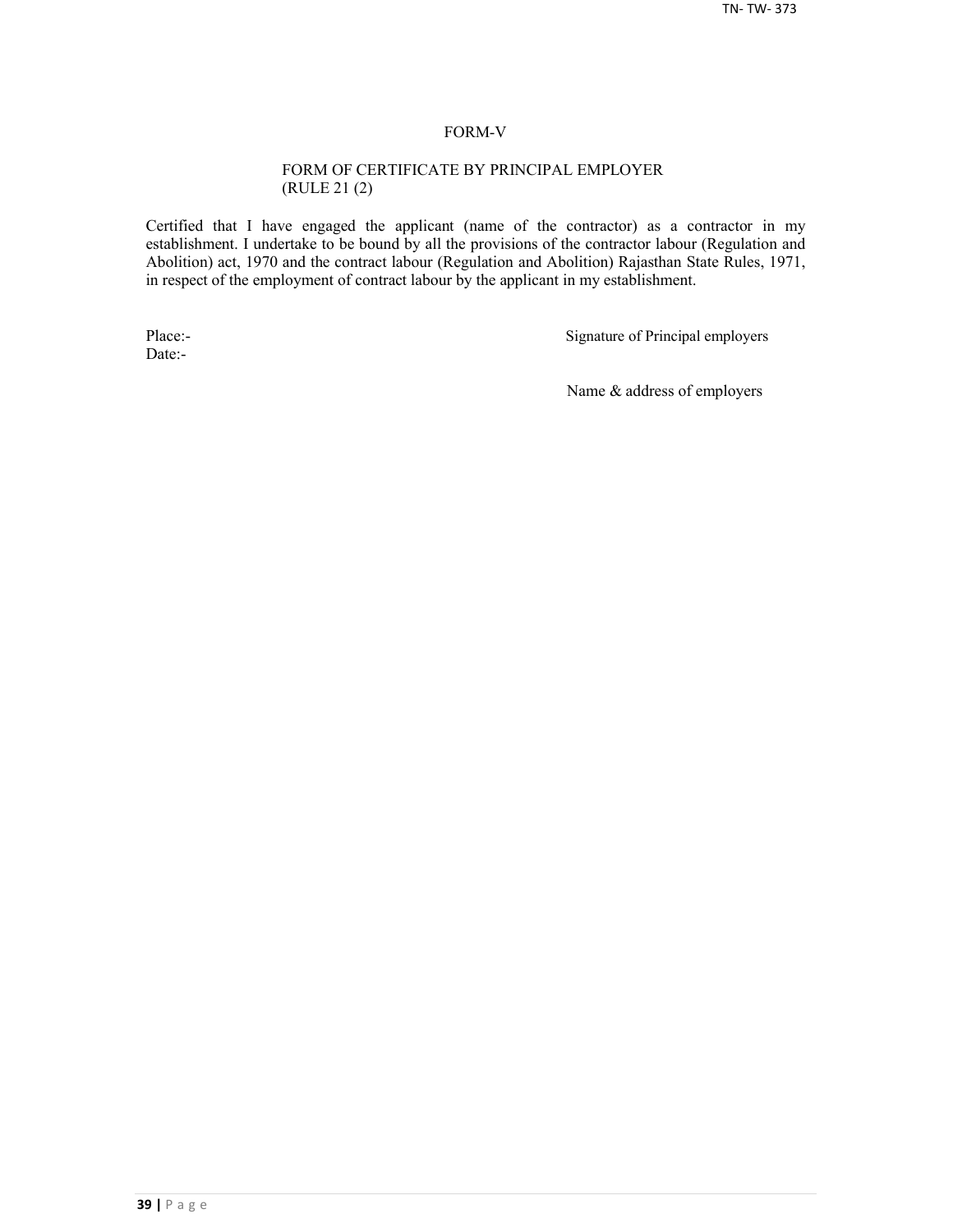#### FORM –VI (SEE RULE 25(1)) GOVERNMENT OF RAJASTHAN OFFICE OF THE LICENSING OFFICER

License No. 2012 Dated: The paid Rs.

1. License is hereby granted to **the under section 12 (2) of the Contract Labour** (Regulation & Abolition) Act, 1970, subject to the condition specified in Annexure/ The license shall remain in force.

Till:\_\_\_\_\_\_\_\_\_\_\_\_\_\_\_\_

Signature and seal of licensing officer

#### RENEWAL  $[PHH]$   $[20(2)]$

| NULEZ9(2)       |                      |                |  |  |  |  |
|-----------------|----------------------|----------------|--|--|--|--|
| Date of Renewal | Fee paid for renewal | Date of expiry |  |  |  |  |
|                 |                      |                |  |  |  |  |
|                 |                      |                |  |  |  |  |
|                 |                      |                |  |  |  |  |

Date:-<br>
Signature and seal of licensing officer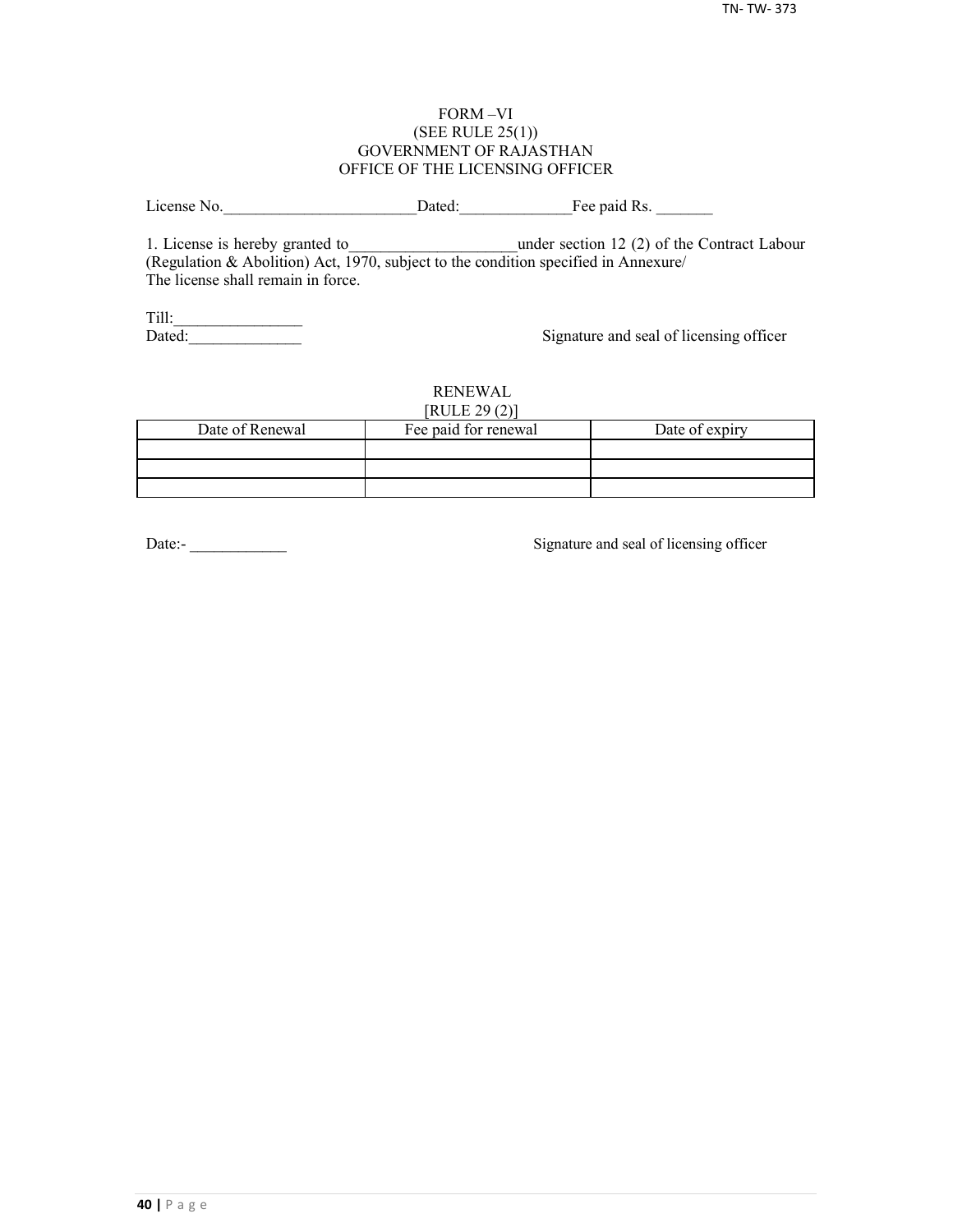## Form-VII (See Rule 73)

#### Part-I

## REGISTER OF PARTICULARS OF CONTRACTORS

- (1)Name and address of the Principal –Employer
- (2) Name and address of the Establishment

| S. No. | Name and address of | Nature of work on contractor | Location of contractor |  |
|--------|---------------------|------------------------------|------------------------|--|
|        | contractor          |                              | work                   |  |
|        | <u>.</u>            |                              |                        |  |

| Period of contract | Amount/Value of | Max. No. of workmen    | Security deposits with the |
|--------------------|-----------------|------------------------|----------------------------|
| from To            | contractor      | employed by contractor | Principal Employer         |
|                    | ∸               |                        |                            |

## PART –II

## PROGRESS OF CONTRACTOR WORK

Name of Contractor: Nature of work:

| Wages period | Max. number of        | Total amount of wages | Amount actually disbursed |
|--------------|-----------------------|-----------------------|---------------------------|
|              | workmen employed by   | earned by the workmen | on pay day.               |
|              | the contractor during |                       |                           |
|              | the wages period      |                       |                           |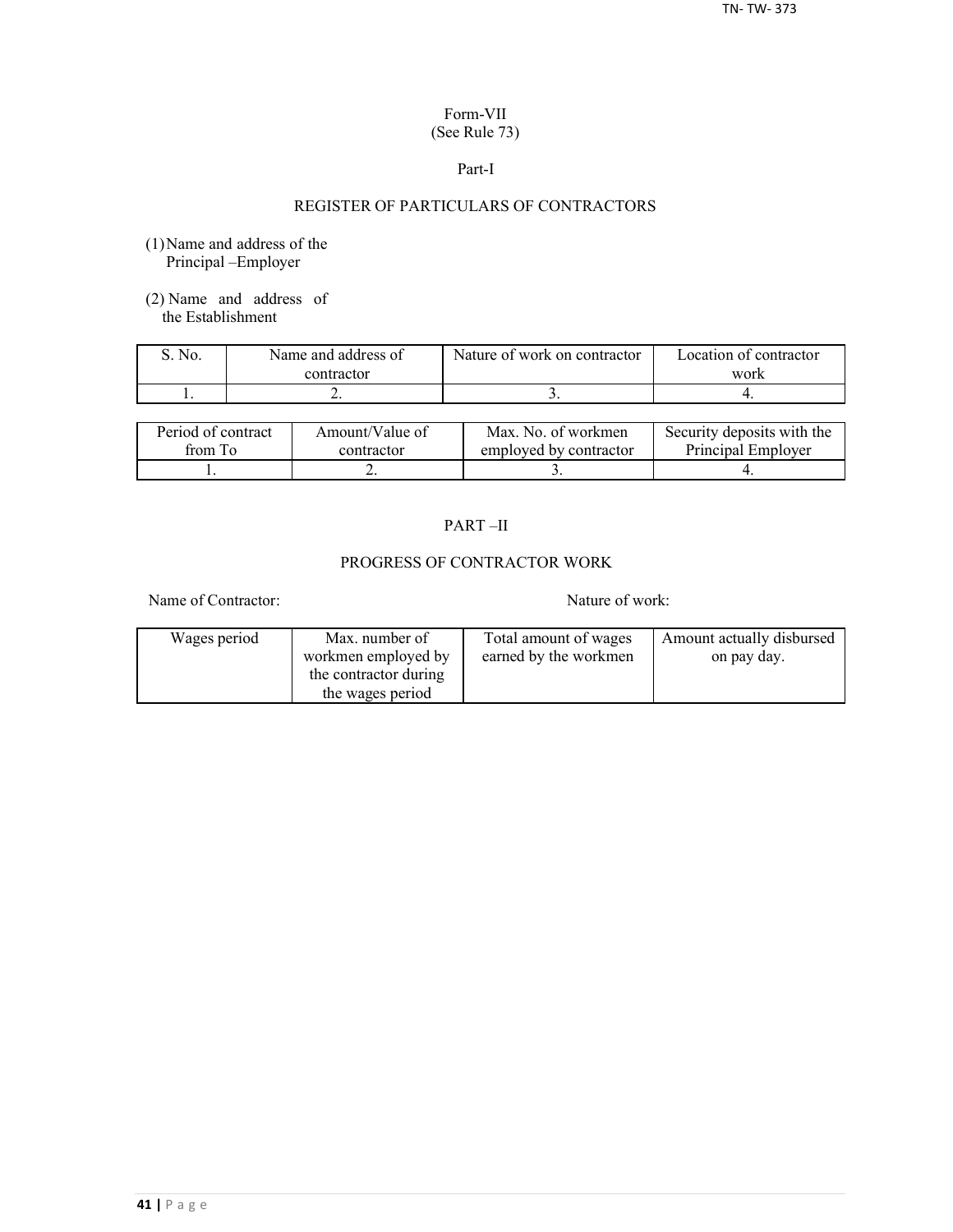## FORM-VIII (See Rule 74) REGISTER OF WORKMEN EMPLOYED BY CONTRACTOR

Name and address of Name and address of establishment in /under contractor: which contract is carried on

Name and location of Name and address of Principal-

 $\mathcal{L}_\text{max}$ 

Employer work\_\_\_\_\_\_\_\_\_\_\_\_\_\_\_\_\_\_\_\_\_\_\_\_\_\_\_\_\_

|                    | EIIIDIOVEI WOIK |         |                         |             |                        |         |  |
|--------------------|-----------------|---------|-------------------------|-------------|------------------------|---------|--|
| S. No.             | Name and        |         | Father's<br>Age and Sex |             |                        | Name of |  |
|                    | surnames of     |         |                         | /Husband 's | employment/Designation |         |  |
|                    | workmen         |         |                         | name        |                        |         |  |
|                    |                 |         |                         |             |                        |         |  |
|                    | Permanent Home  | Present | Date of                 | Date of     | Signature or           | Remarks |  |
| address of workmen |                 | address | commencement            | termination | thumb                  |         |  |
| (Village $&$       |                 |         | of employment           | of          | impression of          |         |  |
| Tehsil/Taluka and  |                 |         | Date of                 | employment  | workmen                |         |  |
| Distt.             |                 |         | termination             |             |                        |         |  |

## Form-IX (See Rule 75) EMPLOYMENT CARD

| Name<br>and |  | address |  | of Contractor   Name and address of Establishment in/ under<br>which contract is certified on |  |  |
|-------------|--|---------|--|-----------------------------------------------------------------------------------------------|--|--|
|             |  |         |  | Name & Address of Principal- Employer                                                         |  |  |

| Name of workman | S. No. in the register of | Name of                | Wages rate (with      |
|-----------------|---------------------------|------------------------|-----------------------|
|                 | workman employed          | employment/designation | particular of unit in |
|                 |                           |                        | case of piece work)   |
|                 |                           |                        |                       |
| Wage period     | Period of employment      | Remarks                | Signature of          |
|                 |                           |                        | contractor            |
|                 |                           |                        |                       |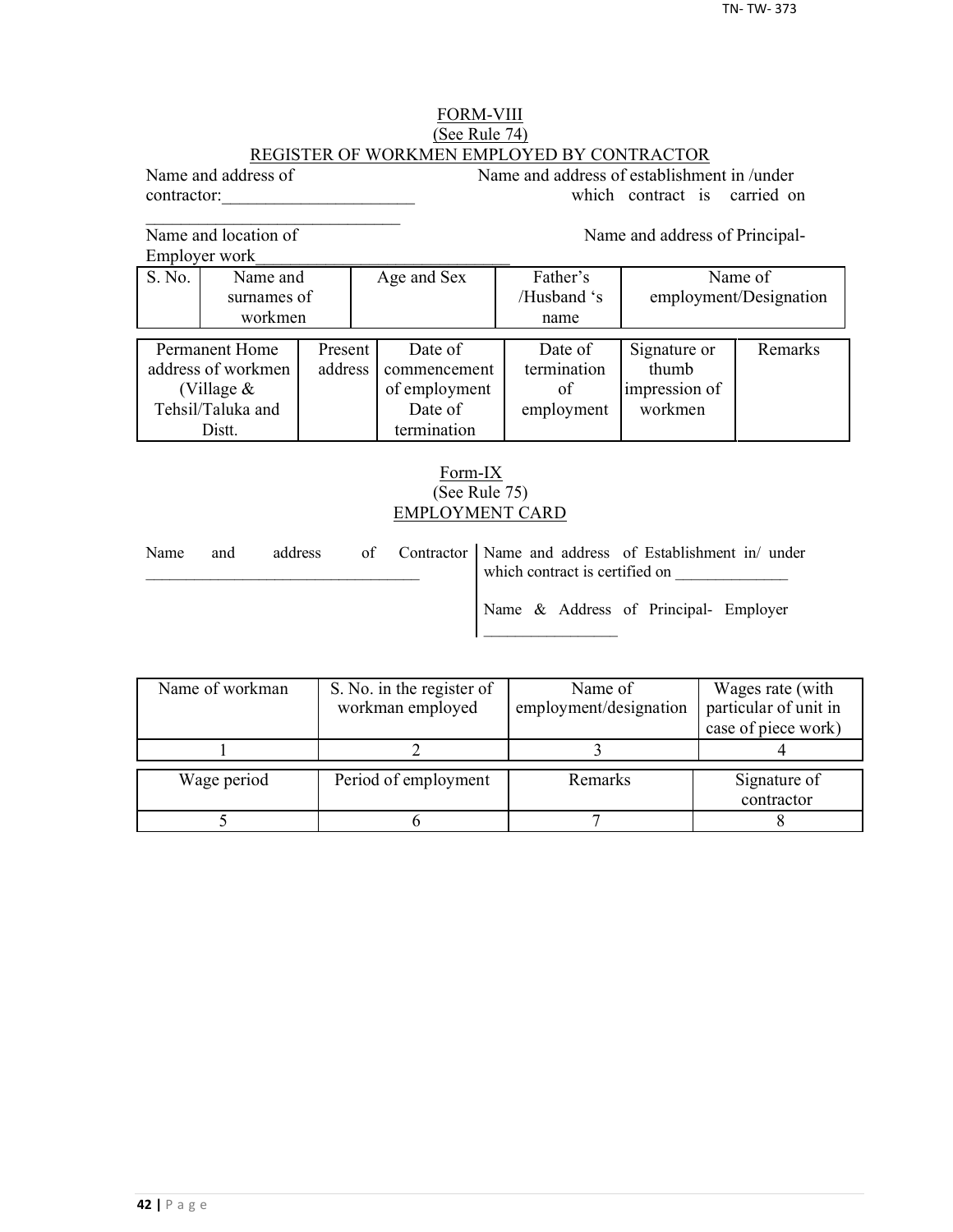## FORM-X See Rule 81(2) ANNUAL RETURN OF PRINCIPAL EMPLOYER TO BE SENT TO THE REGISTERING **OFFICER**

Return for the year ending  $31<sup>st</sup>$  Dec

- (1) Full name and address of the Principal-Employer.
- (2) Name of Establishment :
	- (a) District :
	- (b) Postal Address.
	- (c) Nature of operation/
		- Industry / work carried on.
- (3) Full name of the manager or person responsible for supervision and control of the Establishment.
- (4) Maximum No. of work men employed as contract labor on any day during the year.
- (5) Total number of days during the year on which contract labor was employed .
- (6) Total number of man- days worked by contractor labor during the year.
- (7) Maximum No. of workmen employed directly on any day during the year.
- (8) Total no. of man days during the year on which directly employed labor was employed.
- (9) Total No. of man days worked by directly employed workmen .
- (10) Nature of work on which contract laboures was employed.
- (11) Amount of security Deposits made by contractors (Give contractor-wise).
- (12) Amount of security deposit forfeited together with the names of contractor, if any.
- (13) Whether there is any changes in the management of the establishment its location or any particular furnished to Registering officer in the form of Application for Registration at the time of Registration, if so, from what date?

Place:

Date:

Principal-Employer